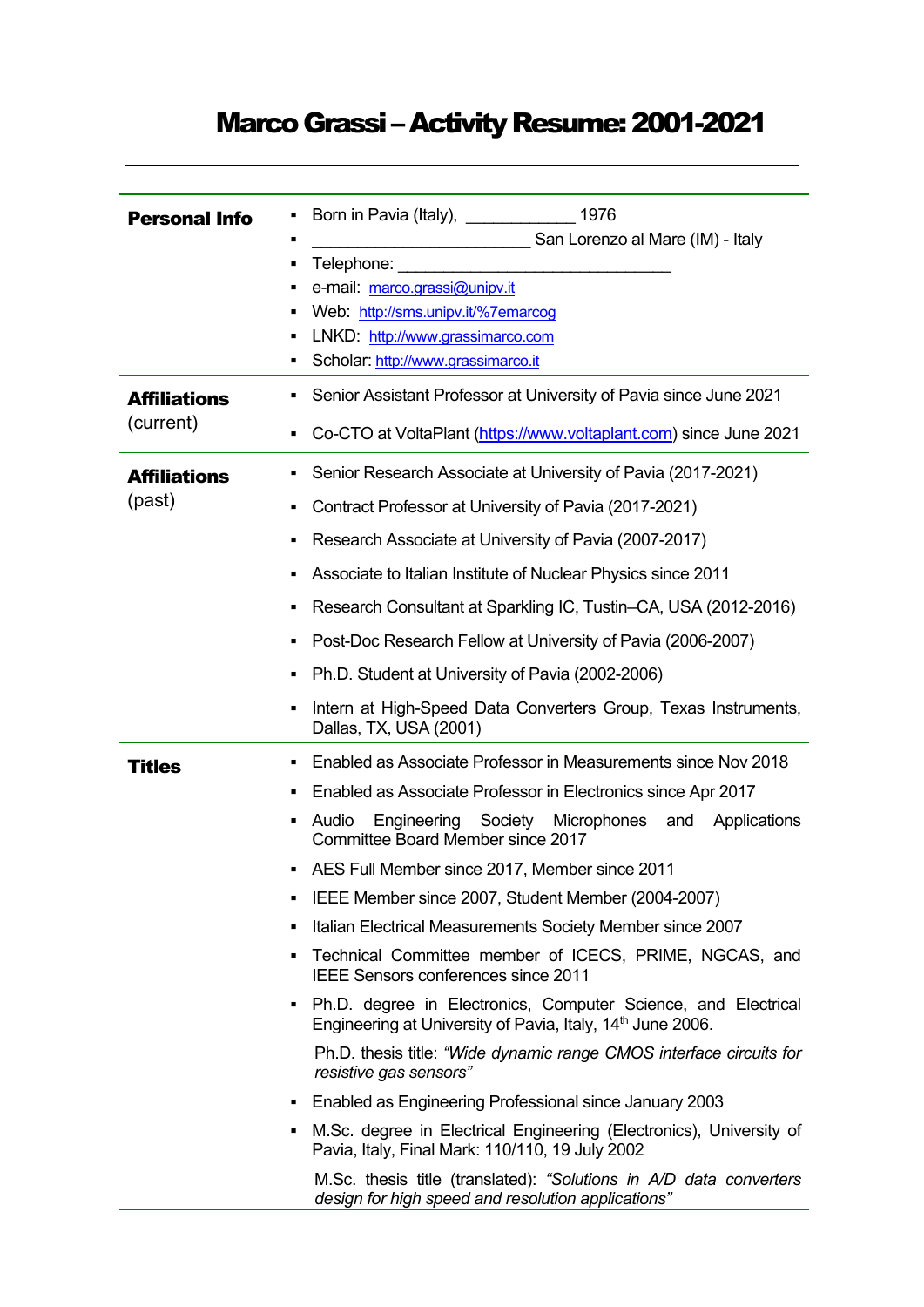| <b>Publications</b> | Journal Papers: 31<br>٠                                                                                                                                                                                  |
|---------------------|----------------------------------------------------------------------------------------------------------------------------------------------------------------------------------------------------------|
| 163 papers          | Book Chapters: 21<br>٠                                                                                                                                                                                   |
|                     | <b>Conference Proceedings: 111</b>                                                                                                                                                                       |
| <b>Patents</b>      | International patents: 7                                                                                                                                                                                 |
| <b>Teaching</b>     | Teacher of Mechanical and Thermal Measurements since 2021                                                                                                                                                |
|                     | Co-Teacher of Electronics for Industrial Measurements since 2021                                                                                                                                         |
|                     | Teaching assistant in Electrical Measurements, University of Pavia,<br>٠<br>Italy, since 2012                                                                                                            |
|                     | Teaching assistant in Mechanical and Thermal Measurements,<br>٠<br>University of Pavia, Italy (2010-2020)                                                                                                |
| <b>Activities:</b>  | Since March 2021, collaboration in the design of an asynchronous<br>п<br>SAR ADC for low noise spectroscopy space application                                                                            |
|                     | Since January 2021 research and development activities as Co-<br>CTO and partner of an academic spin-off company named<br>VoltaPlant S.r.L. whose aim is harvesting green energy from plants             |
|                     | From January 2021 to February 2021 layout and validation of a<br>٠<br>16x16 Silicon Drift detector front-to-back-end ASIC in collaboration<br>with Politecnico di Milano                                 |
|                     | In January 2021 collaboration in the preliminary study of a new<br>٠<br>breath analysis technique to detect viral compounds in cooperation<br>with University of Milano Bicocca and Policlinico di Monza |
|                     | Since January 2021 cooperation in the study and development of a<br>٠<br>very low power audio SAR A/D converter for activity and voice<br>detection with TDK corporation, Milano and Copenhagen.         |
|                     | In November 2020 collaboration, as an external consultant with<br>٠<br>VoltaPlant company, in the optimization of a DC-DC power<br>converter PCB to harvest energy from plants.                          |
|                     | From November 2020 to December 2020, design of a 16x16 Silicon<br>Drift detector front-to-back-end ASIC in collaboration<br>with<br>Politecnico di Milano                                                |
|                     | • From June 2020 to October 2020 full design of a 4-channel X and<br>gamma ray detection ASIC for spectroscopy in space                                                                                  |
|                     | In May 2020, characterization of a second-order incremental ADC<br>for high resolution spectroscopy in space                                                                                             |
|                     | In May 2020 short follow up of a collaboration with University of<br>Genova in the development of interface circuits for gas sensors                                                                     |
|                     | From March 2020 to April 2020 cooperation (mostly remotely) in the<br>٠<br>measurements campaign on a 16x8 Silicon Drift detector front-to-<br>back-end ASIC in collaboration with INAF Roma and Bologna |
|                     | From February 2020 to April 2020 supervision of two Master Thesis<br>works within Sigma-Delta and Incremental A/D design (discrete and<br>continuous time)                                               |
|                     | In February 2020, further optimization in the design of a 32-channel<br>٠<br>front-to-back end for soft X-rays space spectroscopy n cubesats                                                             |
|                     | From January 2020 to March<br>2020 cooperation<br>the<br>in<br>٠                                                                                                                                         |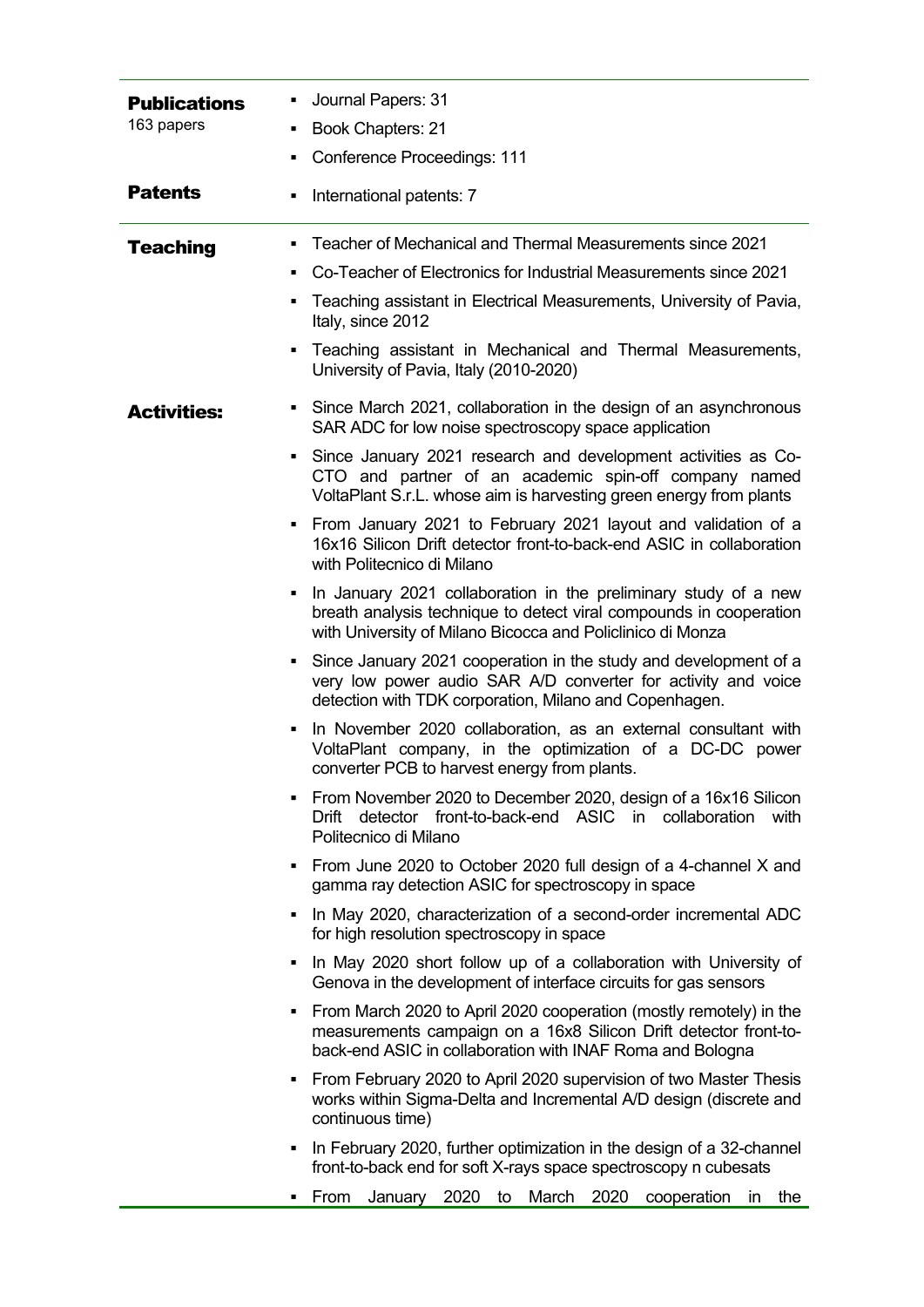measurements campaign on an ultrasonic cleaner in cooperation with Soltec, Milano

- From January 2020 to February 2020 validation of design and layout of a single channel for dual detection of X and Gamma ray detection circuit in collaboration with Politecnico di Milano
- In January 2020, definition of the future activities within eXTP consortium in collaboration with INAF Roma and Bologna, Politecnico di Milano, OHB, and Chinese Space Agency
- During 2019, definition of the architecture and its detailed design to be used for X and Gamma ray detection in spectroscopy space applications with particular focus on A/D conversion and logic
- From July 2019 to November 2019 design of a full-custom, reconfigurable second order incremental A/D converter to be employed in the future design of an ASIC channel for X and Gamma ray detectors read-out.
- In June 2019, brief collaboration with TDK Copenhagen regarding the laboratory characterizatrion of a second order low end Sigma Delta Modulator including a design improvement suggestion report.
- In June 2019, brief collaboration with academic spin-off VoltaPlant within the project RisVolta, aimed to harvest energy from plants exploiting very low input voltage DC DC converters.
- From March 2019 to June 2019 definition of the measurement setup for a 16x8 Silicon Drift detector ASIC characterization in cooperation with INAF Roma and Bologna, followed by the participation on place to part of measurement campaign.
- From January 2019 to February 2019, first optimization of the design of a 32-channel linear array front end for Silicon Drift detector.
- From January 2019 to February 2019, laboratory characterization of a 28nm CMOS 4<sup>th</sup> order zoom A/D converter within INFN Scaltech project in collaboration with University of Milano Bicocca
- From January 2019 to February 2019 Co-supervision of the measurement campaign on a 500 W ultrasonic power cleaner, designed in collaboration with Soltec, Milano.
- From August 2018 to October 2018, collaboration in the design fine tuning for large scale production of the ASIC VEGA, a 32-channel read-out for X ray detectors within LOFT project.
- From June 2018 to August 2018, complete design of a MESH A/D converter for automotive applications in collaboration with AMS
- From April 2018 to June 2018, setup definition and preliminary characterization of a 28nm CMOS 4<sup>th</sup> order zoom A/D converter within INFN Scaltech project in collaboration with University of Milano Bicocca
- From April 2018 to June 2018 supervision of the measurement campaign on a 200 W ultrasonic power cleaner, designed in collaboration with Soltec, Milano.
- From March 2018 to June 2018, design of the first version of the ASIC LYRA, a 32-channel array read-out ASIC for X ray detection to be employed in space spectroscopy on cubesats. The added value of this ASIC with respect to its ancestor VEGA is the presence of a current link between the front end and the back-end which lie in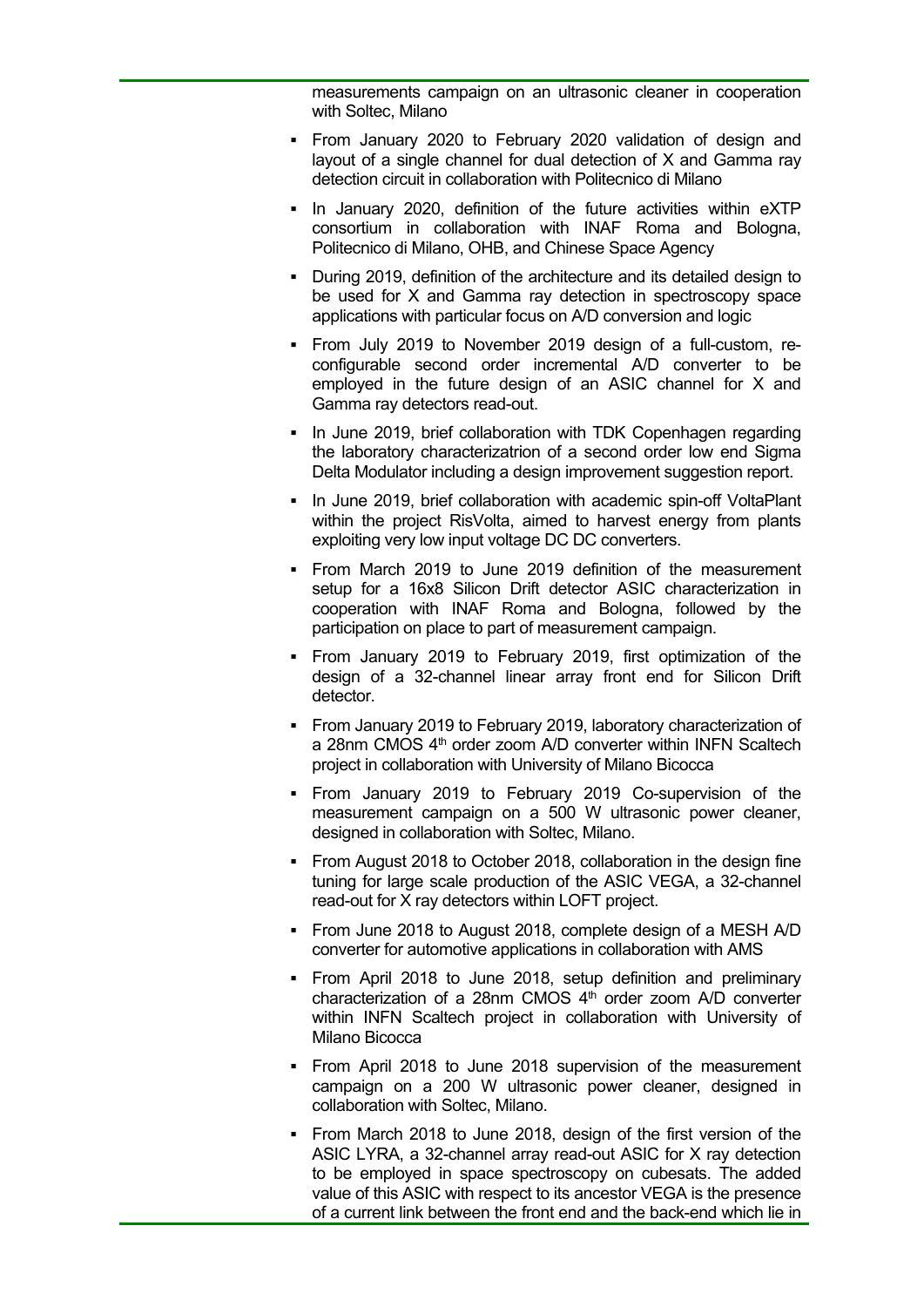different dies to prevent switching noise effects.

- From January 2018 to March 2018, finalization of the design of a 16x8 Silicon Drift detector array front-to-back end for soft X ray detection.
- From May 2017 to October 2017, design of a 28nm CMOS  $4<sup>th</sup>$  order zoom A/D converter within INFN Scaltech project in collaboration with University of Milano Bicocca
- From June 2017 to August 2017, design collaboration with Photeon, Pavia at the design of a LNA and a SAR logic for a multi-modal GPS circuit
- From April 2017 to December 2017, feasibility study of a 16x8 readout circuit for Silicon Drift detectors in collaboration with INAF Milano and Bologna and Politecnico di Milano.
- From March 2017 to June 2017, characterization of an integrated circuit including several passive components to be tested before and after radiation exposition to compare their mismatch values.
- From January 2017 to September 2017, cooperation in the design of a 200W ultrasonic cleaner in collaboration with Soltec Milano.
- From January 2017 to March 2017 collaboration in the ensemble of a 4x4 Silicon Drift detector system for X ray detection (SIRIO) in collaboration with Politecnico di Milano.
- From April 2017 to June 2017 optimization of an integrated temperature control system for humidity sensors in 0.35µm technology. The model study of the prototype has been carried out in a research project with Texas Instruments, Milano, till 2016.
- Since October 2016: development of a second test-chip for ultrascaled technologies study, within Scaltech28 INFN experiment. The proposed integrated circuit is actually a 28-nm second order incremental A/D converter with a thermal noise related resolution of 15 bits. The A/D converter will be characterized before and after exposition to a high energy X-ray dose. This should validate, exploiting the observation of the behaviour of a complex system, the previous experiment results in which standalone devices and a simple relaxation oscillator have been studied to model radiation damage. If successful, Scaltech28 experiment will also deliver Spice-like simulation models for radiation damage.
- Since June 2016, within a research and development activity with Soltec technologies, Milano, design and characterization of control and powertrain circuits for ultrasound piezoelectric devices for cleaning. Three versions of power drivers are being finalized: 200W, 500W and 1.5kW. The architecture of the powertrain is made up by a PFC-Boost dealing with mains AC supply followed by a closed loop buck converter and a MOS bridge which drives the transducer thru a power transformer and a resonant inductor. Sensing the current on the transducer is possible to tune its excitation frequency by means of a micro-controller to keep it working within its natural resonance zone.
- Since March 2016 within a research and development activity in cooperation with Semitrex corporation, CA, USA, Architecture definition for a worldwide (90V-250V AC) compliant capacitive power converter for Internet of Things (2.5W) with an overall efficiency of 95% including the cascade of all capacitive step-down stages. The architecture study also includes all the algorithms for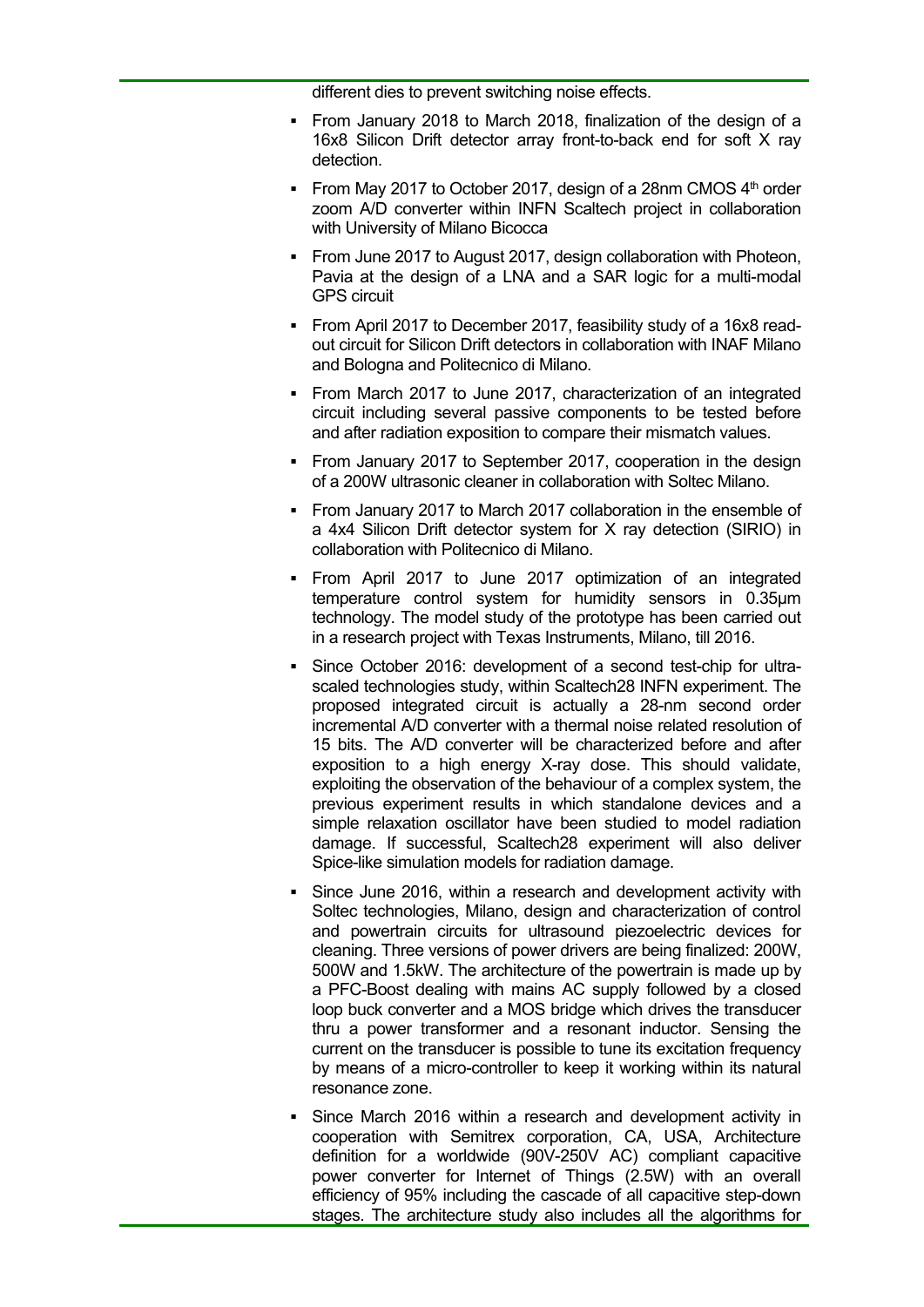the on-line powertrain re-configuration and calibration for worst case 0.5% output voltage accuracy. The architecture definition and basic blocks specifications are set by exploiting the state of the art in capacitive power conversion from the previous research activity cofounded by Semitrex Corporation.

- Cooperation within extended PixFel and RedSoX INFN experiments since May 2015. These activities objective are the development and characterization of X ray detector arrays.
- Since March 2015 participation in the design and characterization of a relaxation oscillator for very low scaled technologies (28nm) to study the matching factor of MIM capacitors before and after radiation damage within Scaltech28 INFN experiment.
- From May 2016 to September 2016 characterization of three prototypes developed in a research project with Semitrex Corporation which aimed to the study of an Universal AC/DC converter, able to convert electrical power with an efficiency of 99%/stage exploiting capacitive conversion. The characterization covered USA, EUR, and worldwide standards power efficiency voltage sweep, output power sweep from 0W to 10W, temperature measurements up to 80°C and soft start evaluation. 99%/stage efficiency spec has been met in all conditions.
- Research study about feasibility of a re-configurable oversampled Sigma-Delta modulator for pressure sensors within a related Bosch corporation project in April 2016.
- From September 2015 to January 2016, preliminary research study of three different versions of a very high efficiency (99%/stage) capacitive 5W power converter in cooperation with Semitrex corporation, Laguna Beach, California. The three integrated circuits have been designed in SOI XFAB technology for universal AC-DC power conversion all over the globe. An ad-hoc super-junction technology variant has been employed together with XFAB for 400V DC operation. Precious feedback has been delivered from the preliminary design results, which actually represent the state of the art in capacitive power converters. A first prototype has been developed for US electricity, a second prototype for EU standards and a third prototype for worldwide specifications (patented)
- Design supervision of an integrated closed-loop PI temperature regulator for humidity sensors diagnostics and re-calibration: a research project in cooperation with Texas Instruments, Milano, from January 2015 to December 2016.
- Top level verification (schematic and post-layout simulation) of an AC 100V to 250V input, DC 5V output, 25W, power converter based on the cascade of the parallel of a capacitive front-end and a buck converter followed by a closed loop flyback converter in cooperation with Semitrex, California from November 2014 to August 2015. This preliminary activity has been of great importance for the definition of the state of the art of worldwide AC/DC capacitive adapters (patented).
- Research project in cooperation with Pirelli Tyre Milano and University of Milano Bicocca for the development of an AC-coupled, high dynamic range, low noise, 10-bit output front-end circuit for MEMS accelerometer (Mar 2015 – Jun 2015).
- Diagnostics and calibration preliminary study of a high-performance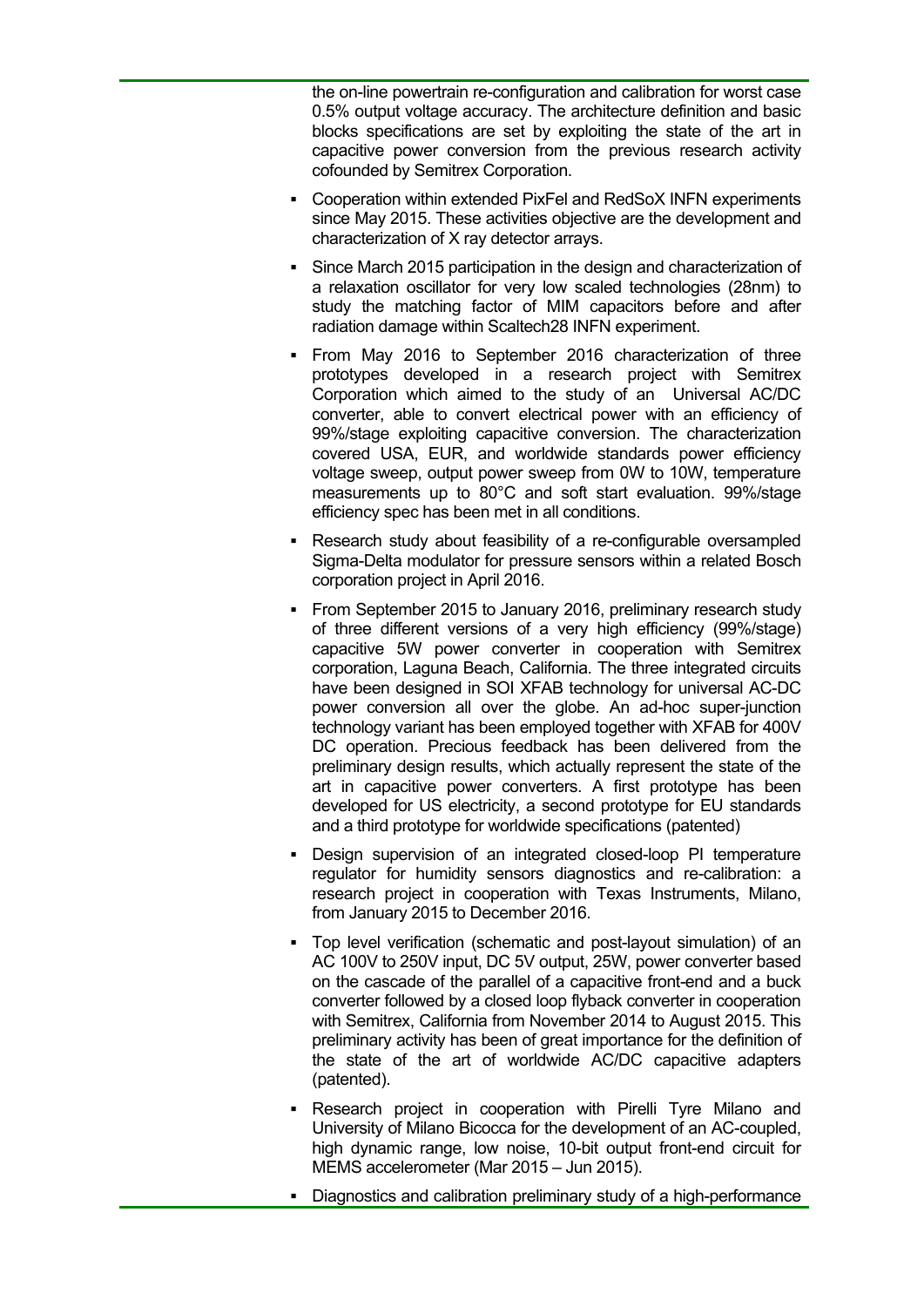capacitive humidity sensor in a research project funded by Texas Instruments, Milano, Oct 2013 – May 2015.

- Research activity about the complete study and development of a NFC wireless chain for sensors supply and read-out, May 2014 – Apr 2015.
- Development of a demo breadboard with a versatile flyback DC-DC converter for future research activities, Mar 2015 – Apr 2015.
- Top level ASIC simulation including a PIN diode driver (28V, 30mA) within a Macom Ireland funded research project, Jan 2015 – Apr 2015.
- Research activity funded by Macom Ireland about the design of a PIN diode driver (28V, 30mA) based on a level shifter topology for 5V Vgs P-device H bridge, Dec 2014 – Jan 2015.
- Characterization of an integrated 12-bit Successive Approximation A/D converter for space application X-Ray Silicon Drift Detectors  $(INFN)$  in 0.35 $µm$  CMOS technology, Oct 2014 – Jan 2015
- In cooperation with University of Milano Bicocca: feasibility behavioural study of a second-order modulator back-end for digital oxymeters, October 2014
- Research study about the complete design (from concept to postlayout simulations) of a high PSRR linear voltage supply regulator for MEMS microphone read-out circuit in 0.18um CMOS technology in cooperation with Epcos-TDK, Copenhagen, DK, Jan 2014 – Aug 2014.
- Design supervision (INFN) of an integrated 12-bit Successive Approximation A/D converter for space application X-Ray Silicon Drift Detectors in  $0.35 \mu m$  CMOS technology, Nov 2013 – May 2014
- Design and characterization of a high-end MEMS microphone readout application integrated fourth order sigma-delta modulator in 0.18µm CMOS technology in cooperation with Epcos-TDK, Copenhagen, DK, Mar 2013 – May 2014
- Design and characterization of a low-end MEMS microphone readout application integrated second order sigma-delta modulator in  $0.18\mu$ m CMOS technology in cooperation with Epcos-TDK, Copenhagen, DK, Aug 2012 – Feb 2013
- On-field long-period characterization of a developed RFID multisensory (light, humidity, temperature) integrated 0.18um readout circuit together with real food samples in different storage conditions in cooperation with University of Perugia, Italy. The aim of the research experiment has been to correlate measured physical and chemical characteristics of food samples over time with logged read-out sensors data (FIRB07), Dec 2011 - Apr 2012.
- Design supervision and characterization of a Heterogeneous Metal Oxide gas sensor grid  $0.35\mu m$  CMOS integrated wide-dynamic range read-out circuit with digital temperature gradient control within PRIN09 research funded project, May 2011 – Apr 2013.
- Design and characterization assistance of a photovoltaic integrated harvesting circuit with Power Electronics Laboratory of University of Pavia, Italy, Oct 2010 – Jul 2011.
- Design and characterization assistance of a high efficiency inductive integrated DC-DC converter for mechanical-magnetic energy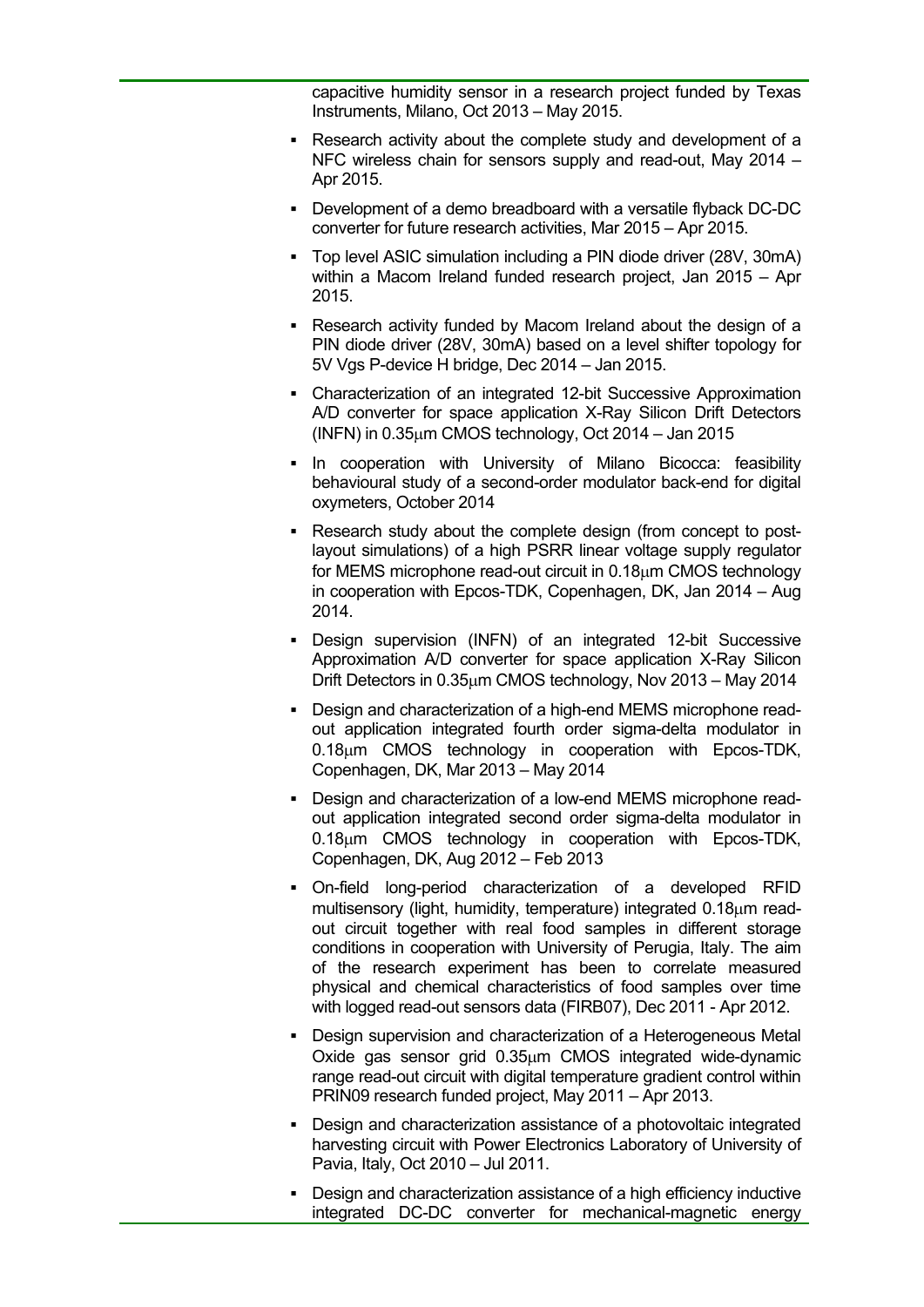harvesting applications in High Voltage 0.35µm CMOS technology. The project has been carried out with Power Electronics Laboratory of University of Pavia, May 2010–Apr 2011.

- Design and characterization contribution of an angular MEMS accelerometer integrated CMOS read-out circuit: a research project in cooperation with ST Microelectronics, Cornaredo, Italy, Sep 2009 – Nov 2010.
- Design supervision and characterization of a high precision, high line and load regulation, very low temperature dependence 1.25V, 1.80V voltage regulator circuit: a research project in cooperation with ST Microelectronics, Catania, Feb 2009-Sep 2012.
- Design supervision and electrical characterization of a developed RFID multisensory (light, humidity, temperature) integrated CMOS 0.18um read-out circuit for food storage data logging within research project FIRB07, Mar 2008 – May 2011.
- Design supervision of an integrated closed loop controlled charge pump circuit for high voltage bias (up to 15V) of a MEMS microphone in cooperation with ST Microelectronics, Cornaredo, Italy, Feb 2008 – Dec 2008.
- Supervision of a research project about the study and development of a front-end for MEMS microphone read-out including MIC preamplifier and fourth order noise shaping single-bit stream-out sigma-delta modulator with feed-forward signal path, Oct 2007 – Sep 2008.
- Design of a high-end (16-bit SNR, 10-bit linearity) 0.35um CMOS integrated capacitive displacement sensor read-out circuit within a research project in cooperation with Sensirion, Zurich, CH, May 2007 – September 2008.
- Design of a low-end  $0.35\mu m$  CMOS integrated capacitive pressure sensor read-out circuit within a research project in cooperation with Sensirion, Zurich, CH, April 2007 – October 2007.
- **Design and characterization of different versions of a wearable** wireless people fall-detection accelerometer device (hardware and algorithms) within Netcarity European project coordinated by University of Tubingen, DE. The wearable device fall detection data is merged together with 3D vision and room acoustic data to maximise efficiency and reliability of the complete fall detection system, developed in cooperation with IMM-CNR, Lecce, Italy (3D vision), FBK Trento, Italy (microphone), and IBM, USA (audio analysis). Real actors on-field fall detection data acquisition campaign has been carried out together with MR&D Institute, Gallarate, Italy. The project concerned Ambient Assisted Living context with particular focus on older people care and safety, Feb 2007 – Dec 2011.
- STARX32: A Joint research project about a Large Area (32x32 pixels) X-ray detector front-end circuit for space applications in cooperation with Politecnico di Milano, Italy, Thales-Alenia Spazio, Milano, Italy and European Space Agency, Noordwijk, NL, Dec 2006 – Dec 2010.
- Participation in a research project about the design and characterization of a Metal Oxide gas-sensor array digital temperature CMOS 0.35µm integrated control circuit (PRIN05, part B), Oct 2006 – Mar 2008.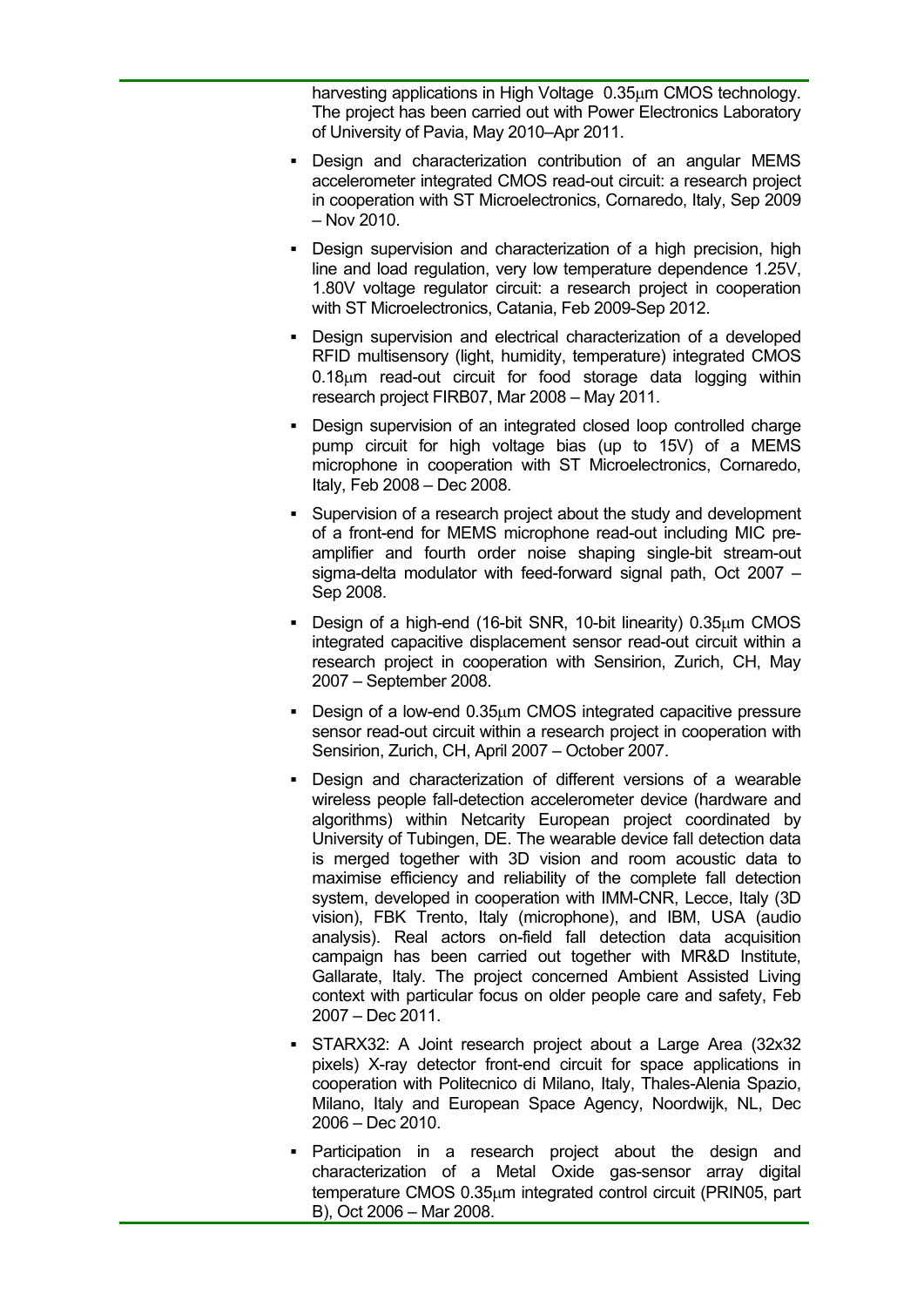- Design of a multiplexed read-out solution for wide-dynamic-range resistive gas-sensors within GOSPEL European consortium, Jul 2006 – Sep 2006.
- Complete Design and characterization of a wide-dynamic range resistance-to-time converter CMOS 0.35um integrated circuit for gas-sensors read-out. The innovative solution exploits constant voltage sensor bias and high linearity resistance controlled oscillator, within PRIN05, part A research project, May 2005 – Mar 2006.
- Design and characterization of a wide-dynamic range multi-scale resistive gas-sensor read-out CMOS 0.35um integrated circuit. Inter-scale offset and error mismatch corrections allow more than 160dB overall dynamic range measure. Activity carried out within PRIN03 funded research project, Nov 2003 – Mar 2005.
- Design and characterization participation in a fourth order, four paths sigma delta modulator with a resolution of 14 bits and 320MHz sample rate: a research project funded by Siemens, Milano, Italy, Jan 2002 – Oct 2003.
- **Testing of a 50MS/s 10-Bit Pipeline A/D Converter**
- Design contribution in a 16-bit, 50MHz sample rate pipeline A/D converter at Texas Instruments headquarter, Dallas, USA, Dec 2000 – Dec 2001 (Jan 2001 – Apr 2001 on site).
- **Languages** English: good professional proficiency, written and spoken
- **Software Cadence, Matlab, Simulink, Verilog-A, Verilog, Labview, C, Basic, Sasic,** Adobe Creative Cloud, Microsoft Office 365
- Integrative Courses **• Product Development and Business Mentoring with XEUROPE** program in 2021
	- Course of Innovation and Industrial Economics, University of Pavia, September 2004
	- School of Electrical and Electronic Measurements, University of Trento, August 2004
	- English Course at Lang. C. Lab., Ft. Lauderdale, FL, August 1999

Pavia, 1<sup>st</sup> October 2021 Marco Grassi

Marc. fra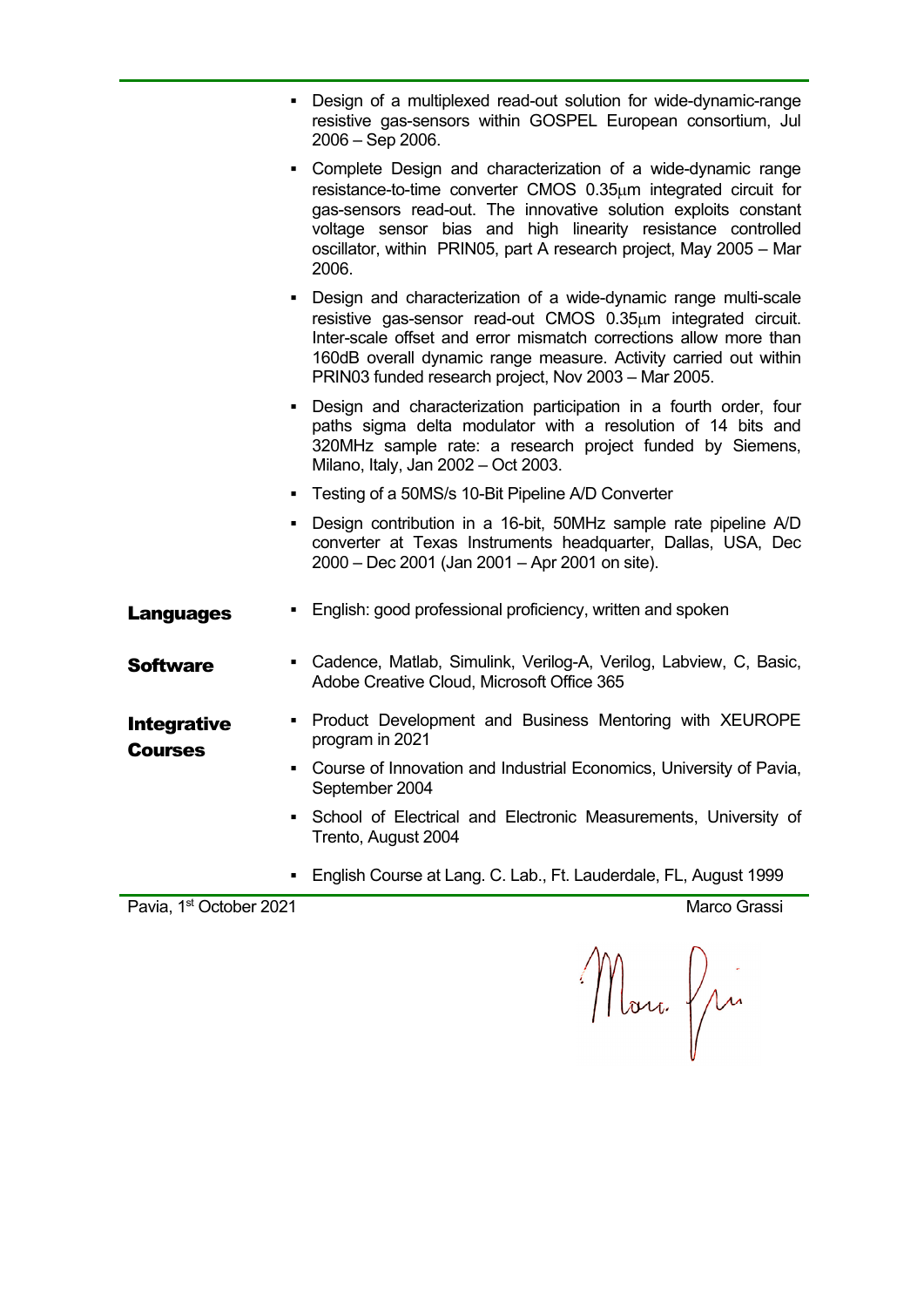[J.01] M. Grassi, P. Malcovati, and A. Baschirotto, "A High-Precision Wide-Range Front-End for Resistive Gas Sensors Arrays", Sensors and Actuators B, vol. 111-112, no. 1, pp. 281-285, November, 2005, DOI: 10.1016/J.SNB.2005.03.103.

[J.02] M. Grassi, P. Malcovati, and A. Baschirotto, "A 160-dB Equivalent Dynamic Range Auto-Scaling Interface for Resistive Gas Sensors Arrays", IEEE Journal of Solid-State Circuits, vol. 42, no. 3, pp. 518- 528, March, 2007, DOI: 10.1109/JSSC.2006.891724.

[J.03] M. Grassi, P. Malcovati, and A. Baschirotto, "A 141-dB Dynamic Range CMOS Gas-Sensor Interface Circuit without Calibration with 16-Bit Digital Output Word", IEEE Journal of Solid-State Circuits, vol. 42, no. 7, pp. 1543-1554, July, 2007, DOI: 10.1109/JSSC.2007.899087.

[J.04] A. Baschirotto, S. Capone, A. D'Amico, C. Di Natale, V. Ferragina, G. Ferri, L. Francioso, M. Grassi, N. Guerrini, P. Malcovati, E. Martinelli, and P. Siciliano, "A Portable Integrated Wide-Range Gas Sensing System with Smart A/D Front-End", Sensors and Actuators B, vol. 130, no. 1, pp. 164-174, March, 2008, DOI: 10.1016/J.SNB.2007.07.144.

[J.05] M. Grassi, P. Malcovati, L. Francioso, P. Siciliano, and A. Baschirotto, "Integrated Interface Circuit with Multiplexed Input and Digital Output for a 5×5 SnO2 Thick Film Gas-Sensor Matrix", Sensors and Actuators B, vol. 132, no. 2, pp. 568-575, June, 2008, DOI: 10.1016/J.SNB.2007.11.045.

[J.06] A. Lombardi, M. Grassi, P. Malcovati, S. Capone, L. Francioso, P. Siciliano, and A. Baschirotto, "A CMOS Integrated Interface Circuit for Metal-Oxide Gas Sensors", Sensors and Actuators B, vol. 142, no. 1, pp. 82-89, October, 2009, DOI: 10.1016/J.SNB.2009.07.030.

[J.07] L. Picolli, M. Grassi, A. Fornasari, and P. Malcovati, "A 1.0-mW, 71-dB SNDR, Fourth-Order Sigma-Delta Interface Circuit for MEMS Microphones", Analog Integrated Circuits and Signal Processing, vol. 66, no. 2, pp. 223-233, February, 2011, DOI: 10.1007/S10470-010-9516-2.

1

[J.08] G. Zampa, R. Campana, M. Feroci, A. Vacchi, V. Bonvicini, E. Del Monte, Y. Evangelista, F. Fuschino, C. Labanti, M. Marisaldi, F. Muleri, L. Pacciani, M. Rapisarda, A. Rashevsky, A. Rubini, P. Soffitta, N. Zampa, G. Baldazzi, E. Costa, I. Donnarumma, M. Grassi, F. Lazzarotto, P. Malcovati, M. Mastropietro, E. Morelli, and L. Picolli, "Room-Temperature Spectroscopic Performance of a Very-Large Area Silicon Drift Detector", Nuclear Instruments and Methods in Physics Research — Section A, vol. 633, no. 1, pp. 15-21, March, 2011, DOI: 10.1016/J.NIMA.2010.12.129.

[J.09] R. Campana, G. Zampa, M. Feroci, A. Vacchi, V. Bonvicini, E. Del Monte, Y. Evangelista, F. Fuschino, C. Labanti, M. Marisaldi, F. Muleri, L. Pacciani, M. Rapisarda, A. Rashevsky, A. Rubini, P. Soffitta, N. Zampa, G. Baldazzi, E. Costa, I. Donnarumma, M. Grassi, F. Lazzarotto, P. Malcovati, M. Mastropietro, E. Morelli, and L. Picolli, "Imaging Performance of a Large-Area Silicon Drift Detector for X-Ray Astronomy", Nuclear Instruments and Methods in Physics Research — Section A, vol. 633, no. 1, pp. 22-30, March, 2011, DOI: 10.1016/J.NIMA.2010.12.237.

[J.10] M. Feroci, L. Stella, M. van der Klis, T. Courvoisier, M. Hernanz, R. Hudec, A. Santangelo, D. Walton, A. Zdziarski, D. Barret, T. Belloni, J. Braga, S. Brandt, C. Budtz-Jørgensen, S. Campana, J. W. den Herder, J. Huovelin, G. L. Israel, M. Pohl, P. S. Ray, A. Vacchi, S. Zane, A. Argan, P. Attinà, G. Bertuccio, E. Bozzo, R. Campana, D. Chakrabarty, E. Costa, A. De Rosa, E. Del Monte, S. Di Cosimo, I. Donnarumma, Y. Evangelista, D. Haas, P. Jonker, S. Korpela, C. Labanti, P. Malcovati, R. Mignani, F. Muleri, M. Rapisarda, A. Rashevsky, N. Rea, A. Rubini, C. Tenzer, C. A. Wilson-Hodge, B. Winter, K. Wood, G. Zampa, N. Zampa, M. A. Abramowicz, M. A. Alpar, D. Altamirano, J. M. Alvarez, L. Amati, C. Amoros, L. A. Antonelli, R. Artigue, P. Azzarello, M. Bachetti, G. Baldazzi, M. Barbera, C. Barbieri, S. Basa, A. Baykal, R. Belmont, L. Boirin, V. Bonvicini, L. Burderi, M. Bursa, C. Cabanac, E. Cackett, G. A. Caliandro, P. Casella, S. Chaty, J. Chenevez, M. J. Coe, A. Collura, A. Corongiu, S. Covino, G. Cusumano, F. D'Amico, S. Dall'Osso, D. De Martino, G. De Paris, G. Di Persio, T. Di Salvo, C. Done, M. Dovciak, A. Drago, U. Ertan, S. Fabiani, M. Falanga, R. Fender, P. Ferrando, D. Della Monica Ferreira, G. W. Fraser, F. Frontera, F. Fuschino, J. L. Galvez-Sanchez, P. Gandhi, P. Giommi, O. Godet, E. Gögüs, A. Goldwurm, D. Götz, M. Grassi, P. Guttridge, P. Hakala, G. Henri, W. Hermsen, J. Horak, A. Hornstrup, J. J. M. in't Zand, J. Isern, E. Kalemci, G. Kanbach, V. Karas, D. Kataria, T. Kennedy, D. Klochkov, W. Kluzniak, K. Kokkotas, I. Kreykenbohm, J. Krolik, L. M. Kuiper, I. Kuvvetli, N. Kylafis, J. M.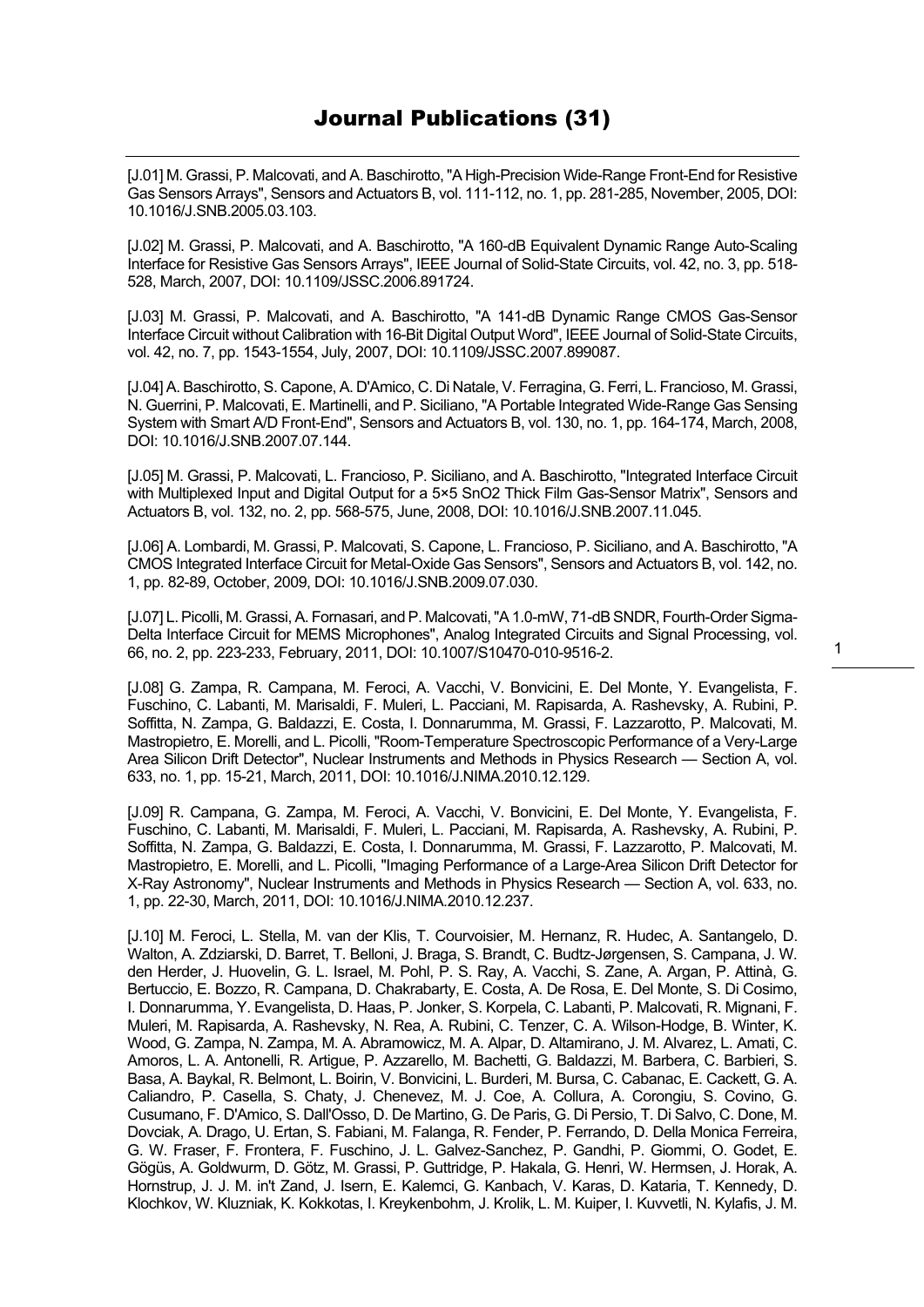Lattimer, F. Lazzarotto, D. Leahy, F. Lebrun, D. Lin, N. Lund, T. J. Maccarone, J. Malzac, M. Marisaldi, A. Martindale, M. Mastropietro, J. McClintock, I. M. McHardy, M. Mendez, S. Mereghetti, M. C. Miller, T. Mineo, E. Morelli, S. Morsink, C. Motch, S. Motta, T. Muñoz-Darias, G. Naletto, V. Neustroev, J. Nevalainen, J. F. Olive, M. Orio, M. Orlandini, P. Orleanski, F. Ozel, L. Pacciani, S. Paltani, I. Papadakis, A. Papitto, A. Patruno, A. Pellizzoni, V. Petracek, J. Petri, P. O. Petrucci, B. Phlips, L. Picolli, A. Possenti, D. Psaltis, D. Rambaud, P. Reig, R. Remillard, J. Rodriguez, P. Romano, M. Romanova, T. Schanz, C. Schmid, A. Segreto, A. Shearer, A. Smith, P. J. Smith, P. Soffitta, N. Stergioulas, M. Stolarski, Z. Stuchlik, A. Tiengo, D. F. Torres, G. Török, R. Turolla, P. Uttley, S. Vaughan, S. Vercellone, R. Waters, A. Watts, R. Wawrzaszek, N. Webb, J. Wilms, L. Zampieri, A. Zezas, and J. Ziolkowski, "The Large Observatory for X-Ray Timing (LOFT)", Experimental Astronomy, vol. 34, no. 2, pp. 415-444, October, 2012, DOI: 10.1007/S10686-011-9237-2.

[J.11] P. Malcovati, M. Grassi, and A. Baschirotto, "Towards High-Dynamic Range CMOS Integrated Interface Circuits for Gas Sensors", Sensors and Actuators B, vol. 179, no. 1, pp. 301-312, March, 2013, DOI: 10.1016/J.SNB.2012.10.019.

[J.12] M. Ahangarianabhari, G. Bertuccio, D. Macera, P. Malcovati, M. Grassi, A. Rashevsky, I. Rashevskaya, A. Vacchi, G. Zampa, N. Zampa, F. Fuschino, Y. Evangelista, R. Campana, C. Labanti, and M. Feroci, "A Low-Power CMOS ASIC for X-ray Silicon Drift Detectors Low-Noise Pulse Processing", Journal of Instrumentation, vol. 9, no. 3, pp. C03036, March, 2014, DOI: 10.1088/1748- 0221/9/03/C03036.

[J.13] R. Campana, Y. Evangelista, F. Fuschino, M. Ahangarianabhari, D. Macera, G. Bertuccio, M. Grassi, C. Labanti, M. Marisaldi, P. Malcovati, A. Rashevsky, G. Zampa, N. Zampa, L. Andreani, G. Baldazzi, E. Del Monte, Y. Favre, M. Feroci, F. Muleri, I. Rashevskaya, A. Vacchi, F. Ficorella, G. Giacomini, A. Picciotto, and M. Zuffa, "Characterization of the VEGA ASIC Coupled to Large Area Position-Sensitive Silicon Drift Detectors", Journal of Instrumentation, vol. 9, no. 8, pp. P08008, August, 2014, DOI: 10.1088/1748-0221/9/08/P08008.

[J.14] M. Ahangarianabhari, D. Macera, G. Bertuccio, P. Malcovati, and M. Grassi, "VEGA: A Low-Power Front-End ASIC for Large Area Multi-Linear X-Ray Silicon Drift Detectors: Design and Experimental Characterization", Nuclear Instruments and Methods in Physics Research — Section A, vol. 770, no. 1, pp. 155-163, January, 2015, DOI: 10.1016/J.NIMA.2014.10.009.

[J.15] J. Bufon, M. Ahangarianabhari, P. Bellutti, G. Bertuccio, S. Carrato, G. Cautero, S. Fabiani, G. Giacomini, A. Gianoncelli, D. Giuressi, M. Grassi, P. Malcovati, R. H. Menk, A. Picciotto, C. Piemonte, I. Rashevskaya, A. Rashevsky, A. Stolfa, A. Vacchi, G. Zampa, and N. Zampa, "A Novel Multi-Cell Silicon Drift Detector for Low Energy X-Ray Fluorescence (LEXRF) Spectroscopy", Journal of Instrumentation, vol. 9, no. 12, pp. C12017, December, 2014, DOI: 10.1088/1748-0221/9/12/C12017.

[J.16] G. Rizzo, D. Comotti, L. Fabris, M. Grassi, L. Lodola, P. Malcovati, M. Manghisoni, L. Ratti, V. Re, G. Traversi, C. Vacchi, G. Batignani, S. Bettarini, G. Casarosa, F. Forti, F. Morsani, A. Paladino, E. Paoloni, G. F. Dalla Betta, L. Pancheri, G. Verzellesi, H. Xu, R. Mendicino, and M. A. Benkechkache, "The PixFEL Project: Development of Advanced X-Ray Pixel Detectors for Application at Future FEL Facilities", Journal of Instrumentation, vol. 10, no. 2, pp. C02024, February, 2015, DOI: 10.1088/1748- 0221/10/02/C02024.

[J.17] L. Ratti, D. Comotti, L. Fabris, M. Grassi, L. Lodola, P. Malcovati, M. Manghisoni, V. Re, G. Traversi, C. Vacchi, S. Bettarini, G. Casarosa, F. Forti, F. Morsani, A. Paladino, E. Paoloni, G. Rizzo, M. A. Benkechkache, G. F. Dalla Betta, R. Mendicino, L. Pancheri, G. Verzellesi, and H. Xu, "PixFEL: Developing a Fine Pitch, Fast 2D X-Ray Imager for the Next Generation X-FELs", Nuclear Instruments and Methods in Physics Research — Section A, vol. 796, no. 10, pp. 2-7, October, 2015, DOI: 10.1016/J.NIMA.2015.03.022.

[J.18] G. F. Dalla Betta, G. Batignani, M. A. Benkechkache, S. Bettarini, G. Casarosa, D. Comotti, L. Fabris, F. Forti, M. Grassi, S. Latreche, L. Lodola, P. Malcovati, M. Manghisoni, R. Mendicino, F. Morsani, A. Paladino, L. Pancheri, E. Paoloni, L. Ratti, V. Re, G. Rizzo, G. Traversi, C. Vacchi, G. Verzellesi, and H. Xu, "Design and TCAD Simulation of Planar p-on-n Active-Edge Pixel Sensors for the Next Generation of FELs", Nuclear Instruments and Methods in Physics Research — Section A, vol. 824, no. 7, pp. 384- 385, July, 2016, DOI: 10.1016/J.NIMA.2015.08.027.

[J.19] L. Lodola, G. Batignani, M. A. Benkechkache, S. Bettarini, G. Casarosa, D. Comotti, G. F. Dalla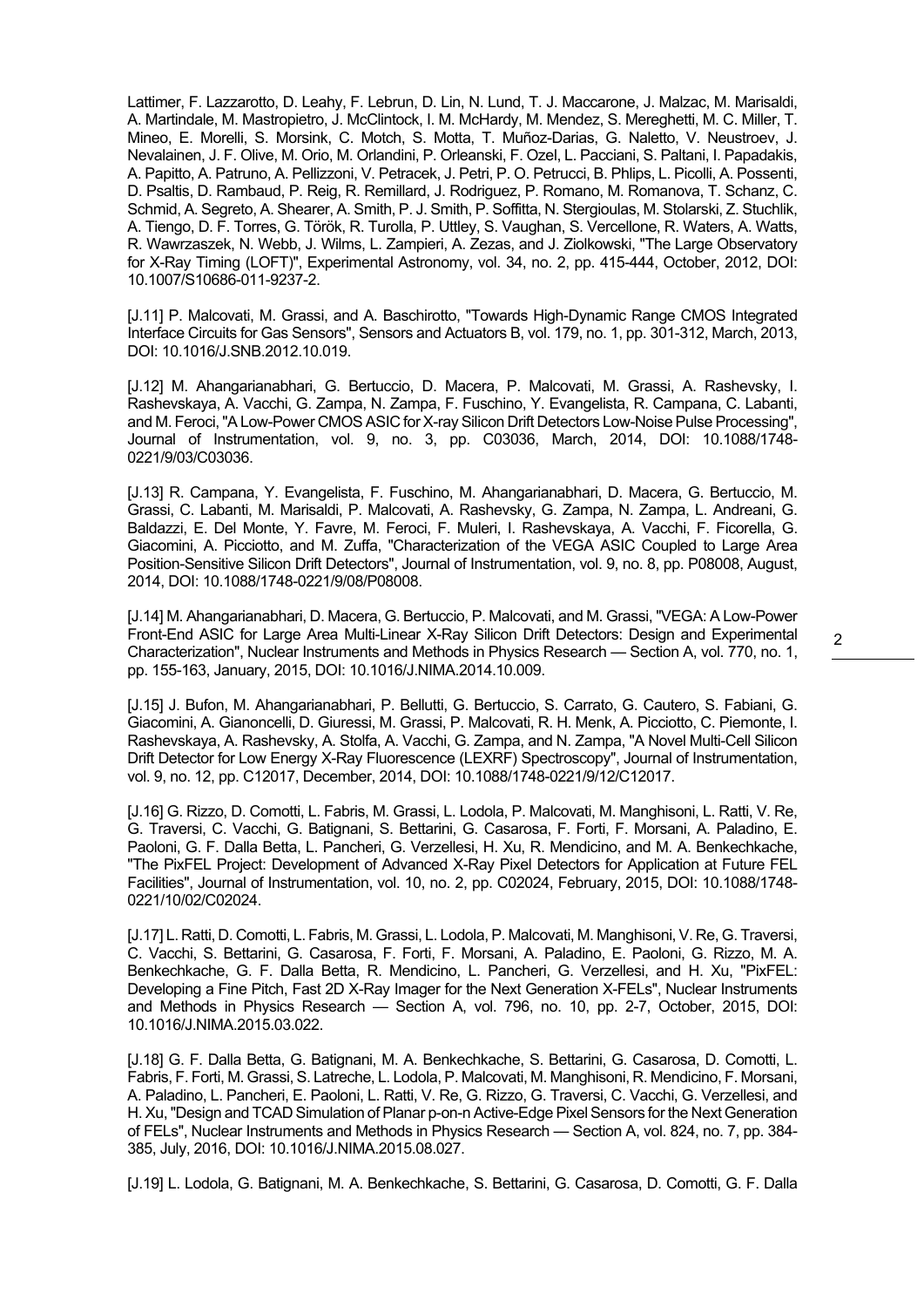Betta, L. Fabris, F. Forti, M. Grassi, S. Latreche, P. Malcovati, M. Manghisoni, R. Mendicino, F. Morsani, A. Paladino, L. Pancheri, E. Paoloni, L. Ratti, V. Re, G. Rizzo, G. Traversi, C. Vacchi, G. Verzellesi, and H. Xu, "In-Pixel Conversion with a 10-Bit SAR ADC for Next Generation X-Ray FELs", Nuclear Instruments and Methods in Physics Research — Section A, vol. 824, no. 7, pp. 313-315, July, 2016, DOI: 10.1016/J.NIMA.2015.10.042.

[J.20] G. Rizzo, G. Batignani, M. A. Benkechkache, S. Bettarini, G. Casarosa, D. Comotti, G. F. Dalla Betta, L. Fabris, F. Forti, M. Grassi, L. Lodola, P. Malcovati, M. Manghisoni, R. Mendicino, F. Morsani, A. Paladino, L. Pancheri, E. Paoloni, L. Ratti, V. Re, G. Traversi, C. Vacchi, G. Verzellesi, and H. Xu, "The PixFEL Project: Progress towards a Fine Pitch X-Ray Imaging Camera for Next Generation FEL Facilities", Nuclear Instruments and Methods in Physics Research — Section A, vol. 824, no. 7, pp. 131- 134, July, 2016, DOI: 10.1016/J.NIMA.2016.01.027.

[J.21] S. Mangiarotti, M. Elkhayat, M. Grassi, P. Malcovati, and A. Fornasari, "Misure di Capacità e Controllo di Temperatura per un Microsensore di Umidità", Tutto\_Misure, vol. 18, no. 2, pp. 99-102, June, 2016, DOI: https://issuu.com/tutto\_misure/docs/2016\_02\_469d0456dd292f.

[J.22] L. Ratti, D. Comotti, L. Fabris, M. Grassi, L. Lodola, P. Malcovati, M. Manghisoni, V. Re, G. Traversi, C. Vacchi, G. Rizzo, G. Batignani, S. Bettarini, G. Casarosa, F. Forti, M. Giorgi, F. Morsani, A. Paladino, E. Paoloni, L. Pancheri, G. F. Dalla Betta, R. Mendicino, G. Verzellesi, H. Xu, and M. A. Benkechkache, "A 2D Imager for X-Ray FELs with a 65-nm CMOS Readout Based on per-Pixel Signal Compression and 10-Bit A/D Conversion", Nuclear Instruments and Methods in Physics Research — Section A, vol. 831, no. 9, pp. 301-308, September, 2016, DOI: 10.1016/J.NIMA.2016.05.055.

[J.23] M. Manghisoni, L. Fabris, V. Re, G. Traversi, L. Ratti, M. Grassi, L. Lodola, P. Malcovati, C. Vacchi, L. Pancheri, M. A. Benkechkache, G. F. Dalla Betta, H. Xu, G. Verzellesi, S. Ronchin, M. Boscardin, G. Batignani, S. Bettarini, G. Casarosa, F. Forti, M. Giorgi, A. Paladino, E. Paoloni, G. Rizzo, and F. Morsani, "PFM2: A 32×32 Processor for X-Ray Diffraction Imaging at FELs", Journal of Instrumentation, vol. 11, no. 11, pp. C11033, November, 2016, DOI: 10.1088/1748-0221/11/11/C11033.

[J.24] L. Pancheri, M. A. Benkechkache, G. F. Dalla Betta, H. Xu, G. Verzellesi, S. Ronchin, M. Boscardin, L. Ratti, M. Grassi, L. Lodola, P. Malcovati, C. Vacchi, M. Manghisoni, V. Re, G. Traversi, G. Batignani, S. Bettarini, G. Casarosa, M. Giorgi, F. Forti, A. Paladino, E. Paoloni, G. Rizzo, F. Morsani, and L. Fabris, "First Experimental Results on Active and Slim-Edge Silicon Sensors for XFEL", Journal of Instrumentation, vol. 11, no. 12, pp. C12018, December, 2016, DOI: 10.1088/1748-0221/11/12/C12018.

[J.25] L. Zou, G. Rocca, M. De Blasi, M. Grassi, P. Malcovati, and A. Baschirotto, "Sigma-Delta ADC Based Adaptive Readout ASIC for Digital Audio Sensor", Analog Integrated Circuits and Signal Processing, vol. 92, no. 3, pp. 383-392, September, 2017, DOI: 10.1007/S10470-017-1002-7.

[J.26] M. De Matteis, A. Pezzotta, M. Sabatini, M. Grassi, M. Croce, P. Malcovati, and A. Baschirotto, "A 90-µW Continuous-Time Front-End with 10-Bit SAR-ADC for Capacitive MEMS Accelerometers", Analog Integrated Circuits and Signal Processing, vol. 92, no. 3, pp. 453-465, September, 2017, DOI: 10.1007/S10470-017-1009-0.

[J.27] Y. Evangelista, F. Ambrosino, M. Feroci, P. Bellutti, G. Bertuccio, G. Borghi, R. Campana, M. Caselle, D. Cirrincione, F. Ficorella, M. Fiorini, F. Fuschino, M. Gandola, M. Grassi, C. Labanti, P. Malcovati, F. Mele, A. Morbidini, A. Picciotto, A. Rachevski, I. Rashevskaya, M. Sammartini, G. Zampa, N. Zampa, N. Zorzic, and A. Vacchi, "Characterization of a Novel Pixelated Silicon Drift Detector (PixDD) for High-Throughput X-Ray Astrophysics", Journal of Instrumentation, vol. 13, no. 9, pp. P09011, September, 2018, DOI: 10.1088/1748-0221/13/09/P09011.

[J.28] F. Fuschino, R. Campana, C. Labanti, Y. Evangelista, M. Feroci, L. Burderi, F. Fiore, F. Ambrosino, G. Baldazzi, P. Bellutti, R. Bertacin, G. Bertuccio, G. Borghi, D. Cirrincione, D. Cauz, F. Ficorella, M. Fiorini, M. Gandola, M. Grassi, A. Guzman, G. La Rosa, M. Lavagna, P. Lunghi, P. Malcovati, G. Morgante, B. Negri, G. Pauletta, R. Piazzolla, A. Picciotto, S. Pirrotta, S. Pliego-Caballero, S. Puccetti, A. Rachevski, I. Rashevskaya, L. Rignanese, M. Salatti, A. Santangelo, S. Silvestrini, G. Sottile, C. Tenzer, A. Vacchi, G. Zampa, N. Zampa, and N. Zorzi, "HERMES: An Ultra-Wide Band X and Gamma-Ray Transient Monitor on Board a Nano-Satellite Constellation", Nuclear Instruments and Methods in Physics Research — Section A, vol. 936, no. 8, pp. 199-203, August, 2019, DOI: 10.1016/J.NIMA.2018.11.072.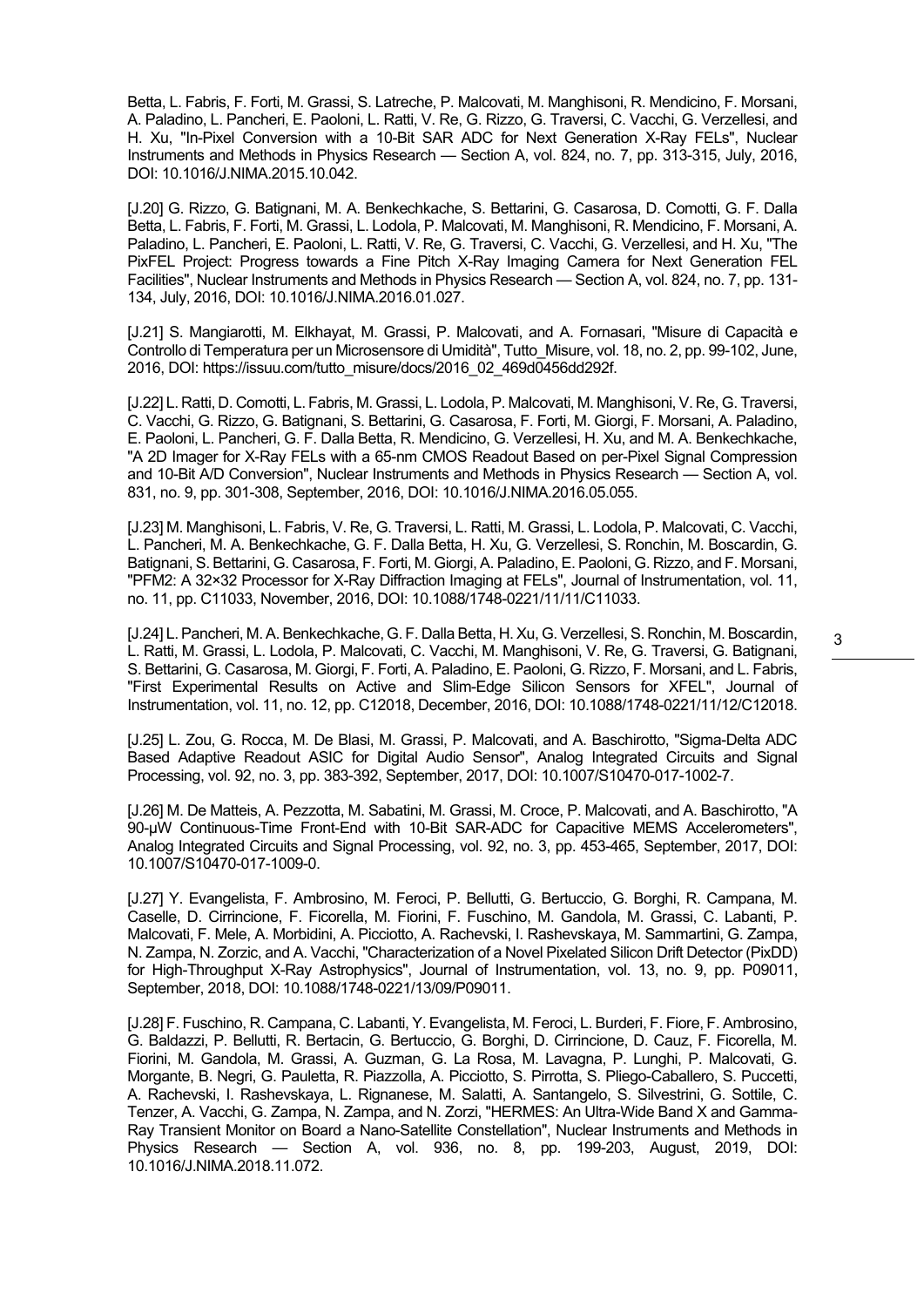[J.29] S. N. Zhang, A. Santangelo, M. Feroci, Y. Xu, F. Lu, Y. Chen, H. Feng, S. Zhang, L. Baldini, E. Bozzo, S. Brandt, Y. W. Dong, Y. Evangelista, M. Hernanz, V. Karas, N. Meidinger, A. Meuris, K. Nandra, T. Pan, G. Pareschi, P. Orleanski, Q. S. Huang, S. Schanne, G. Sironi, D. Spiga, J. Svoboda, G. Tagliaferri, C. Tenzer, A. Vacchi, S. Zane, D. Walton, Z. Wang, B. Winter, X. Wu, J. J. M. in't Zand, M. Ahangarianabhari, G. Ambrosi, F. Ambrosino, M. Barbera, S. Basso, J. Bayer, R. Bellazzini, P. Bellutti, B. Bertucci, G. Bertuccio, G. Borghi, X. Cao, F. R. Cadoux, R. Campana, F. Ceraudo, T. Chen, Y. Chen, J. Chenevez, M. Civitani, W. Cui, A. De Rosa, E. Del Monte, S. Di Cosimo, S. Diebold, V. Doroshenko, M. Dovciak, Y. Du, Q. Fan, Y. Favre, F. Fuschino, J. L. Galvez-Sanchez, M. Gao, M. Ge, O. Gevin, M. Grassi, Q. Gu, Y. Gu, D. Han, B. Hong, W. Hu, L. Ji, S. Jia, W. Jiang, T. Kennedy, I. Kuvvetli, C. Labanti, L. Latronico, G. Li, M. Li, X. Li, W. Li, Z. Li, O. Limousin, H. Liu, X. Liu, B. Lu, T. Luo, D. Macera, P. Malcovati, A. Martindale, M. Michalska, B. Meng, M. Minuti, A. Morbidini, F. Muleri, S. Paltani, E. Perinati, A. Picciotto, C. Piemonte, J. Qu, A. Rachevski, I. Rashevskaya, J. Rodriguez, T. Schanz, Z. Shen, L. Sheng, J. Song, L. Song, C. Sgrò, L. Sun, Y. Tan, P. Uttley, B. Wang, D. Wang, G. Wang, J. Wang, L. Wang, Y. Wang, A. Watts, X. Wen, S. Xiong, J. Yang, S. Yang, Y. Yang, N. Yu, W. Zhang, G. Zampa, N. Zampa, A. Zdziarski, A. Zhang, C. Zhang, F. Zhang, L. Zhang, T. Zhang, Y. Zhang, X. Zhang, Z. Zhang, B. Zhao, S. Zheng, Y. Zhou, N. Zorzi, and F. Zwart, "The Enhanced X-Ray Timing and Polarimetry Mission – eXTP", Science China Physics, Mechanics, and Astronomy, vol. 62, no. 2, pp. 29502/1-25, February, 2019, DOI: 10.1007/S11433-018-9309-2.

[J.30] M. Sammartini, M. Gandola, F. Mele, G. Bertuccio, F. Ambrosino, P. Bellutti, G. Borghi, R. Campana, M. Caselle, D. Cirrincione, Y. Evangelista, M. Feroci, F. Ficorella, M. Fiorini, F. Fuschino, M. Grassi, C. Labanti, P. Malcovati, A. Picciotto, A. Rachevski, I. Rashevskaya, G. Zampa, N. Zampa, N. Zorzi, and A. Vacchi, "Pixel Drift Detector (PixDD)–SIRIO: An X-Ray Spectroscopic System with High Energy Resolution at Room Temperature", Nuclear Instruments and Methods in Physics Research — Section A, vol. 953, no. 163114, pp. 1-6, February, 2020, DOI: 10.1016/J.NIMA.2019.163114.

[J.31] Z. Hijazi, Grassi M, D. Caviglia, M. Valle (2018). Time-Based Calibration-Less Read-Out Circuit for Interfacing Wide Range MOX Gas Sensors. INTEGRATION, vol. 63, p. 232-239, ISSN: 0167-9260, doi: https://doi.org/10.1016/j.vlsi.2018.05.004

## Book Chapters (21)

[B.01] M. Grassi, P. Malcovati, G. De Iaco, and A. Baschirotto, "An Integrated Wide-Range Resistanceto-Time Converter with Decoupled Oscillator", A. G. Mignani, R. Falciai, C. Di Natale, and A. D'Amico, ed., Sensors and Microsystems, World Scientific, Singapore, pp. 637-642, 2008, DOI: 10.1142/9789812833532\_0104.

[B.02] M. Grassi, P. Malcovati, S. Capone, L. Francioso, P. Siciliano, and A. Baschirotto, "Gas Sensing System Consisting in MOX-Based Microsensors Interfaced to a Novel Integrated 5-Decade Dynamic Range Front-End", P. Siciliano, S. Capone, C. Di Natale, and A. D'Amico, ed., Sensors and Microsystems, World Scientific, Singapore, pp. 272-277, 2008, DOI: 10.1142/9789812793393\_0054.

[B.03] A. Lombardi, M. Grassi, L. Bruno, P. Malcovati, and A. Baschirotto, "An Integrated Gas-Sensing Interface Circuit with Embedded Temperature Control Loop for SnO2 Sensors", C. Di Natale, A. D'Amico, E. Martinelli, and R. Paolesse, ed., Sensors and Microsystems, World Scientific, Singapore, pp. 498-505, 2009, DOI: 10.1142/9789812835987\_0082.

[B.04] M. Grassi, P. Malcovati, and A. Baschirotto, "Fundamental Limitations in Resistive Wide Range Gas-Sensor Interface Circuits Design", P. Malcovati, A. Baschirotto, A. D'Amico, and C. Di Natale, ed., Sensors and Microsystems, Springer, Dordrecht, The Netherlands, pp. 25-40, 2010, DOI: 10.1007/978- 90-481-3606-3\_3.

[B.05] M. Grassi, A. Lombardi, G. Rescio, P. Malcovati, A. Leone, G. Diraco, C. Distante, P. Siciliano, M. Malfatti, L. Gonzo, V. Libal, J. Huang, and G. Potamianos, "A Multisensor System for High Reliability People Fall Detection in Home Environment", P. Malcovati, A. Baschirotto, A. D'Amico, and C. Di Natale, ed., Sensors and Microsystems, Springer, Dordrecht, The Netherlands, pp. 391-394, 2010, DOI: 10.1007/978-90-481-3606-3\_79.

[B.06] D. Cartasegna, A. Cito, F. Conso, A. Donida, M. Grassi, L. Malvasi, G. Rescio, and P. Malcovati, "Smart RFID-Label for Monitoring the Preservation Conditions of Food", P. Malcovati, A. Baschirotto, A.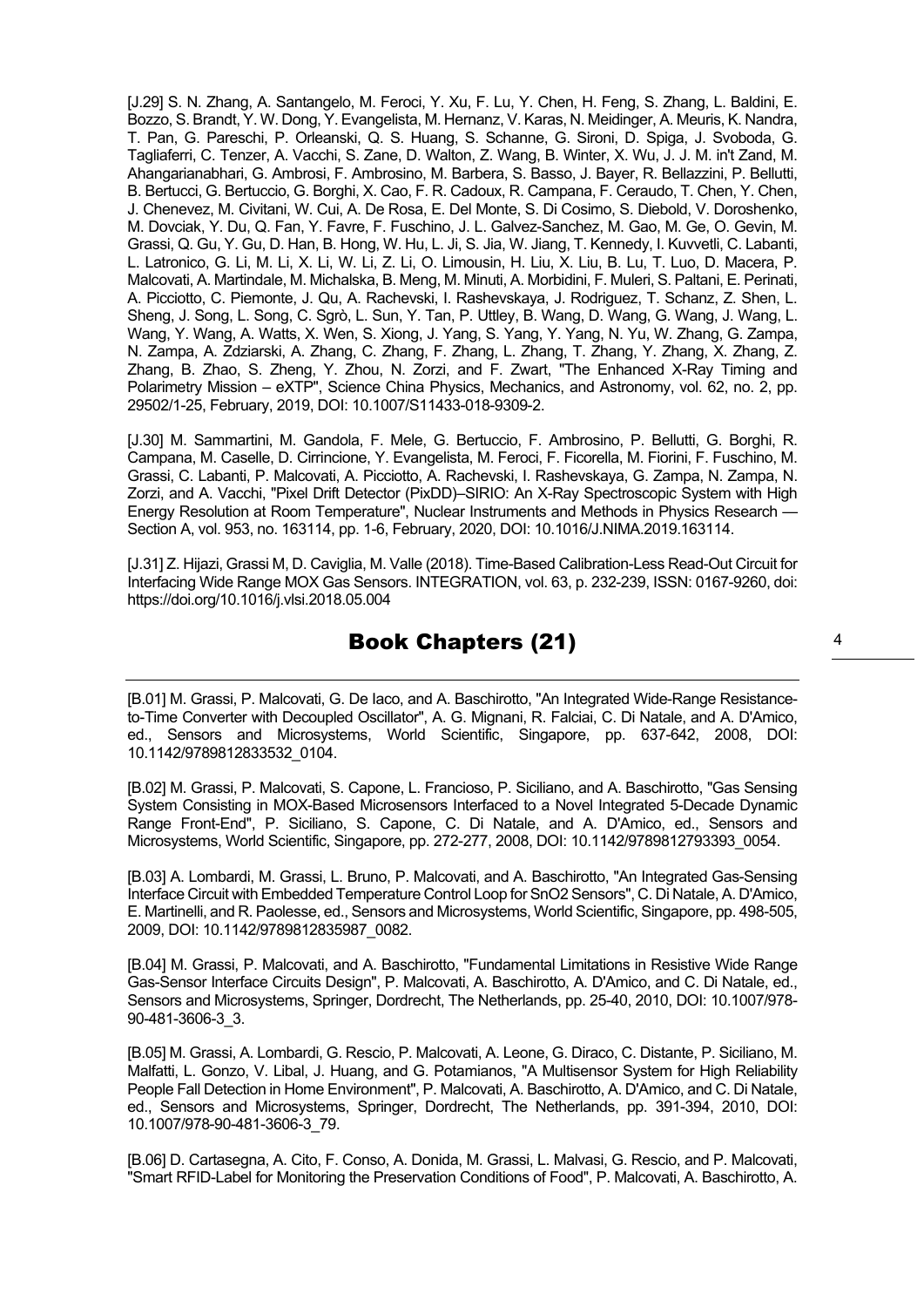D'Amico, and C. Di Natale, ed., Sensors and Microsystems, Springer, Dordrecht, The Netherlands, pp. 381-385, 2010, DOI: 10.1007/978-90-481-3606-3\_77.

[B.07] M. Grassi, V. Ferragina, P. Malcovati, S. Caccia, G. Bertuccio, D. Martin, P. Bastia, I. Cappelluti, and N. Ratti, "A 32×32-Channels Chip for X-Ray Pixel Detector Read-Out", P. Malcovati, A. Baschirotto, A. D'Amico, and C. Di Natale, ed., Sensors and Microsystems, Springer, Dordrecht, The Netherlands, pp. 307-310, 2010, DOI: 10.1007/978-90-481-3606-3\_60.

[B.08] L. Picolli, M. Grassi, M. Ferri, and P. Malcovati, "A Low Noise 32-Channel CMOS Read-Out Circuit for X-Ray Silicon Drift Chamber Detectors", G. Neri, N. Donato, A. D'Amico, and C. Di Natale, ed., Sensors and Microsystems, Springer, Dordrecht, The Netherlands, pp. 259-263, 2011, DOI: 10.1007/978-94-007-1324-6\_40.

[B.09] M. Ferri, D. Pinna, M. Grassi, E. Dallago, and P. Malcovati, "Power Management Systems for Photovoltaic Energy Harvesters", G. Neri, N. Donato, A. D'Amico, and C. Di Natale, ed., Sensors and Microsystems, Springer, Dordrecht, The Netherlands, pp. 253-257, 2011, DOI: 10.1007/978-94-007- 1324-6\_39.

[B.10] F. Conso, M. Grassi, P. Malcovati, and A. Baschirotto, "A Very Large Dynamic Range Integrated Interface Circuit for Heterogeneous Resistive Gas Sensors Matrix Read-Out", A. D'Amico, C. Di Natale, L. Mosiello, and G. Zappa, ed., Sensors and Microsystems, Springer, Dordrecht, The Netherlands, pp. 271-277, 2012, DOI: 10.1007/978-1-4614-0935-9\_46.

[B.11] P. Malcovati, M. Grassi, and A. Baschirotto, "Interface Circuits for MEMS Microphones", A. van Roermund, A. Baschirotto, and M. Steyaert, ed., Nyquist A/D Converters, Sensor Interfaces and Robustness, Springer, New York City, NY, USA, pp. 149-174, 2012, DOI: 10.1007/978-1-4614-4587- 6\_9.

[B.12] F. Conso, M. Grassi, L. Picolli, D. Cartasegna, A. Donida, G. Rescio, G. F. Regnicoli, G. Perretti, and P. Malcovati, "A Fully-Integrated Multi-Sensor System for Food Tracing and Quality Certification Providing Temperature, Light Intensity, and Humidity Exposure History of Samples", F. Baldini, A. D'Amico, C. Di Natale, P. Siciliano, R. Seeber, L. De Stefano, R. Bizzarri, and B. Andò, ed., Sensors, Springer, New York City, NY, USA, pp. 509-514, 2014, DOI: 10.1007/978-1-4614-3860-1\_91.

[B.13] F. Conso, M. Grassi, A. Lombardi, P. Malcovati, and A. Baschirotto, "A Multiplexed 20-Channel 6- Decade Range Resistance-to-Digital Converter for 2D Heterogeneous Metal-Oxide Gas-Sensor Arrays", F. Baldini, A. D'Amico, C. Di Natale, P. Siciliano, R. Seeber, L. De Stefano, R. Bizzarri, and B. Andò, ed., Sensors, Springer, New York City, NY, USA, pp. 559-564, 2014, DOI: 10.1007/978-1-4614-3860-1\_99.

[B.14] F. Conso, M. Grassi, C. De Berti, P. Malcovati, and A. Baschirotto, "Above 160-dB Dynamic-Range Gas-Sensor-Grid Front-End Integrated Circuit with 500-°C, 1.5-°C-Pitch Temperature Gradient Synthesis, 20-Channel MUX, and I^2 Interface", D. Compagnone, F. Baldini, C. Di Natale, G. Betta, and P. Siciliano, ed., Sensors, Springer, Cham, Switzerland, pp. 297-301, 2015, DOI: 10.1007/978-3-319- 09617-9\_52.

[B.15] M. Grassi, P. Malcovati, G. F. Regnicoli, and G. Perretti, "Application of an Integrated Multi-Sensor Circuit for Tracing Quality and Safety Storage Parameters of Sliced Cheese", D. Compagnone, F. Baldini, C. Di Natale, G. Betta, and P. Siciliano, ed., Sensors, Springer, Cham, Switzerland, pp. 277-284, 2015, DOI: 10.1007/978-3-319-09617-9\_49.

[B.16] P. Malcovati, M. De Matteis, A. Pezzotta, M. Grassi, M. Croce, M. Sabatini, and A. Baschirotto, "A Low-Power Continuous-Time Accelerometer Front-End", A. Baschirotto, P. Harpe, and K. A. A. Makinwa, ed., Wideband Continuous-Time ΣΔ ADCs, Automotive Electronics, and Power Management, Springer, Cham, Switzerland, pp. 215-235, 2016, DOI: 10.1007/978-3-319-41670-0\_12.

[B.17] M. Elkhayat, S. Mangiarotti, M. Grassi, P. Malcovati, and A. Fornasari, "Capacitance Humidity Micro-Sensor with Temperature Controller and Heater Integrated in CMOS Technology", B. Andò, F. Baldini, C. Di Natale, G. Marrazza, and P. Siciliano, ed., Sensors, Springer, Cham, Switzerland, pp. 383- 387, 2017, DOI: 10.1007/978-3-319-55077-0\_48.

[B.18] M. Grassi, F. Conso, G. Rocca, P. Malcovati, and A. Baschirotto, "Re-Configurable Switched Capacitor Sigma-Delta Modulator for MEMS Microphones in Mobiles", A. Leone, A. Forleo, L. Francioso,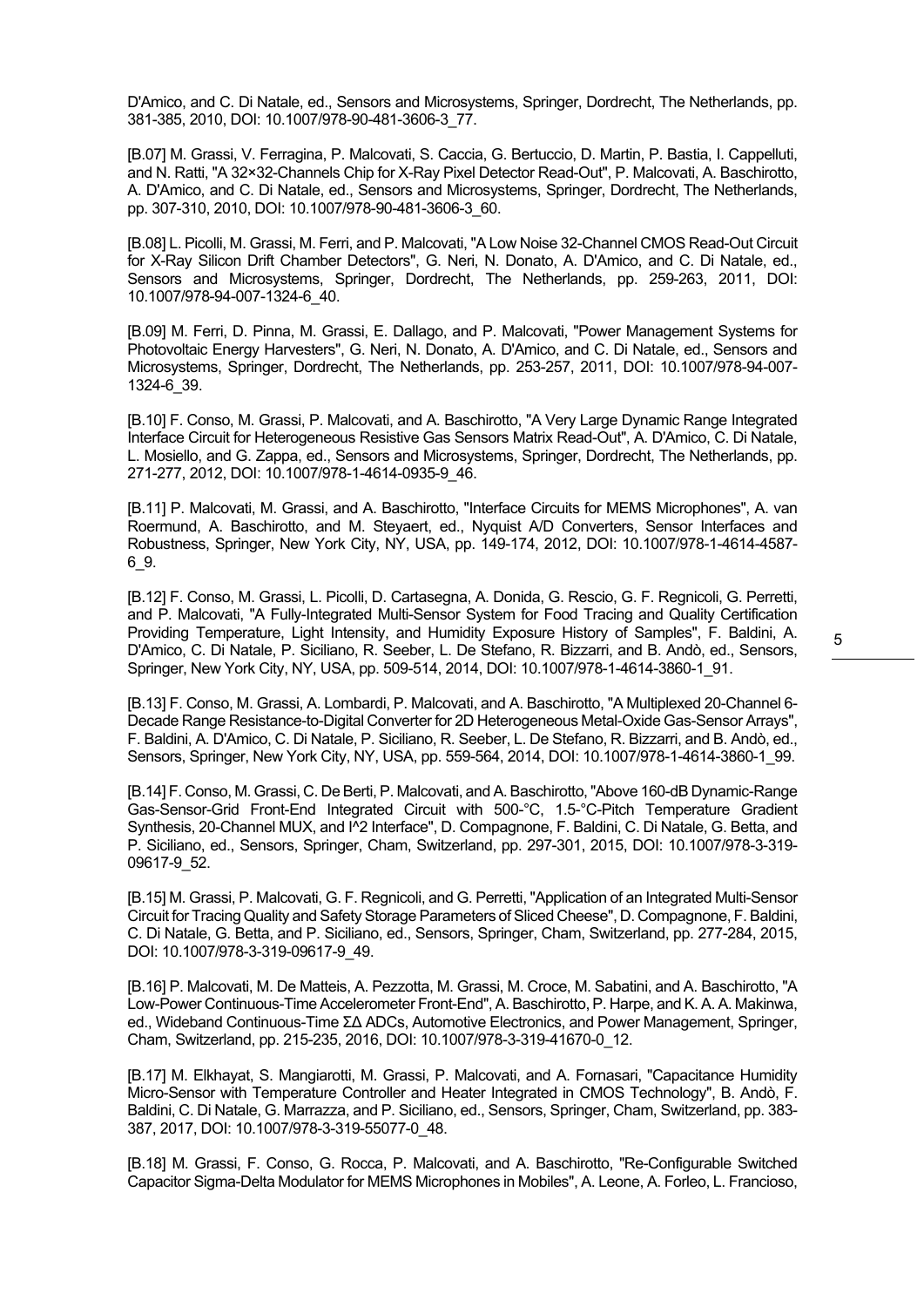S. Capone, P. Siciliano, and C. Di Natale, ed., Sensors and Microsystems, Springer, Cham, Switzerland, pp. 9-13, 2017, DOI: 10.1007/978-3-319-66802-4\_2.

[B.19] R. Di Lorenzo, M. Grassi, S. Assini, M. Granata, M. Barcella, and P. Malcovati, "Electrical Energy Harvesting from Pot Plants", B. Andò, F. Baldini, C. Di Natale, V. Ferrari, V. Marletta, G. Marrazza, V. Militello, G. Miolo, M. Rossi, L. Scalise, and P. Siciliano, ed., Sensors, Springer, Cham, Switzerland, pp. 545-550, 2019, DOI: 10.1007/978-3-030-04324-7\_65.

[B.20] M. Elkhayat, S. Mangiarotti, M. Grassi, and P. Malcovati, "Closed-Loop Temperature Control CMOS Integrated Circuit for Diagnostics and Self-calibration of Capacitive Humidity Sensors", B. Andò, F. Baldini, C. Di Natale, V. Ferrari, V. Marletta, G. Marrazza, V. Militello, G. Miolo, M. Rossi, L. Scalise, and P. Siciliano, ed., Sensors, Springer, Cham, Switzerland, pp. 489-495, 2019, DOI: 10.1007/978-3- 030-04324-7\_59.

[B.21] M. Grassi, A. Liberale, M. Elkhayat, and P. Malcovati, "A 500-W Microcontroller-Based Powertrain Circuit for Ultrasonic Cleaning Machines", G. Di Francia, C. Di Natale, B. Alfano, S. De Vito, E. Esposito, G. Fattoruso, F. Formisano, E. Massera, M. L. Miglietta, and T. Polichetti, ed., Sensors and Microsystems, Springer, Cham, Switzerland, pp. 57-63, 2020, DOI: 10.1007/978-3-030-37558-4\_9.

## Conference Proceedings (111)

[C.001] M. Grassi, P. Malcovati, and A. Baschirotto, "Front-End di Precisione ad Ampio Range Dinamico Ottimizzato per Sensori di Gas di Tipo Resistivo", Atti della Riunione Annuale GMEE, Crema, Italy, pp. 79-80, September, 2004.

[C.002] M. Grassi, P. Malcovati, and A. Baschirotto, "A High-Precision Wide-Range Front-End for Resistive Gas Sensor Arrays", Eurosensors Digest of Technical Papers (EUROSENSORS), Rome, Italy, pp. 409-410, September, 2004.

[C.003] M. Grassi, P. Malcovati, and A. Baschirotto, "Flexible High-Accuracy Wide-Range Gas Sensor Interface for Portable Environmental Nosing Purpose", Proceedings of IEEE International Symposium on Circuits and Systems (ISCAS), Kobe, Japan, pp. 5385-5388, May, 2005, DOI: 10.1109/ISCAS.2005.1465853.

[C.004] M. Grassi, P. Malcovati, and A. Baschirotto, "Circuito di Interfaccia Integrato per Schiere di Sensori di Gas Resistivi con 5.3 Decadi di Range Dinamico, 0.1% di Accuratezza e Uscita Digitale 13+4 Bit", Atti della Riunione Annuale GMEE, Palermo, Italy, pp. 115-116, September, 2005.

[C.005] M. Grassi, P. Malcovati, and A. Baschirotto, "A 0.1% Accuracy 100-Ω-20-MΩ Dynamic Range Integrated Gas Sensor Interface Circuit with 13+4-Bit Digital Output", Proceedings of IEEE European Solid-State Circuits Conference (ESSCIRC), Grenoble, France, pp. 351-354, September, 2005, DOI: 10.1109/ESSCIR.2005.1541632.

[C.006] P. Malcovati, M. Grassi, F. Borghetti, V. Ferragina, and A. Baschirotto, "Design and Characterization of a 5-Decade Range Integrated Resistive Gas Sensor Interface with 13-Bit A/D Converter", Proceedings of IEEE International Conference on Sensors (SENSORS), Irvine, CA, USA, pp. 472-475, October, 2005, DOI: 10.1109/ICSENS.2005.1597738.

[C.007] M. Grassi, P. Malcovati, and A. Baschirotto, "Wide-Range Integrated Gas Sensor Interface Based on a Resistance-to-Number Converter Technique with the Oscillator Decoupled from the Input Device", Proceedings of IEEE International Symposium on Circuits and Systems (ISCAS), Kos, Greece, pp. 4395-4398, May, 2006, DOI: 10.1109/ISCAS.2006.1693603.

[C.008] A. Baschirotto, S. Capone, A. De Marcellis, C. Di Natale, V. Ferragina, G. Ferri, L. Francioso, M. Grassi, P. Malcovati, E. Martinelli, P. Siciliano, V. Stornelli, and N. Guerrini, "A Portable Integrated Wide-Range Gas Sensing System with Smart A/D Front-End", Proceedings of International Meeting on Chemical Sensors (IMCS), Brescia, Italy, pp. WO2.4.4, July, 2006.

[C.009] M. Grassi, A. Lombardi, P. Malcovati, and A. Baschirotto, "Circuito Integrato di Interfaccia a Basso Costo ed Ampio Range Dinamico per Sensori di Gas Resistivi con Uscita Digitale a 16 Bit", Atti della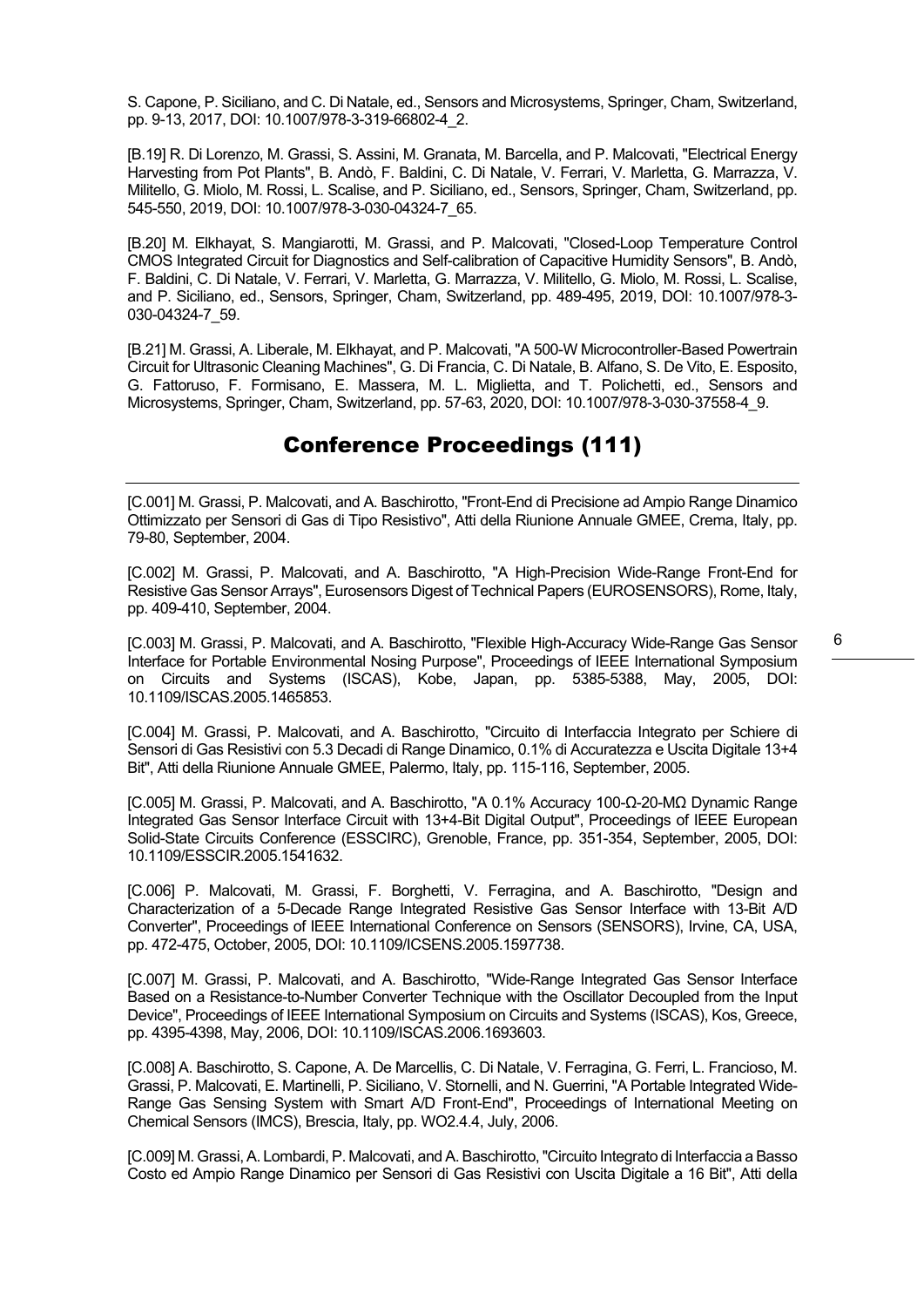Riunione Annuale GMEE, L'Aquila, Italy, pp. 105-106, September, 2006.

[C.010] M. Grassi, P. Malcovati, and A. Baschirotto, "An Uncalibrated 141dB Dynamic-Range CMOS Gas-Sensor Interface with 16-Bit Digital Output", Proceedings of IEEE European Solid-State Circuits Conference (ESSCIRC), Montreux, Switzerland, pp. 235-238, September, 2006, DOI: 10.1109/ESSCIR.2006.307574.

[C.011] A. Baschirotto, E. Dallago, V. Ferragina, M. Ferri, M. Grassi, P. Malcovati, M. Marchesi, E. Melissano, M. Morelli, A. Rossini, S. Ruzza, P. Siciliano, and G. Venchi, "A CMOS 2D Micro-Fluxgate Earth Magnetic Field Sensor with Digital Output", IEEE International Solid-State Circuits Conference (ISSCC) Digest of Technical Papers, San Francisco, CA, USA, pp. 390-391, February, 2007, DOI: 10.1109/ISSCC.2007.373458.

[C.012] M. Grassi, A. Lombardi, V. Ferragina, P. Malcovati, S. Capone, L. Francioso, P. Siciliano, and A. Baschirotto, "Gas-Sensor Interface Circuit Based on Calibration Free Novel Frequency Measurement Approach with 16-Bit Digital Output", Proceedings of IEEE International Conference on Sensors (SENSORS), Daegu, Korea, pp. 220-223, October, 2006, DOI: 10.1109/ICSENS.2007.355761.

[C.013] V. Ferragina, M. Ferri, M. Grassi, A. Rossini, P. Malcovati, and A. Baschirotto, "A 12.4 ENOB Incremental A/D Converter for High-Linearity Sensors Read-Out Applications", Proceedings of IEEE International Symposium on Circuits and Systems (ISCAS), New Orleans, LA, USA, pp. 3582-3585, May, 2007, DOI: 10.1109/ISCAS.2007.378527.

[C.014] M. Grassi, P. Malcovati, L. Francioso, P. Siciliano, and A. Baschirotto, "Integrated Interface Circuit with Multiplexed Input and Digital Output for a 5×5 SnO2 Gas-Sensor Matrix", Transducers Digest of Technical Papers (TRANSDUCERS), Lyon, France, vol. 2, pp. 2023-2026, June, 2007, DOI: 10.1109/SENSOR.2007.4300560.

[C.015] M. Grassi, P. Malcovati, L. Francioso, P. Siciliano, and A. Baschirotto, "Caratterizzazione di una Matrice 5×5 di Sensori di Gas SnO2 per Mezzo di un ASIC Dedicato con Moltiplicatore di Canale di Acquisizione", Atti della Riunione Annuale GMEE, Torino, Italy, pp. 117-118, September, 2007.

[C.016] A. Lombardi, M. Grassi, L. Bruno, P. Malcovati, and A. Baschirotto, "An Interface Circuit for Temperature Control and Read-Out of Metal Oxide Gas Sensors", Proceedings of IEEE Ph. D. Research in Microelectronics and Electronics (PRIME), Istanbul, Turkey, pp. 197-200, June, 2008, DOI: 10.1109/RME.2008.4595759.

[C.017] M. Casubolo, M. Grassi, A. Lombardi, F. Maloberti, and P. Malcovati, "A Two-Bit-per-Cycle Successive-Approximation ADC with Background Offset Calibration", Proceedings of IEEE International Conference on Electronics, Circuits, and Systems (ICECS), St. Julians, Malta, pp. 650-653, September, 2008, DOI: 10.1109/ICECS.2008.4674937.

[C.018] M. Grassi, P. Malcovati, G. Rescio, C. Distante, A. Leone, G. Diraco, P. Siciliano, M. Malfatti, L. Gonzo, G. Potamianos, J. Huang, and V. Libal, "Sistema Hardware-Software per il Rilevamento Affidabile di Cadute di Persone Anziane in Ambiente Domestico", Atti della Riunione Annuale GMEE, Roma, Italy, pp. 87-88, September, 2008.

[C.019] A. Lombardi, M. Grassi, L. Bruno, P. Malcovati, and A. Baschirotto, "Sistema Integrato per il Controllo di Temperatura e la Lettura di Sensori di Gas a Ossido Metallico", Atti della Riunione Annuale GMEE, Roma, Italy, pp. 89-90, September, 2008.

[C.020] A. Lombardi, M. Grassi, L. Bruno, P. Malcovati, and A. Baschirotto, "A Fully Integrated Interface Circuit for 1.5-°C Accuracy Temperature Control and 130-dB Dynamic-Range Read-Out of MOX Gas Sensors", Proceedings of IEEE European Solid-State Circuits Conference (ESSCIRC), Edinburgh, Scotland, UK, pp. 78-81, September, 2008, DOI: 10.1109/ESSCIRC.2008.4681796.

[C.021] A. Lombardi, L. Bruno, M. Grassi, P. Malcovati, S. Capone, L. Francioso, P. Siciliano, and A. Baschirotto, "Integrated Read-Out and Temperature Control Interface with Digital I/O for a Gas-Sensing System Based on a SnO2 Microhotplate Thin Film Gas Sensor", Proceedings of IEEE International Conference on Sensors (SENSORS), Lecce, Italy, pp. 596-599, October, 2008, DOI: 10.1109/ICSENS.2008.4716510.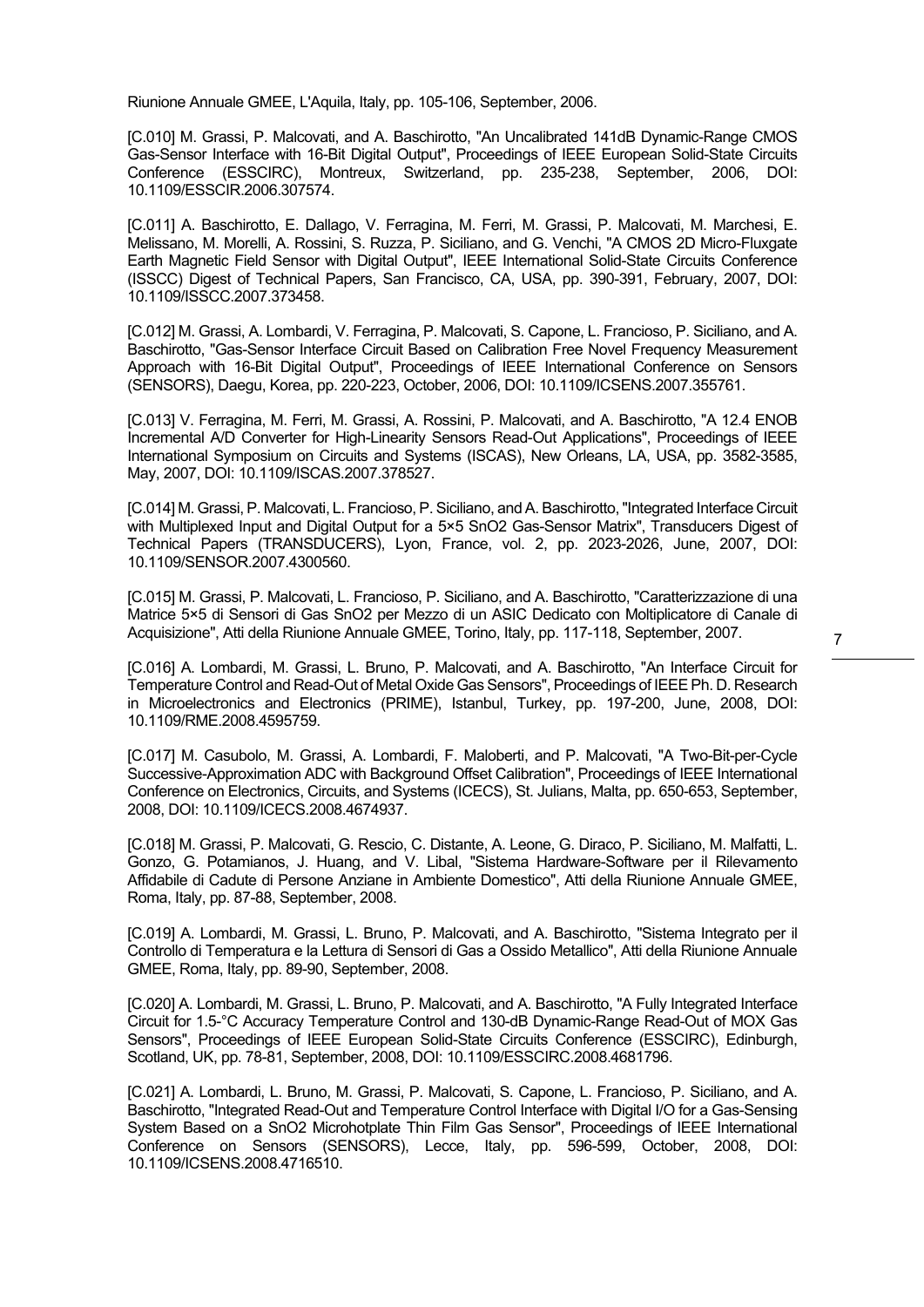[C.022] M. Grassi, A. Lombardi, G. Rescio, P. Malcovati, M. Malfatti, L. Gonzo, A. Leone, G. Diraco, C. Distante, P. Siciliano, V. Libal, J. Huang, and G. Potamianos, "A Hardware-Software Framework for High-Reliability People Fall Detection", Proceedings of IEEE International Conference on Sensors (SENSORS), Lecce, Italy, pp. 1328-1331, October, 2008, DOI: 10.1109/ICSENS.2008.4716690.

[C.023] A. Leone, G. Diraco, C. Distante, P. Siciliano, M. Malfatti, L. Gonzo, M. Grassi, A. Lombardi, G. Rescio, P. Malcovati, V. Libal, J. Huang, and G. Potamianos, "A Multi-Sensor Approach for People Fall Detection in Home Environment", Proceedings of Workshop on Multi-Camera and Multi-Modal Sensor Fusion Algorithms and Applications (M2SFA2), Marseille, France, pp. 1-12, October, 2008.

[C.024] L. Picolli, M. Grassi, L. Rosson, A. Fornasari, and P. Malcovati, "A Fourth-Order, Audio-Bandwidth, 87.5-dB SNDR Sigma-Delta Modulator for MEMS Microphones", Proceedings of IEEE International Symposium on Circuits and Systems (ISCAS), Taipei, Taiwan, pp. 1325-1328, May, 2009, DOI: 10.1109/ISCAS.2009.5118008.

[C.025] D. Cartasegna, A. Cito, F. Conso, A. Donida, M. Grassi, L. Malvasi, G. Rescio, and P. Malcovati, "Smart RFID Label for Monitoring the Preservation Conditions of Food", Proceedings of IEEE International Symposium on Circuits and Systems (ISCAS), Taipei, Taiwan, pp. 1161-1164, May, 2009, DOI: 10.1109/ISCAS.2009.5117967.

[C.026] P. Siciliano, A. Leone, G. Diraco, C. Distante, M. Malfatti, L. Gonzo, M. Grassi, A. Lombardi, G. Rescio, and P. Malcovati, "A Networked Multisensor System for Ambient Assisted Living Application", Proceedings of IEEE International Workshop on Advances in Sensors and Interfaces (IWASI), Trani, Italy, pp. 139-143, June, 2009, DOI: 10.1109/IWASI.2009.5184784.

[C.027] U. Weimar, R. Simpson, N. Barsan, T. Heine, W. Simmendinger, M. Malfatti, B. Margesin, L. Gonzo, M. Grassi, A. Lombardi, P. Malcovati, A. Leone, G. Diraco, P. Siciliano, O. v. Sicard, R. Pohle, M. Fleischer, A. Redaelli, A. Giacosi, and C. Bonassi, "Microsystem Technology for Ambient Assisted Living (AAL)", Eurosensors Digest of Technical Papers (EUROSENSORS), Lausanne, Switzerland, vol. 1, pp. 710-713, September, 2009, DOI: 10.1016/J.PROCHE.2009.07.177.

[C.028] L. Picolli, M. Grassi, L. Rosson, P. Malcovati, and A. Fornasari, "A 1.0-mW, 71-dB SNDR, –1.8 dBFS Input Swing, Fourth-Order Sigma-Delta Interface Circuit for MEMS Microphones", Proceedings of IEEE European Solid-State Circuits Conference (ESSCIRC), Athens, Greece, pp. 324-327, September, 2009, DOI: 10.1109/ESSCIRC.2009.5325950.

[C.029] D. Cartasegna, A. Cito, F. Conso, A. Donida, M. Grassi, L. Malvasi, G. Rescio, and P. Malcovati, "Etichetta RFID Intelligente Multi-Sensore per il Monitoraggio di Prodotti Alimentari", Atti della Riunione Annuale GMEE, Salerno, Italy, pp. 71-72, September, 2009.

[C.030] L. Picolli, M. Grassi, L. Rosson, P. Malcovati, and A. Fornasari, "Circuito Integrato di Interfaccia per Microfoni MEMS Basato su un Modulatore Sigma-Delta del Quarto Ordine", Atti della Riunione Annuale GMEE, Salerno, Italy, pp. 151-152, September, 2009.

[C.031] A. Lombardi, G. Rescio, M. Grassi, and P. Malcovati, "A Wearable Wireless Device for Fall Detection Based on a MEMS Accelerometer for Multi-Sensor Ambient Assisted Living Applications", Forum Italiano Ambient Assisted Living Book of Abstracts (FORITAAL), Lecce, Italy, pp. 91-92, September, 2009.

[C.032] A. Lombardi, M. Ferri, G. Rescio, M. Grassi, and P. Malcovati, "Wearable Wireless Accelerometer with Embedded Fall-Detection Logic for Multi-Sensor Ambient Assisted Living Applications", Proceedings of IEEE International Conference on Sensors (SENSORS), Christchurch, New Zealand, pp. 1967-1970, October, 2009, DOI: 10.1109/ICSENS.2009.5398327.

[C.033] M. Grassi, V. Ferragina, P. Malcovati, S. Caccia, G. Bertuccio, D. Martin, P. Bastia, I. Cappelluti, and N. Ratti, "A 32×32 Channels, 3-cm^2, 555-mW Chip for X-Ray Pixel Detector Read-Out", Proceedings of IEEE International Conference on Electronics, Circuits, and Systems (ICECS), Hammamet, Tunisia, pp. 227-230, December, 2009, DOI: 10.1109/ICECS.2009.5410981.

[C.034] M. Grassi, A. Lombardi, G. Rescio, P. Malcovati, G. Diraco, A. Leone, P. Siciliano, M. Malfatti, and L. Gonzo, "A Wearable Wireless MEMS Accelerometer as Validating Device for 3D Camera Based People Fall Detector within Ambient Assisted Living Application Context", Proceedings of MEMS in Italy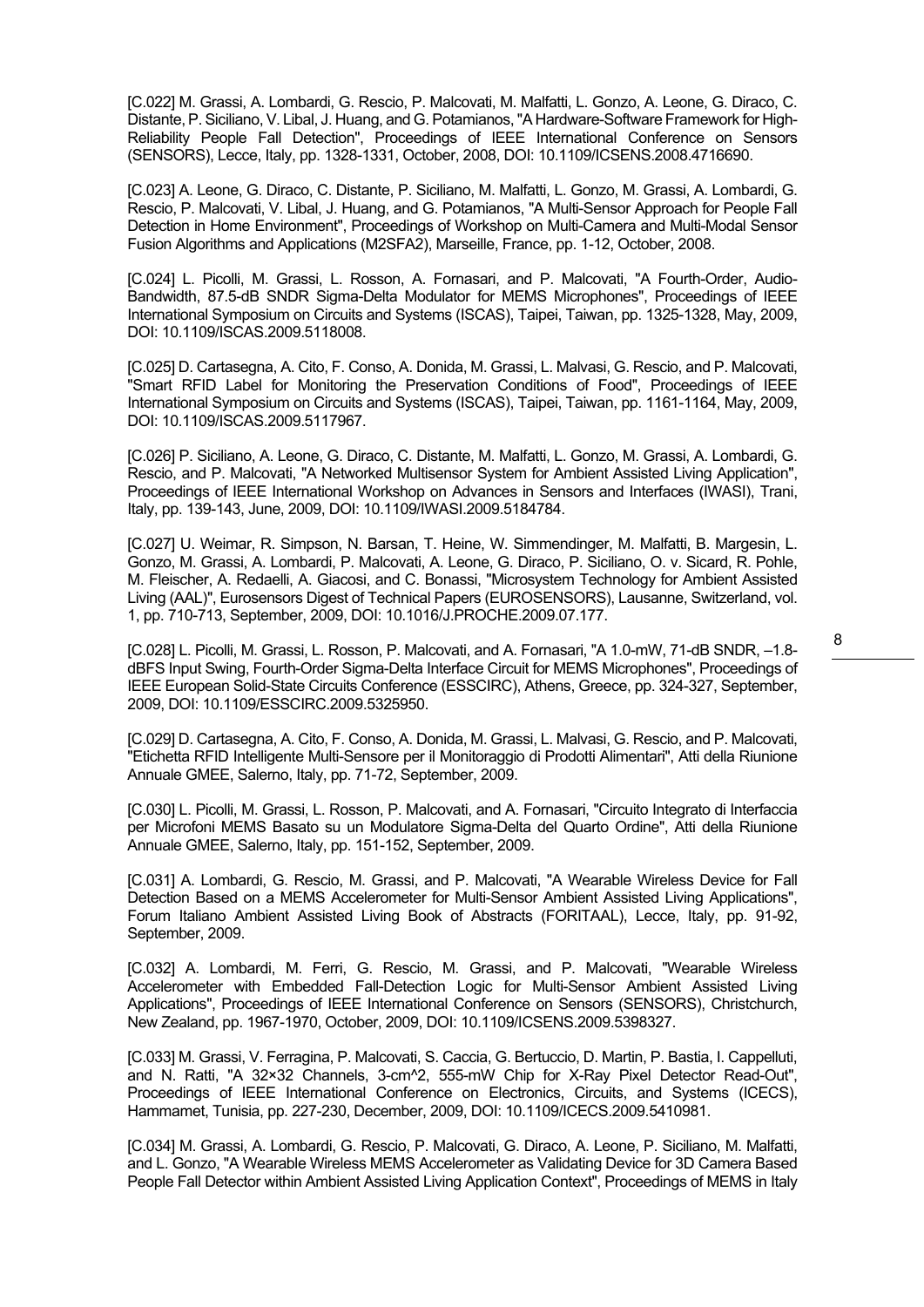Workshop (MEMSIT), Otranto, Italy, pp. S10\_1, June, 2010.

[C.035] R. Campana, M. Feroci, A. Vacchi, C. Labanti, G. Zampa, E. Del Monte, Y. Evangelista, F. Muleri, L. Pacciani, A. Rubini, P. Soffitta, E. Costa, I. Donnarumma, F. Lazzarotto, M. Mastropietro, E. Morelli, M. Rapisarda, F. Fuschino, M. Marisaldi, V. Bonvicini, A. Rashevsky, N. Zampa, F. Perotti, L. Amati, F. Frontera, L. A. Antonelli, F. Fiore, G. L. Israel, F. Nicastro, M. Orlandini, G. Baldazzi, L. Picolli, M. Grassi, and P. Malcovati, "Concept for an Innovative Wide-Field Camera for X-Ray Astronomy", Proceedings of SPIE Space Telescopes and Instrumentation, San Diego, CA, USA, vol. 7732, no. 4L, pp. 1-8, July, 2010, DOI: 10.1117/12.857254.

[C.036] G. Zampa, A. Vacchi, M. Feroci, C. Labanti, V. Bonvicini, A. Rashevsky, N. Zampa, R. Campana, E. Del Monte, Y. Evangelista, F. Muleri, L. Pacciani, A. Rubini, P. Soffitta, E. Costa, I. Donnarumma, F. Lazzarotto, M. Mastropietro, E. Morelli, M. Rapisarda, F. Fuschino, M. Marisaldi, G. Baldazzi, L. Picolli, M. Grassi, and P. Malcovati, "X-Ray Imaging and Spectroscopy Performance of a Large Area Silicon Drift Chamber for Wide-Field X-Ray Astronomy Applications", Proceedings of SPIE Space Telescopes and Instrumentation, San Diego, CA, USA, vol. 7732, no. 4M, pp. 1-8, July, 2010, DOI: 10.1117/12.857292.

[C.037] M. Feroci, L. Stella, A. Vacchi, C. Labanti, M. Rapisarda, P. Attinà, T. Belloni, R. Campana, S. Campana, E. Costa, E. Del Monte, I. Donnarumma, Y. Evangelista, G. L. Israel, F. Muleri, P. Porta, A. Rashevsky, G. Zampa, N. Zampa, G. Baldazzi, G. Bertuccio, V. Bonvicini, E. Bozzo, L. Burderi, A. Corongiu, S. Covino, S. Dall'Osso, D. De Martino, S. Di Cosimo, G. Di Persio, T. Di Salvo, F. Fuschino, M. Grassi, F. Lazzarotto, P. Malcovati, M. Marisaldi, M. Mastropietro, S. Mereghetti, E. Morelli, M. Orio, A. Pellizzoni, L. Pacciani, A. Papitto, L. Picolli, A. Possenti, A. Rubini, P. Soffitta, R. Turolla, and L. Zampieri, "LOFT: A Large Observatory for X-Ray Timing", Proceedings of SPIE Space Telescopes and Instrumentation, San Diego, CA, USA, vol. 7732, no. 1V, pp. 1-14, July, 2010, DOI: 10.1117/12.857337.

[C.038] L. Picolli, M. Grassi, and P. Malcovati, "Circuito Integrato di Read-Out a Basso Rumore con 32 Canali per Rivelatori di Raggi X a Deriva", Atti della Riunione Annuale GMEE, Gaeta, Italy, pp. 56-57, September, 2010.

[C.039] M. Ferri, D. Pinna, M. Grassi, E. Dallago, and P. Malcovati, "Sistemi di Power Management per Energy Haversters Fotovoltaici", Atti della Riunione Annuale GMEE, Gaeta, Italy, pp. 58-59, September, 2010.

[C.040] M. Grassi, A. Lombardi, G. Rescio, P. Malcovati, A. Leone, G. Diraco, P. Siciliano, M. Malfatti, and L. Gonzo, "An Indoor 3D ToF Based People Fall-Detector Validated by a Wearable Wireless Accelerometer", Forum Italiano Ambient Assisted Living Book of Abstracts (FORITAAL), Trento, Italy, pp. 98-99, October, 2010.

[C.041] M. Grassi, A. Lombardi, G. Rescio, M. Ferri, P. Malcovati, A. Leone, G. Diraco, P. Siciliano, M. Malfatti, and L. Gonzo, "An Integrated System for People Fall-Detection with Data Fusion Capabilities Based on 3D ToF Camera and Wireless Accelerometer", Proceedings of IEEE International Conference on Sensors (SENSORS), Waikoloa, HI, USA, pp. 1016-1019, October, 2010, DOI: 10.1109/ICSENS.2010.5690746.

[C.042] M. Ferri, D. Pinna, M. Grassi, E. Dallago, and P. Malcovati, "Model of Integrated Micro Photovoltaic Cell Structures for Harvesting Supplied Microsystems in 0.35-um CMOS Technology", Proceedings of IEEE International Conference on Sensors (SENSORS), Waikoloa, HI, USA, pp. 232- 235, October, 2010, DOI: 10.1109/ICSENS.2010.5690466.

[C.043] L. Picolli, S. Caccia, M. Grassi, P. Malcovati, and G. Bertuccio, "A 32-Channel ASIC for X-Ray Detectors", Proceedings of IEEE International Conference on Electronics, Circuits, and Systems (ICECS), Athens, Greece, pp. 809-812, December, 2010, DOI: 10.1109/ICECS.2010.5724635.

[C.044] P. Bastia, G. Bertuccio, S. Caccia, I. Cappelluti, M. Grassi, P. Malcovati, D. Martin, and N. Ratti, "STARX32: A Complete On-Chip X-Ray Spectroscopy Readout System with Imaging Capability", Proceedings of International Workshop on Analogue and Mixed-Signal Integrated Circuits for Space Applications (AMICSA), Noordwijk, The Netherlands, pp. 44-51, September, 2010.

[C.045] I. Donnarumma, R. Campana, L. Stella, G. L. Israel, M. Feroci, T. Belloni, S. Campana, E. Costa, E. Del Monte, Y. Evangelista, C. Labanti, F. Muleri, M. Rapisarda, A. Rashevsky, A. Vacchi, G. Zampa,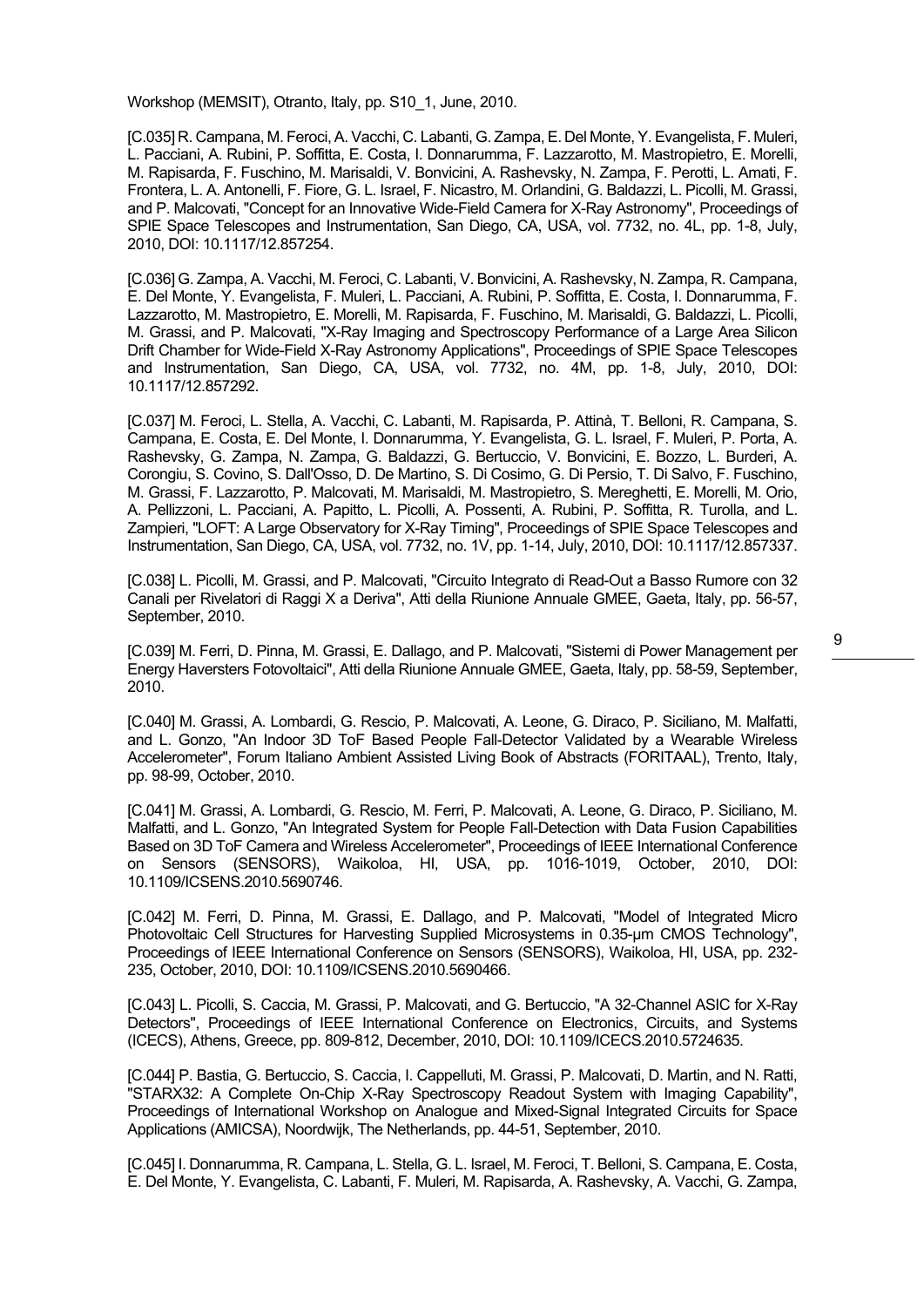N. Zampa, P. Attinà, G. Baldazzi, G. Bertuccio, V. Bonvicini, E. Bozzo, L. Burderi, A. Corongiu, S. Covino, S. Dall'Osso, D. De Martino, T. Di Salvo, F. Fuschino, M. Grassi, F. Lazzarotto, P. Malcovati, M. Marisaldi, S. Mereghetti, M. Orio, A. Pellizzoni, L. Pacciani, A. Papitto, L. Picolli, P. Porta, A. Possenti, P. Soffitta, R. Turolla, and L. Zampieri, "High Resolution X-ray Timing from a LOFT", Proceedings of High Time Resolution Astrophysics (HTRA), Agios Nikolaos, Greece, pp. 043/1-9, May, 2010, DOI: 10.22323/1.108.0043.

[C.046] F. Conso, M. Grassi, P. Malcovati, and A. Baschirotto, "A Very High Dynamic Range Interface Circuit for Resistive Gas Sensor Matrix Read-Out", Proceedings of IEEE International Symposium on Circuits and Systems (ISCAS), Rio de Janeiro, Brazil, pp. 2209-2212, May, 2011, DOI: 10.1109/ISCAS.2011.5938039.

[C.047] G. Perretti, G. F. Regnicoli, M. Grassi, and P. Malcovati, "Study of an RFID Smart Label for Food Quality and Safety", Proceedings of International Multiconference on Engineering and Technological Innovation (IMETI), Orlando, FL, USA, pp. 1-5, July, 2011.

[C.048] F. Conso, E. Dallago, A. Danioni, M. Grassi, P. Malcovati, M. Marchesi, V. Nucita, and G. Venchi, "Circuito Integrato di Interfaccia CMOS a Cicli Multipli per Sistemi di Energy Harvesting Elettromagnetici", Atti della Riunione Annuale GMEE, Genova, Italy, pp. 105-106, September, 2011.

[C.049] F. Conso, M. Grassi, P. Malcovati, and A. Baschirotto, "Circuito di Interfaccia Integrato ad Ampia Dinamica per la Lettura di Matrici Eterogenee di Sensori di Gas Resistivi", Atti della Riunione Annuale GMEE, Genova, Italy, pp. 107-108, September, 2011.

[C.050] A. Lazzarini Barnabei, M. Grassi, D. Pinna, E. Dallago, P. Malcovati, and G. Ricotti, "Integrated Self-Supplied System for Environmental Temperature Sensing", Proceedings of IEEE International Conference on Sensors (SENSORS), Limerick, Ireland, pp. 1249-1252, October, 2011, DOI: 10.1109/ICSENS.2011.6127308.

[C.051] D. Cartasegna, F. Conso, A. Donida, M. Grassi, L. Picolli, G. Rescio, P. Malcovati, G. Perretti, and G. F. Regnicoli, "Integrated Microsystem with Humidity, Temperature and Light Sensors for Monitoring the Preservation Conditions of Food", Proceedings of IEEE International Conference on Sensors (SENSORS), Limerick, Ireland, pp. 1859-1862, October, 2011, DOI: 10.1109/ICSENS.2011.6127283.

[C.052] E. Dallago, A. Danioni, M. Grassi, P. Malcovati, M. Marchesi, and G. Venchi, "Multi-Cycle 0.35µm CMOS Integrated Electronic Interface Circuit for Energy Harvesting Systems", Proceedings of IEEE International Conference on Sensors (SENSORS), Limerick, Ireland, pp. 1901-1904, October, 2011, DOI: 10.1109/ICSENS.2011.6127398.

[C.053] C. Labanti, G. Baldazzi, P. Malcovati, G. Bertuccio, M. Feroci, G. Zampa, M. Grassi, L. Picolli, Y. Evangelista, F. Fuschino, M. Marisaldi, E. Morelli, R. Campana, E. Del Monte, L. Pacciani, F. Muleri, E. Costa, I. Donnarumma, F. Lazzarotto, M. Rapisarda, A. Rubini, P. Soffitta, N. Zampa, A. Rashevsky, A. Vacchi, S. Cappelli, F. Navarria, and P. Rossi, "Characterization of an ASIC Front-End Electronics Dedicated to the Silicon Drift Detectors", IEEE Nuclear Science Symposium Conference Records (NSS), Valencia, Spain, pp. 648-652, October, 2011, DOI: 10.1109/NSSMIC.2011.6153984.

[C.054] G. Diraco, A. Leone, P. Siciliano, M. Grassi, and P. Malcovati, "A Multi-Sensor System for Fall Detection in Ambient Assisted Living Contexts", Proceedings of International Conference on Sensor Networks (SENSORNETS), Rome, Italy, pp. 213-219, February, 2012, DOI: 10.5220/0003834202130219.

[C.055] F. Conso, M. Grassi, L. Picolli, D. Cartasegna, A. Donida, G. Rescio, G. F. Regnicoli, G. Perretti, and P. Malcovati, "Sistema Multi-Sensore Integrato di Umidità, Temperatura e Radiazione Luminosa per la Tracciabilità dei Prodotti Alimentari e la Certificazione di Qualità", Atti della Riunione Annuale GMEE, Monopoli, Italy, pp. 57-58, September, 2012.

[C.056] M. Feroci, J. W. den Herder, E. Bozzo, D. Barret, S. Brandt, M. Hernanz, M. van der Klis, M. Pohl, A. Santangelo, L. Stella, A. Watts, J. Wilms, S. Zane, M. Ahangarianabhari, M. A. Alpar, D. Altamirano, J. M. Alvarez, L. Amati, C. Amoros, N. Andersson, A. Antonelli, A. Argan, R. Artigue, P. Azzarello, G. Baldazzi, S. Balman, M. Barbera, T. Belloni, G. Bertuccio, S. Bianchi, A. Bianchini, P. Bodin, J. M. Bonnet Bidaud, S. Boutloukos, J. Braga, E. Brown, N. Bucciantini, L. Burderi, M. Bursa, C. Budtz-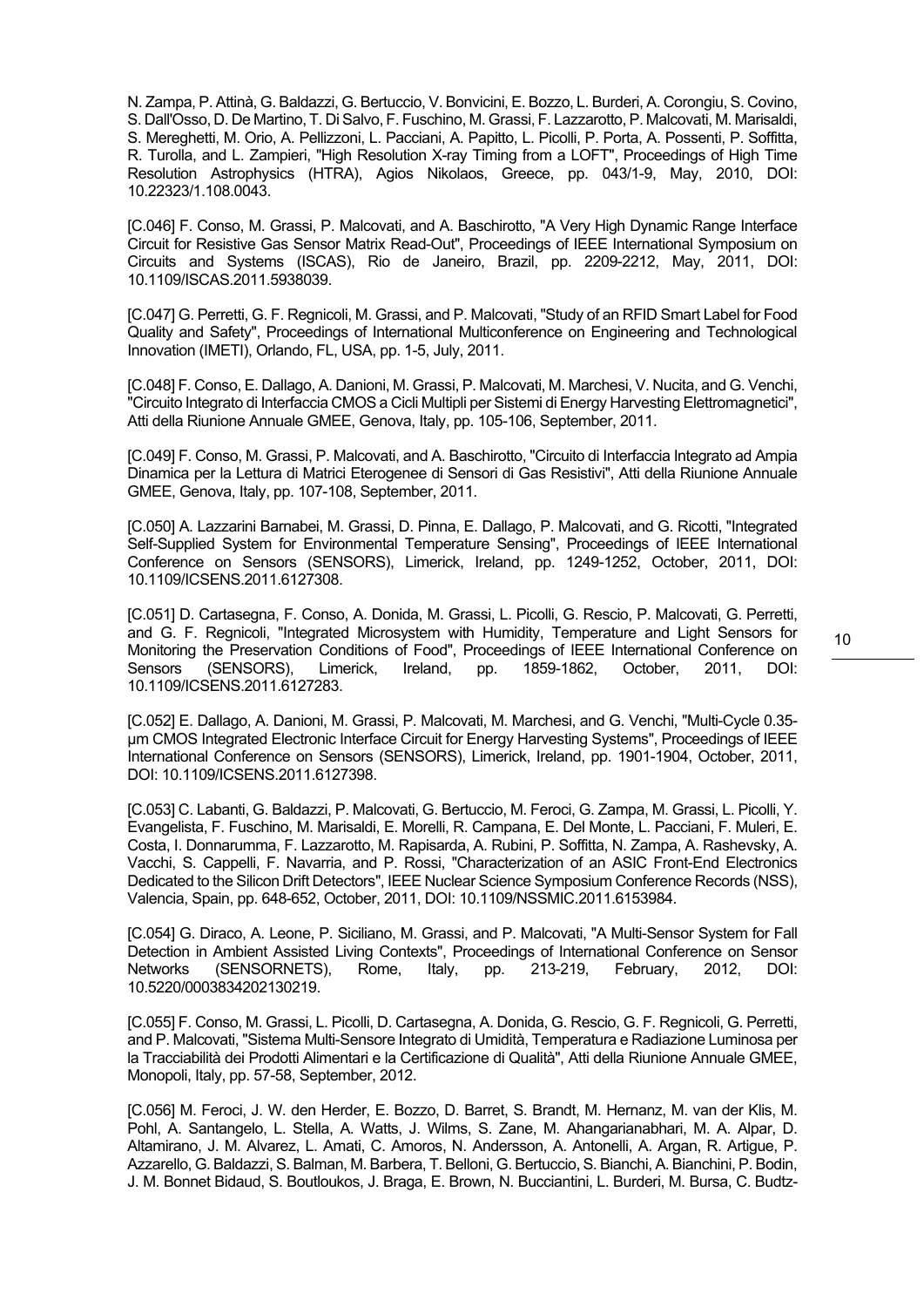Jørgensen, E. Cackett, F. R. Cadoux, P. Cais, G. A. Caliandro, R. Campana, S. Campana, P. Casella, D. Chakrabarty, J. Chenevez, J. Coker, R. Cole, A. Collura, T. Courvoisier, A. Cros, A. Cumming, G. Cusumano, A. D'Ai, V. D'Elia, E. Del Monte, D. De Martino, A. De Rosa, S. Di Cosimo, S. Diebold, T. Di Salvo, I. Donnarumma, A. Drago, M. Durant, D. Emmanoulopoulos, Y. Evangelista, A. Fabian, M. Falanga, Y. Favre, C. Feldman, C. Ferrigno, M. H. Finger, G. W. Fraser, F. Fuschino, D. K. Galloway, J. L. Galvez-Sanchez, E. Garcia-Berro, B. Gendre, S. Gezari, A. B. Giles, M. Gilfanov, P. Giommi, G. Giovannini, M. Giroletti, A. Goldwurm, D. Götz, C. Gouiffes, M. Grassi, P. Groot, C. Guidorzi, D. Haas, F. Hansen, D. H. Hartmann, C. A. Haswell, A. Heger, J. Homan, A. Hornstrup, R. Hudec, J. Huovelin, A. Ingram, J. J. M. In't Zand, J. Isern, G. L. Israel, L. Izzo, P. Jonker, P. Kaaret, V. Karas, D. Karelin, D. Kataria, L. Keek, T. Kennedy, D. Klochkov, W. Kluzniak, K. Kokkotas, S. Korpela, C. Kouveliotou, I. Kreykenbohm, L. M. Kuiper, I. Kuvvetli, C. Labanti, D. Lai, F. K. Lamb, F. Lebrun, D. Lin, D. Linder, G. Lodato, F. Longo, N. Lund, T. J. Maccarone, D. Macera, D. Maier, P. Malcovati, V. Mangano, A. Manousakis, M. Marisaldi, A. Markowitz, A. Martindale, G. Matt, I. M. McHardy, A. Melatos, M. Mendez, S. Migliari, R. Mignani, M. C. Miller, J. M. Miller, T. Mineo, G. Miniutti, S. Morsink, C. Motch, S. Motta, M. Mouchet, F. Muleri, A. J. Norton, M. Nowak, P. O'Brien, M. Orienti, M. Orio, M. Orlandini, P. Orleanski, J. P. Osborne, R. Osten, F. Ozel, L. Pacciani, A. Papitto, B. Paul, E. Perinati, V. Petracek, J. Portell, J. Poutanen, D. Psaltis, D. Rambaud, G. Ramsay, M. Rapisarda, A. Rashevsky, P. S. Ray, N. Rea, S. Reddy, P. Reig, M. Reina Aranda, R. Remillard, C. Reynolds, P. Rodriguez-Gil, J. Rodriguez, P. Romano, E. M. R. Rossi, F. Ryde, L. Sabau-Graziati, G. Sala, R. Salvaterra, A. Sanna, S. Schanne, J. Schee, C. Schmid, A. Schwenk, A. D. Schwope, J. Y. Seyler, A. Shearer, A. Smith, D. M. Smith, P. J. Smith, V. Sochora, P. Soffitta, P. Soleri, B. Stappers, B. Steltzer, N. Stergioulas, G. Stratta, T. E. Strohmayer, Z. Stuchlik, S. Suchy, V. Suleimanov, T. Takahashi, F. Tamburini, C. Tenzer, L. Tolos, G. Török, J. M. Torrejon, D. F. Torres, A. Tramacere, A. Trois, S. Turriziani, P. Uter, P. Uttley, A. Vacchi, P. Varniere, S. Vaughan, S. Vercellone, V. Vrba, D. Walton, S. Watanabe, R. Wawrzaszek, N. Webb, N. Weinberg, H. Wende, P. Wheatley, R. Wijers, R. Wijnands, M. Wille, C. A. Wilson-Hodge, B. Winter, K. Wood, G. Zampa, N. Zampa, L. Zampieri, A. Zdziarski, and B. Zhang, "LOFT: The Large Observatory for X-Ray Timing", Proceedings of SPIE Space Telescopes and Instrumentation, Amsterdam, The Netherlands, vol. 8443, no. 2D, pp. 1-16, July, 2012, DOI: 10.1117/12.926310.

[C.057] S. Zane, D. Walton, T. Kennedy, M. Feroci, J. W. Den Herder, M. Ahangarianabhari, A. Argan, P. Azzarello, G. Baldazzi, D. Barret, G. Bertuccio, P. Bodin, E. Bozzo, F. R. Cadoux, P. Cais, R. Campana, J. Coker, A. Cros, E. Del Monte, A. De Rosa, S. Di Cosimo, I. Donnarumma, Y. Evangelista, Y. Favre, C. Feldman, G. W. Fraser, F. Fuschino, M. Grassi, M. R. Hailey, R. Hudec, C. Labanti, D. Macera, P. Malcovati, M. Marisaldi, A. Martindale, T. Mineo, F. Muleri, M. Nowak, M. Orlandini, L. Pacciani, E. Perinati, V. Petracek, M. Pohl, A. Rashevsky, P. J. Smith, A. Santangelo, J. Y. Seyler, C. Schmid, P. Soffitta, S. Suchy, C. Tenzer, P. Uttley, A. Vacchi, G. Zampa, N. Zampa, J. Wilms, and B. Winter, "A Large Area Detector Proposed for the Large Observatory for X-Ray Timing (LOFT)", Proceedings of SPIE Space Telescopes and Instrumentation, Amsterdam, The Netherlands, vol. 8443, no. 2F, pp. 1-15, July, 2012, DOI: 10.1117/12.925156.

[C.058] M. Grassi, L. Picolli, F. Conso, P. Malcovati, G. F. Regnicoli, and G. Perretti, "Integrated Multi-Sensor Circuit for Environmental Data Tracing in Safe Food Storage and Delivery: The Sliced Emmental Cheese Case Study", Proceedings of IEEE International Conference on Sensors (SENSORS), Taipei, Taiwan, pp. 1886-1889, October, 2012, DOI: 10.1109/ICSENS.2012.6411316.

[C.059] A. Lazzarini Barnabei, M. Grassi, E. Dallago, P. Malcovati, D. G. Finarelli, A. Liberale, and F. Quaglia, "A Wireless Irradiance-Temperature-Humidity Sensor for Photovoltaic Plant Monitoring Applications", Proceedings of IEEE International Conference on Sensors (SENSORS), Taipei, Taiwan, pp. 570-573, October, 2012, DOI: 10.1109/ICSENS.2012.6411267.

[C.060] F. Conso, M. Grassi, P. Malcovati, and A. Baschirotto, "Reconfigurable Integrated Wide-Dynamic-Range Read-Out Circuit for MOX Gas-Sensor Grids Providing Local Temperature Regulation", Proceedings of IEEE International Conference on Sensors (SENSORS), Taipei, Taiwan, pp. 1822-1825, October, 2012, DOI: 10.1109/ICSENS.2012.6411195.

[C.061] F. Conso, M. Grassi, C. De Berti, P. Malcovati, and A. Baschirotto, "I^2 System-on-Chip for Bi-Dimensional Gas-Sensor Arrays Providing Extended Dynamic-Range A/D Conversion and Row Temperature Regulation", Proceedings of International Conference on IC Design and Technology (ICICDT), Pavia, Italy, pp. 211-214, May, 2013, DOI: 10.1109/ICICDT.2013.6563339.

[C.062] F. Conso, M. Grassi, C. De Berti, P. Malcovati, and A. Baschirotto, "Circuito Integrato Riconfigurabile con I^2 per la Lettura di Matrici di Sensori di Gas Resistivi Eterogenei Dotato di Interfaccia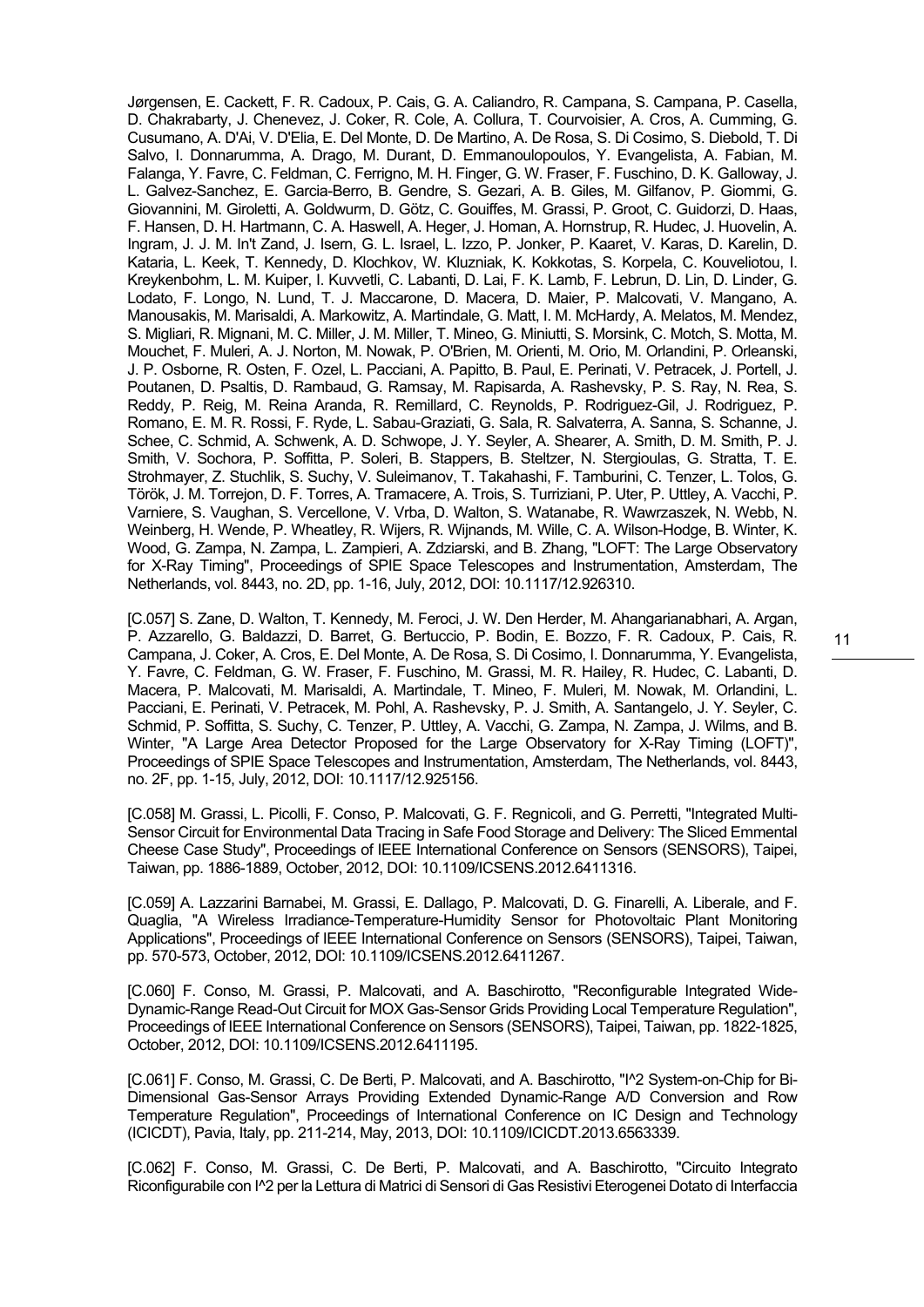Condivisa ad Ampio Range Dinamico e Sintesi Dinamica della Temperatura di Riga", Atti della Riunione Annuale GMEE, Trento, Italy, pp. 75-76, September, 2013.

[C.063] F. Conso, G. Rescio, M. Grassi, C. Ribellino, G. Billè, A. Rizzo, S. Petenyi, S. Privitera, and P. Malcovati, "Regolatore di Tensione Low-Drop-Out (LDO) con 7 ppm/°C di Stabilità in Temperatura e 5 mA di Corrente di Uscita in Tecnologia CMOS 0.25 µm", Atti della Riunione Annuale GMEE, Trento, Italy, pp. 143-144, September, 2013.

[C.064] F. Conso, G. Rescio, M. Grassi, C. Ribellino, G. Billè, A. Rizzo, S. Petenyi, S. Privitera, and P. Malcovati, "A 0.25-µm CMOS, 7-ppm/°C, 8-µA Quiescent Current, ±5-mA Output Current Low-Dropout Voltage Regulator", Proceedings of IEEE European Solid-State Circuits Conference (ESSCIRC), Bucharest, Romania, pp. 97-100, September, 2013, DOI: 10.1109/ESSCIRC.2013.6649081.

[C.065] F. Conso, M. Grassi, C. De Berti, P. Malcovati, and A. Baschirotto, "A 0.85%-Precision, 6- Decade-Range, I^2-Programmable Front-End ASIC for Resistive Gas-Sensor Arrays with 20-Input Analog MUX, Digital Output, and 1.5-°C-Accuracy Dynamic Temperature Synthesis", Proceedings of IEEE International Conference on Sensors (SENSORS), Baltimore, MD, USA, pp. 1-4, November, 2013, DOI: 10.1109/ICSENS.2013.6688250.

[C.066] F. Fuschino, R. Campana, Y. Evangelista, M. Ahangarianabhari, L. Andreani, M. Grassi, G. Bertuccio, P. Malcovati, Y. Favre, M. Zuffa, G. Baldazzi, E. Del Monte, M. Feroci, C. Labanti, M. Marisaldi, F. Muleri, A. Rashevsky, I. Rashevskaya, A. Vacchi, G. Zampa, N. Zampa, C. Piemonte, G. Giacomini, A. Picciotto, and M. Boscardin, "Characterization of the VEGA ASIC Dedicated to Large Area Position-Sensitive SDDs for Space and Medical Applications", IEEE Nuclear Science Symposium Conference Records (NSS), Seoul, Korea, pp. 1-5, October, 2013, DOI: 10.1109/NSSMIC.2013.6829435.

[C.067] S. Zane, D. Walton, T. Kennedy, M. Feroci, J. W. Den Herder, M. Ahangarianabhari, A. Argan, P. Azzarello, G. Baldazzi, M. Barbera, D. Barret, G. Bertuccio, P. Bodin, E. Bozzo, L. Bradley, F. R. Cadoux, P. Cais, R. Campana, J. Coker, A. Cros, E. Del Monte, A. De Rosa, S. Di Cosimo, I. Donnarumma, Y. Evangelista, Y. Favre, C. Feldman, G. W. Fraser, F. Fuschino, M. Grassi, M. R. Hailey, R. Hudec, C. Labanti, P. Malcovati, D. Macera, M. Marisaldi, A. Martindale, T. Mineo, F. Muleri, M. Nowak, M. Orlandini, L. Pacciani, E. Perinati, V. Petracek, M. Pohl, A. Rashevsky, P. J. Smith, A. Santangelo, J. Y. Seyler, C. Schmid, P. Soffitta, S. Suchy, C. Tenzer, P. Uttley, A. Vacchi, G. Zampa, N. Zampa, J. Wilms, and B. Winter, "The Large Area Detector of LOFT: The Large Observatory for X-Ray Timing", Proceedings of SPIE Space Telescopes and Instrumentation, Montreal, QC, Canada, vol. 9144, no. 2W, pp. 1-19, July, 2014, DOI: 10.1117/12.2054654.

[C.068] M. Feroci, J. W. den Herder, E. Bozzo, D. Barret, S. Brandt, M. Hernanz, M. van der Klis, M. Pohl, A. Santangelo, L. Stella, A. Watts, J. Wilms, S. Zane, M. Ahangarianabhari, C. Albertus, M. Alford, M. A. Alpar, D. Altamirano, J. M. Alvarez, L. Amati, C. Amoros, N. Andersson, A. Antonelli, A. Argan, R. Artigue, B. Artigues, J. L. Atteia, P. Azzarello, P. Bakala, G. Baldazzi, S. Balman, M. Barbera, C. van Baren, S. Bhattacharyya, A. Baykal, T. Belloni, F. Bernardini, G. Bertuccio, S. Bianchi, A. Bianchini, P. Binko, P. Blay, F. Bocchino, P. Bodin, I. Bombaci, J. M. Bonnet Bidaud, S. Boutloukos, L. Bradley, J. Braga, E. Brown, N. Bucciantini, L. Burderi, M. Burgay, M. Bursa, C. Budtz-Jørgensen, E. Cackett, F. R. Cadoux, P. Caïs, G. A. Caliandro, R. Campana, S. Campana, F. Capitanio, J. Casares, P. Casella, A. J. Castro-Tirado, E. Cavazzuti, P. Cerda-Duran, D. Chakrabarty, F. Château, J. Chenevez, J. Coker, R. Cole, A. Collura, R. Cornelisse, T. Courvoisier, A. Cros, A. Cumming, G. Cusumano, A. D'Ai, V. D'Elia, E. Del Monte, A. De Luca, D. De Martino, J. P. C. Dercksen, M. De Pasquale, A. De Rosa, M. Del Santo, S. Di Cosimo, S. Diebold, T. Di Salvo, I. Donnarumma, A. Drago, M. Durant, D. Emmanoulopoulos, M. H. Erkut, P. Esposito, Y. Evangelista, A. Fabian, M. Falanga, Y. Favre, C. Feldman, V. Ferrari, C. Ferrigno, M. Finger, M. H. Finger, G. W. Fraser, M. Frericks, F. Fuschino, M. Gabler, D. K. Galloway, J. L. Galvez-Sanchez, E. Garcia-Berro, B. Gendre, S. Gezari, A. B. Giles, M. Gilfanov, P. Giommi, G. Giovannini, M. Giroletti, E. Gögüs, A. Goldwurm, K. Goluchova, D. Götz, C. Gouiffes, M. Grassi, P. Groot, M. Gschwender, L. Gualtieri, C. Guidorzi, L. Guy, D. Haas, P. Haensel, M. R. Hailey, F. Hansen, D. H. Hartmann, C. A. Haswell, K. Hebeler, A. Heger, W. Hermsen, J. Homan, A. Hornstrup, R. Hudec, J. Huovelin, A. Ingram, J. J. M. In't Zand, G. L. Israel, K. Iwasawa, L. Izzo, H. M. Jacobs, F. Jetter, T. Johannsen, H. M. Jacobs, P. Jonker, J. Josè, P. Kaaret, G. Kanbach, V. Karas, D. Karelin, D. Kataria, L. Keek, T. Kennedy, D. Klochkov, W. Kluzniak, K. Kokkotas, S. Korpela, C. Kouveliotou, I. Kreykenbohm, L. M. Kuiper, I. Kuvvetli, C. Labanti, D. Lai, F. K. Lamb, P. P. Laubert, F. Lebrun, D. Lin, D. Linder, G. Lodato, F. Longo, N. Lund, T. J. Maccarone, D. Macera, S. Maestre, S. Mahmoodifar, D. Maier, P. Malcovati, I. Mandel, V. Mangano, A. Manousakis, M. Marisaldi, A. Markowitz, A. Martindale, G. Matt, I. M. McHardy, A. Melatos, M. Mendez, S. Mereghetti, M. Michalska, S. Migliari, R. Mignani, M. C. Miller,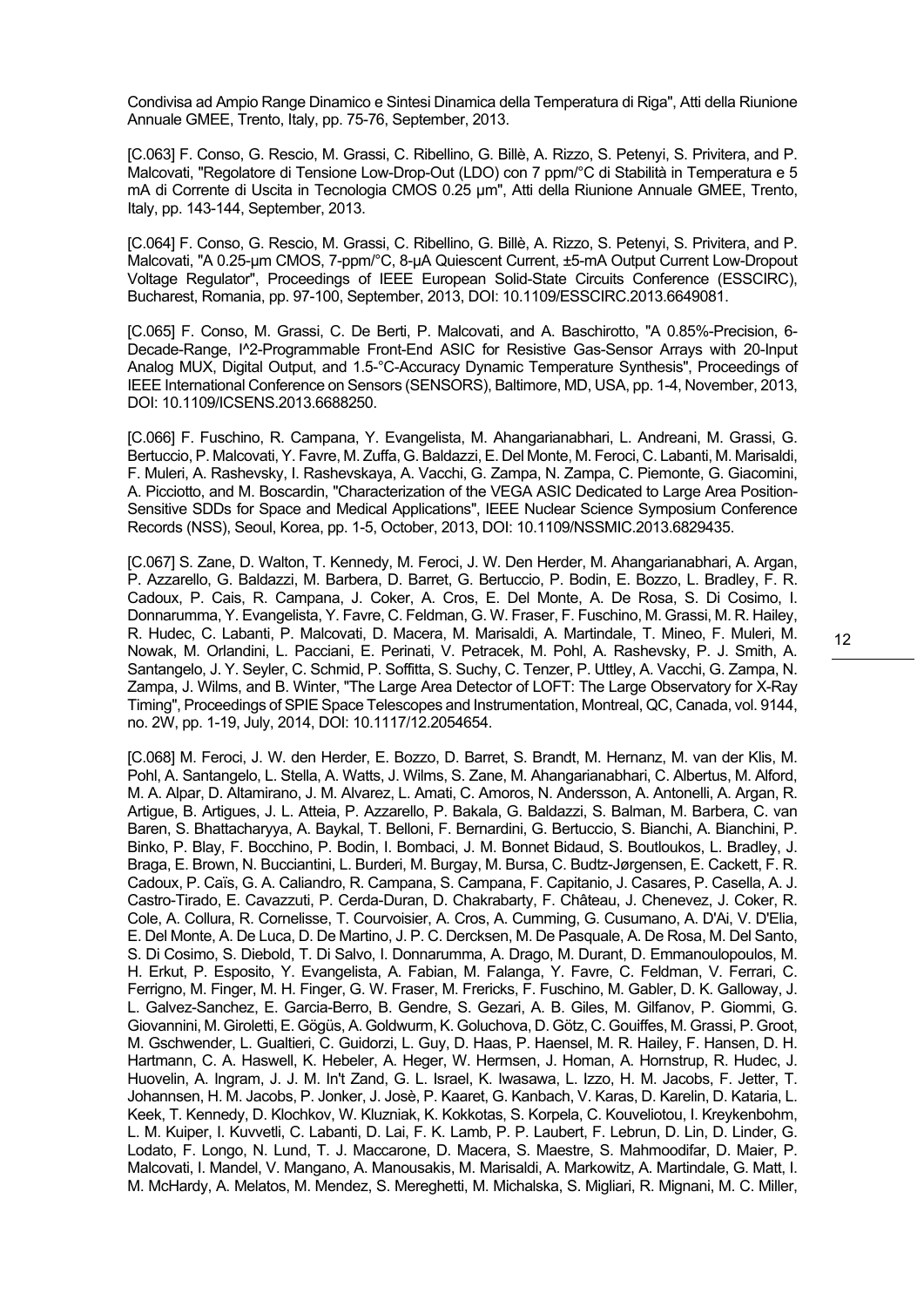J. M. Miller, T. Mineo, G. Miniutti, S. Morsink, C. Motch, S. Motta, M. Mouchet, G. Mouret, J. Mulacova, F. Muleri, T. Muñoz-Darias, I. Negueruela, J. Neilsen, A. J. Norton, M. Nowak, P. O'Brien, P. E. H. Olsen, M. Orienti, M. Orio, M. Orlandini, P. Orleanski, J. P. Osborne, R. Osten, F. Ozel, L. Pacciani, M. Paolillo, A. Papitto, J. M. Paredes, A. Patruno, B. Paul, E. Perinati, A. Pellizzoni, A. V. Penacchioni, M. A. Perez, V. Petracek, C. Pittori, J. Pons, J. Portell, A. Possenti, J. Poutanen, M. Prakash, P. Le Provost, D. Psaltis, D. Rambaud, P. Ramon, G. Ramsay, M. Rapisarda, A. Rashevsky, I. Rashevskaya, P. S. Ray, N. Rea, S. Reddy, P. Reig, M. Reina Aranda, R. Remillard, C. Reynolds, L. Rezzolla, M. Ribo, R. de la Rie, A. Riggio, A. Rios, P. Rodriguez-Gil, J. Rodriguez, R. Rohlfs, P. Romano, E. M. R. Rossi, A. Rozanska, A. Rousseau, F. Ryde, L. Sabau-Graziati, G. Sala, R. Salvaterra, A. Sanna, J. Sandberg, S. Scaringi, S. Schanne, J. Schee, C. Schmid, S. Shore, R. Schneider, A. Schwenk, A. D. Schwope, J. Y. Seyler, A. Shearer, A. Smith, D. M. Smith, P. J. Smith, V. Sochora, P. Soffitta, P. Soleri, A. Spencer, B. Stappers, A. W. Steiner, N. Stergioulas, G. Stratta, T. E. Strohmayer, Z. Stuchlik, S. Suchy, V. Suleimanov, T. Takahashi, F. Tamburini, T. Tauris, C. Tenzer, L. Tolos, F. Tombesi, J. Tomsick, G. Torok, J. M. Torrejon, D. F. Torres, A. Tramacere, A. Trois, R. Turolla, S. Turriziani, P. Uter, P. Uttley, A. Vacchi, P. Varniere, S. Vaughan, S. Vercellone, V. Vrba, D. Walton, S. Watanabe, R. Wawrzaszek, N. Webb, N. Weinberg, H. Wende, P. Wheatley, R. Wijers, R. Wijnands, M. Wille, C. A. Wilson-Hodge, B. Winter, K. Wood, G. Zampa, N. Zampa, L. Zampieri, L. Zdunik, A. Zdziarski, B. Zhang, F. Zwart, M. Ayre, T. Boenke, C. Corral van Damme, E. Kuulkers, and D. Lumb, "The Large Observatory for X-Ray Timing", Proceedings of SPIE Space Telescopes and Instrumentation, Montreal, QC, Canada, vol. 9144, no. 2T, pp. 1-20, July, 2014, DOI: 10.1117/12.2055913.

[C.069] M. Ahangarianabhari, G. Bertuccio, M. Grassi, D. Macera, and P. Malcovati, "ASIC VEGA – Catena di Lettura a Basso Consumo e Rumore per Schiere di Rivelatori di Raggi X Lineari a Deriva in Silicio ad Ampia Area: Progettazione e Risultati Sperimentali", Atti della Riunione Annuale GMEE, Ancona, Italy, pp. 127-128, September, 2014.

[C.070] M. Grassi, G. F. Regnicoli, P. Malcovati, and G. Perretti, "Etichetta Integrata Multi-Sensore per la Tracciabilità di Prodotti Alimentari: Misura Congiunta dello Stato di Conservazione dei Campioni (Fette di Formaggio Emmental) e dei Parametri Ambientali", Atti della Riunione Annuale GMEE, Ancona, Italy, pp. 303-313, September, 2014.

[C.071] D. Albano, M. Grassi, and P. Malcovati, "A Low Power 12-Bit ENOB SAR ADC for Silicon Drift X and Gamma Ray Detector Read-Out", Proceedings of IEEE International Symposium on Circuits and Systems (ISCAS), Lisbon, Portugal, pp. 297-300, May, 2015, DOI: 10.1109/ISCAS.2015.7168629.

[C.072] M. Elkhayat, S. Mangiarotti, M. Grassi, P. Malcovati, and A. Fornasari, "Misure di Capacità e Controllo di Temperatura per un Sensore di Umidità Capacitivo con Riscaldatore Integrato in Tecnologia CMOS", Atti della Riunione Annuale GMEE, Lecco, Italy, pp. 53-54, September, 2015.

[C.073] D. Albano, M. Grassi, and P. Malcovati, "Convertitore A/D ad Approssimazioni Successive a Basso Consumo per la Lettura di Rivelatori di Raggi X a Deriva in Silicio", Atti della Riunione Annuale GMEE, Lecco, Italy, pp. 111-112, September, 2015.

[C.074] L. Pancheri, M. A. Benkechkache, R. Mendicino, H. Xu, G. F. Dalla Betta, G. Verzellesi, D. Comotti, L. Ratti, M. Grassi, L. Lodola, P. Malcovati, C. Vacchi, L. Fabris, M. Manghisoni, V. Re, G. Traversi, G. Batignani, S. Bettarini, G. Casarosa, F. Forti, A. Paladino, E. Paoloni, G. Rizzo, and F. Morsani, "PixFEL Project: Hybrid High Dynamic Range X-Ray Image Sensor for Application at Future FEL Facilities", Proceedings of International Image Sensor Workshop (IISW), Vaals, The Netherlands, pp. 276-279, June, 2015.

[C.075] M. De Matteis, A. Pezzotta, M. Sabatini, M. Grassi, M. Croce, P. Malcovati, and A. Baschirotto, "A 0.13-µm-CMOS 90-µW 51-dB-SNR Continuous-Time Accelerometer Front-End with 10-Bit SAR-ADC", Proceedings of IEEE International Conference on Sensors (SENSORS), Busan, Korea, pp. 1393- 1396, November, 2015, DOI: 10.1109/ICSENS.2015.7370534.

[C.076] M. Ahangarianabhari, G. Bertuccio, S. Caccia, M. Grassi, D. Macera, and P. Malcovati, "From StarX32 to VEGA: Low-Power and Low-Noise Mixed-Signal ASICs for X-Ray Detectors in Space and Medical Applications", Proceedings of IEEE International Conference on Electronics, Circuits, and Systems (ICECS), Cairo, Egypt, pp. 388-391, December, 2015, DOI: 10.1109/ICECS.2015.7440330.

[C.077] D. Comotti, L. Fabris, M. Grassi, L. Lodola, P. Malcovati, M. Manghisoni, L. Ratti, V. Re, G. Traversi, C. Vacchi, G. Batignani, S. Bettarini, G. Casarosa, F. Forti, F. Morsani, A. Paladino, E. Paoloni,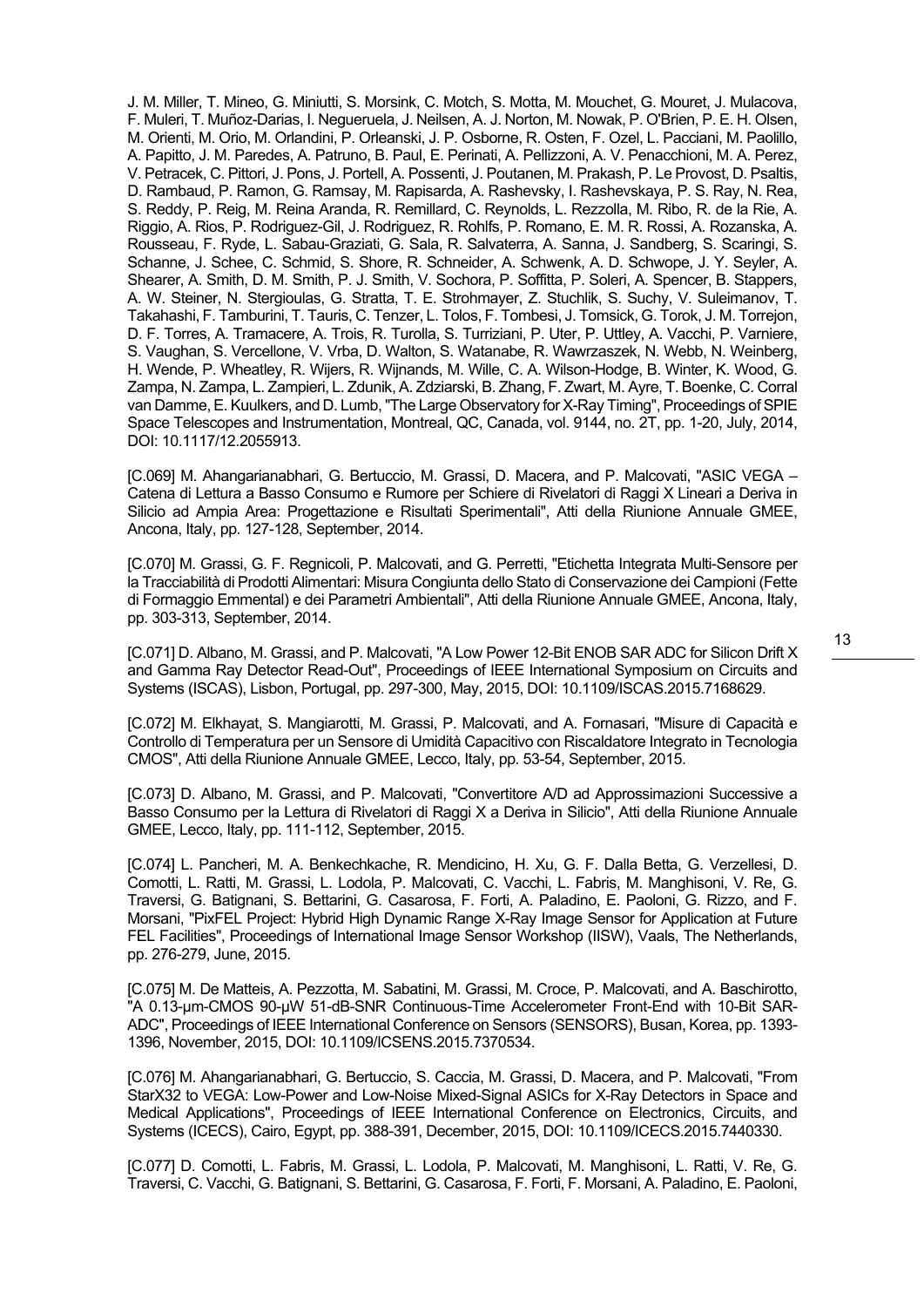G. Rizzo, M. A. Benkechkache, G. F. Dalla Betta, R. Mendicino, L. Pancheri, G. Verzellesi, and H. Xu, "Low-Noise Readout Channel with a Novel Dynamic Signal Compression for Future X-FEL Applications", IEEE Nuclear Science Symposium Conference Records (NSS), Seattle, WA, USA, pp. 1-6, November, 2014, DOI: 10.1109/NSSMIC.2014.7431119.

[C.078] L. Ratti, D. Comotti, L. Fabris, M. Grassi, L. Lodola, P. Malcovati, M. Manghisoni, V. Re, G. Traversi, C. Vacchi, G. Batignani, S. Bettarini, G. Casarosa, F. Forti, F. Morsani, A. Paladino, E. Paoloni, G. Rizzo, M. A. Benkechkache, G. F. Dalla Betta, R. Mendicino, L. Pancheri, G. Verzellesi, and H. Xu, "PixFEL: Enabling Technologies, Building Blocks and Architectures for Advanced X-Ray Pixel Cameras at the Next Generation FELs", IEEE Nuclear Science Symposium Conference Records (NSS), Seattle, WA, USA, pp. 1-6, November, 2014, DOI: 10.1109/NSSMIC.2014.7431212.

[C.079] G. F. Dalla Betta, G. Batignani, M. A. Benkechkache, S. Bettarini, G. Casarosa, D. Comotti, L. Fabris, F. Forti, M. Grassi, S. Latreche-Lassoued, L. Lodola, P. Malcovati, M. Manghisoni, R. Mendicino, F. Morsani, A. Paladino, L. Pancheri, E. Paoloni, L. Ratti, V. Re, G. Rizzo, G. Traversi, C. Vacchi, G. Verzellesi, and H. Xu, "Design and TCAD Simulations of Planar Active-Edge Pixel Sensors for Future XFEL Applications", IEEE Nuclear Science Symposium Conference Records (NSS), Seattle, WA, USA, pp. 1-3, November, 2014, DOI: 10.1109/NSSMIC.2014.7431078.

[C.080] M. Grassi, F. Conso, G. Rocca, P. Malcovati, and A. Baschirotto, "A Multi-Mode SC Audio ΣΔ Modulator for MEMS Microphones with Reconfigurable Power Consumption, Noise-Shaping Order, and DR", Proceedings of IEEE European Solid-State Circuits Conference (ESSCIRC), Lausanne, Switzerland, pp. 245-248, September, 2016, DOI: 10.1109/ESSCIRC.2016.7598288.

[C.081] M. Grassi, F. Conso, G. Rocca, P. Malcovati, and A. Baschirotto, "Modulatore ΣΔ Audio a Capacità Commutate Riconfigurabile per Microfoni MEMS", Atti della Riunione Annuale GMEE, Benevento, Italy, pp. 235-236, September, 2016.

[C.082] M. Croce, M. Grassi, M. De Matteis, A. Pezzotta, M. Sabatini, A. Baschirotto, and P. Malcovati, "Circuito di Interfaccia Tempo-Continuo a Basso Consumo di Potenza per Accelerometri Capacitivi MEMS", Atti della Riunione Annuale GMEE, Benevento, Italy, pp. 237-238, September, 2016.

[C.083] M. Elkhayat, S. Mangiarotti, M. Grassi, P. Malcovati, and A. Fornasari, "Sensore di Umidità Capacitivo con Controllo della Temperatura in Anello Chiuso e Riscaldatore Integrato in Tecnologia CMOS", Atti della Riunione Annuale GMEE, Benevento, Italy, pp. 241-242, September, 2016.

[C.084] D. Comotti, L. Fabris, M. Grassi, L. Lodola, P. Malcovati, M. Manghisoni, L. Ratti, V. Re, G. Traversi, C. Vacchi, G. Batignani, S. Bettarini, G. Casarosa, F. Forti, F. Morsani, A. Paladino, E. Paoloni, G. Rizzo, M. A. Benkechkache, G. F. Dalla Betta, R. Mendicino, L. Pancheri, G. Verzellesi, and H. Xu, "A 10-Bit Resolution Readout Channel with Dynamic Range Compression for X-Ray Imaging at FELs", IEEE Nuclear Science Symposium Conference Records (NSS), San Diego, CA, USA, pp. 1-5, November, 2015, DOI: 10.1109/NSSMIC.2015.7581954.

[C.085] L. Zou, M. De Blasi, G. Rocca, M. Grassi, P. Malcovati, and A. Baschirotto, "Fully-Integrated Triple-Mode Sigma-Delta Modulator for Speech Codec", Proceedings of IEEE Nordic Circuits and Systems Conference (NORCAS), Copenhagen, Denmark, pp. 1-4, November, 2016, DOI: 10.1109/NORCHIP.2016.7792889.

[C.086] M. Elkhayat, S. Mangiarotti, C. De Berti, M. Grassi, P. Malcovati, D. Albano, and A. Baschirotto, "Device Matching Measurements in 28-nm Technology for High Energy Physics Experiments", Proceedings of IEEE International Conference on Electronics, Circuits, and Systems (ICECS), Monte Carlo, Monaco, pp. 13-16, December, 2016, DOI: 10.1109/ICECS.2016.7841120.

[C.087] M. Feroci, E. Bozzo, S. Brandt, M. Hernanz, M. van der Klis, L. P. Liu, P. Orleanski, M. Pohl, A. Santangelo, S. Schanne, L. Stella, T. Takahashi, H. Tamura, A. Watts, J. Wilms, S. Zane, S. N. Zhang, S. Bhattacharyya, I. Agudo, M. Ahangarianabhari, C. Albertus, M. Alford, M. A. Alpar, D. Altamirano, J. M. Alvarez, L. Amati, C. Amoros, N. Andersson, A. Antonelli, A. Argan, R. Artigue, B. Artigues, J. L. Atteia, P. Azzarello, P. Bakala, D. Ballantyne, G. Baldazzi, M. Baldo, S. Balman, M. Barbera, C. van Baren, D. Barret, A. Baykal, M. Begelman, E. Behar, O. Behar, T. Belloni, P. Bellutti, F. Bernardini, G. Bertuccio, S. Bianchi, A. Bianchini, P. Binko, P. Blay, F. Bocchino, M. Bode, P. Bodin, I. Bombaci, J. M. Bonnet Bidaud, G. Borghi, S. Boutloukos, F. Bouyjou, L. Bradley, J. Braga, M. S. Briggs, E. Brown, M. Buballa, N. Bucciantini, L. Burderi, M. Burgay, M. Bursa, C. Budtz-Jørgensen, E. Cackett, F. R. Cadoux, P. Cais,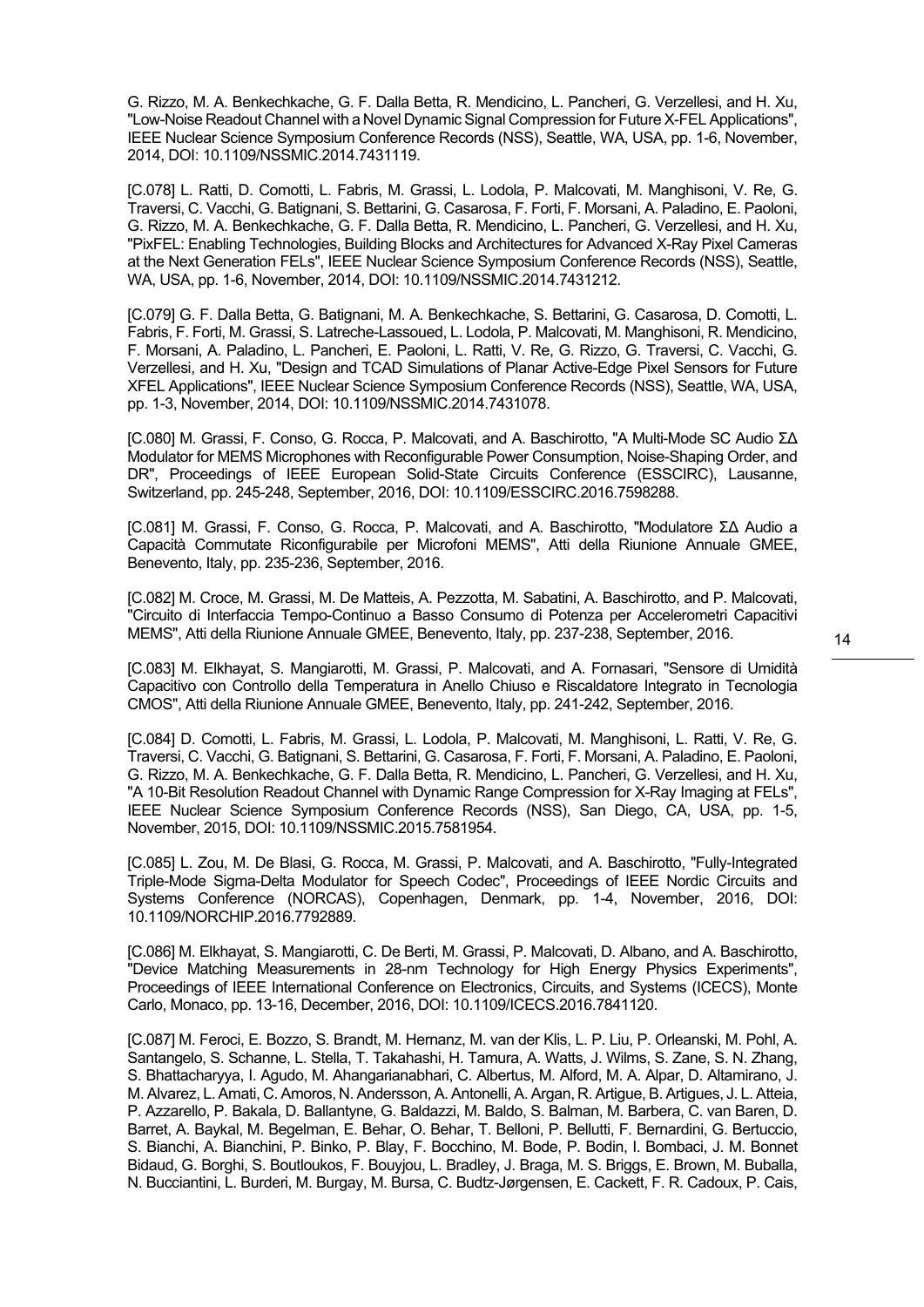G. A. Caliandro, R. Campana, S. Campana, X. Cao, F. Capitanio, J. Casares, P. Casella, A. J. Castro-Tirado, E. Cavazzuti, Y. Cavechi, S. Celestin, P. Cerda-Duran, D. Chakrabarty, N. Chamel, F. Château, C. Chen, Y. Chen, Y. Chen, J. Chenevez, M. Chernyakova, J. Coker, R. Cole, A. Collura, M. Coriat, R. Cornelisse, L. Costamante, A. Cros, W. Cui, A. Cumming, G. Cusumano, B. Czerny, A. D'Ai, F. D'Ammando, V. D'Elia, Z. Dai, E. Del Monte, A. De Luca, D. De Martino, J. P. C. Dercksen, M. De Pasquale, A. De Rosa, M. Del Santo, S. Di Cosimo, N. Degenaar, J. W. den Herder, S. Diebold, T. Di Salvo, Y. W. Dong, I. Donnarumma, V. Doroshenko, G. Doyle, S. A. Drake, M. Durant, D. Emmanoulopoulos, T. Enoto, M. H. Erkut, P. Esposito, Y. Evangelista, A. Fabian, M. Falanga, Y. Favre, C. Feldman, R. Fender, H. Feng, V. Ferrari, C. Ferrigno, F. Ficorella, M. Finger, M. H. Finger, G. W. Fraser, M. Frericks, M. Fullekrug, F. Fuschino, M. Gabler, D. K. Galloway, J. L. Galvez-Sanchez, P. Gandhi, Z. Gao, E. Garcia-Berro, B. Gendre, O. Gevin, S. Gezari, A. B. Giles, M. Gilfanov, P. Giommi, G. Giovannini, M. Giroletti, E. Gögüs, A. Goldwurm, K. Goluchova, D. Götz, L. Gou, C. Gouiffes, P. Grandi, M. Grassi, J. Greiner, V. Grinberg, P. Groot, M. Gschwender, L. Gualtieri, M. Guedel, C. Guidorzi, L. Guy, D. Haas, P. Haensel, M. R. Hailey, K. Hamuguchi, F. Hansen, D. H. Hartmann, C. A. Haswell, K. Hebeler, A. Heger, M. Hempel, W. Hermsen, J. Homan, A. Hornstrup, R. Hudec, J. Huovelin, D. Huppenkothen, S. C. Inam, A. Ingram, J. J. M. In't Zand, G. L. Israel, K. Iwasawa, L. Izzo, H. M. Jacobs, F. Jetter, T. Johannsen, H. M. Jacobs, P. A. Jenke, P. Jonker, J. Josè, P. Kaaret, K. Kalamkar, E. Kalemci, G. Kanbach, V. Karas, D. Karelin, D. Kataria, L. Keek, T. Kennedy, D. Klochkov, W. Kluzniak, E. Koerding, K. Kokkotas, S. Komossa, S. Korpela, C. Kouveliotou, A. F. Kowalski, I. Kreykenbohm, L. M. Kuiper, D. Kunneriath, A. Kurkela, I. Kuvvetli, F. La Franca, C. Labanti, D. Lai, F. K. Lamb, C. Lachaud, P. P. Laubert, F. Lebrun, X. Li, E. Liang, O. Limousin, D. Lin, M. Linares, D. Linder, G. Lodato, F. Longo, F. Lu, N. Lund, T. J. Maccarone, D. Macera, S. Maestre, S. Mahmoodifar, D. Maier, P. Malcovati, J. Malzac, C. Malone, I. Mandel, V. Mangano, A. Manousakis, M. Marelli, J. Margueron, M. Marisaldi, S. B. Markoff, A. Markowitz, A. Marinucci, A. Martindale, G. Martinez, I. M. McHardy, G. Medina-Tanco, M. Mehdipour, A. Melatos, M. Mendez, S. Mereghetti, S. Migliari, R. Mignani, M. Michalska, T. Mihara, M. C. Miller, J. M. Miller, T. Mineo, G. Miniutti, S. Morsink, C. Motch, S. Motta, M. Mouchet, G. Mouret, J. Mulacova, F. Muleri, T. Muñoz-Darias, I. Negueruela, J. Neilsen, T. Neubert, A. J. Norton, M. Nowak, A. Nucita, P. O'Brien, M. Oertel, P. E. H. Olsen, M. Orienti, M. Orio, M. Orlandini, J. P. Osborne, R. Osten, F. Ozel, L. Pacciani, F. Paerels, S. Paltani, M. Paolillo, I. Papadakis, A. Papitto, Z. Paragi, J. M. Paredes, A. Patruno, B. Paul, F. Pederiva, E. Perinati, A. Pellizzoni, A. V. Penacchioni, U. Peretz, M. A. Perez, M. Perez-Torres, B. M. Peterson, V. Petracek, A. Picciotto, C. Piemonte, C. Pittori, J. Pons, J. Portell, A. Possenti, K. Postnov, J. Poutanen, M. Prakash, I. Prandoni, P. Le Provost, D. Psaltis, J. Pye, J. Qu, D. Rambaud, P. Ramon, G. Ramsay, M. Rapisarda, A. Rashevsky, I. Rashevskaya, P. S. Ray, N. Rea, S. Reddy, P. Reig, M. Reina Aranda, R. Remillard, C. Reynolds, L. Rezzolla, M. Ribo, R. de la Rie, A. Riggio, A. Rios, D. H. Rischke, P. Rodriguez-Gil, J. Rodriguez, R. Rohlfs, P. Romano, E. M. R. Rossi, A. Rozanska, A. Rousseau, B. Rudak, D. M. Russell, F. Ryde, L. Sabau-Graziati, T. Sakamoto, G. Sala, R. Salvaterra, D. Salvetti, A. Sanna, J. Sandberg, T. Savolainen, S. Scaringi, J. Schaffner-Bielich, H. Schatz, J. Schee, C. Schmid, M. Serino, N. Shakura, S. Shore, J. D. Schnittman, R. Schneider, A. Schwenk, A. D. Schwope, A. Sedrakian, J. Y. Seyler, A. Shearer, A. Slowikowska, M. Sims, A. Smith, D. M. Smith, P. J. Smith, M. Sobolewska, V. Sochora, P. Soffitta, P. Soleri, L. Song, A. Spencer, A. Stamerra, B. Stappers, R. Staubert, A. W. Steiner, N. Stergioulas, A. L. Stevens, G. Stratta, T. E. Strohmayer, Z. Stuchlik, S. Suchy, V. Suleimanov, F. Tamburini, T. Tauris, F. Tavecchio, C. Tenzer, F. K. Thielemann, A. Tiengo, L. Tolos, F. Tombesi, J. Tomsick, G. Torok, J. M. Torrejon, D. F. Torres, E. Torresi, A. Tramacere, I. Traulsen, A. Trois, R. Turolla, S. Turriziani, S. Typel, P. Uter, P. Uttley, A. Vacchi, P. Varniere, S. Vaughan, S. Vercellone, M. Vietri, F. H. Vincent, V. Vrba, D. Walton, J. Wang, Z. Wang, S. Watanabe, R. Wawrzaszek, N. Webb, N. Weinberg, H. Wende, P. Wheatley, R. Wijers, R. Wijnands, M. Wille, C. A. Wilson-Hodge, B. Winter, S. J. Walk, K. Wood, S. E. Woosley, X. Wu, L. Xiao, R. Xu, W. Yu, F. Yuan, W. Yuan, Y. Yuan, G. Zampa, N. Zampa, L. Zampieri, L. Zdunik, A. Zdziarski, A. Zech, B. Zhang, C. Zhang, S. Zhang, M. Zingale, N. Zorzi, and F. Zwart, "The LOFT Mission Concept: A Status Update", Proceedings of SPIE Space Telescopes and Instrumentation, Edinburgh, Scotland, UK, vol. 9905, no. 1R, pp. 1-20, June, 2016, DOI: 10.1117/12.2233161.

[C.088] L. Lodola, G. Batignani, S. Bettarini, G. Casarosa, L. Fabris, F. Forti, M. Giorgi, M. Grassi, P. Malcovati, M. Manghisoni, F. Morsani, A. Paladino, L. Pancheri, E. Paoloni, L. Ratti, V. Re, G. Rizzo, G. Traversi, C. Vacchi, G. F. Dalla Betta, and M. A. Benkechkache, "PixFEL: Development of an X-Ray Diffraction Imager for Future FEL Applications", Proceedings of International Workshop on Vertex Detectors (VERTEX), La Biodola, Isola d'Elba, Italy, pp. 065/1-8, September, 2016, DOI: 10.22323/1.287.0065.

[C.089] L. Ratti, D. Comotti, L. Fabris, M. Grassi, L. Lodola, P. Malcovati, M. Manghisoni, V. Re, G. Traversi, C. Vacchi, G. Batignani, S. Bettarini, G. Casarosa, F. Forti, F. Morsani, A. Paladino, E. Paoloni, G. Rizzo, M. A. Benkechkache, G. F. Dalla Betta, R. Mendicino, L. Pancheri, G. Verzellesi, and H. Xu,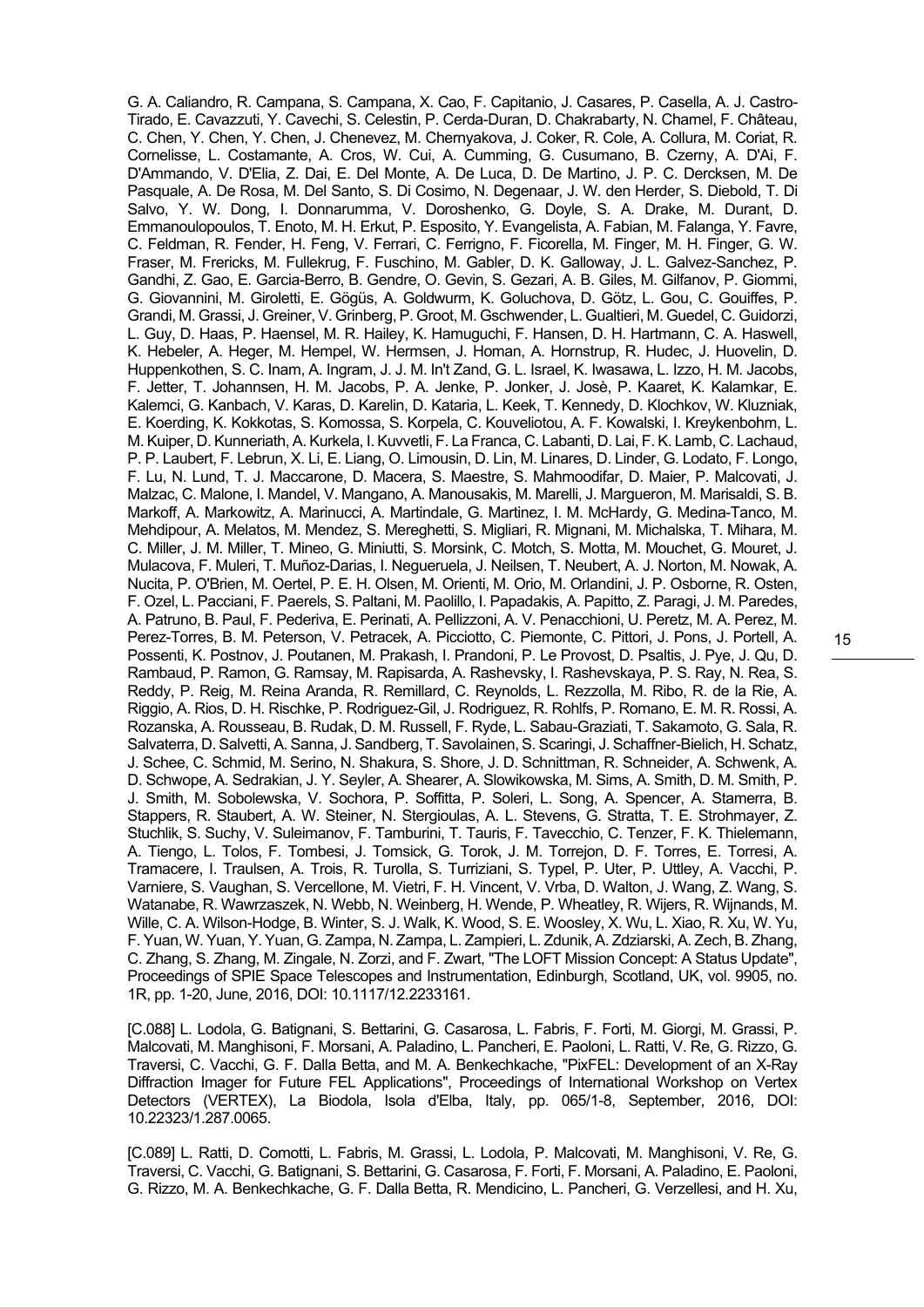"PFM2: A 32×32 Readout Chip for the PixFEL X-Ray Imager Demonstrator", IEEE Nuclear Science Symposium Conference Records (NSS), Strasbourg, France, pp. 1-5, November, 2016, DOI: 10.1109/NSSMIC.2016.8069724.

[C.090] M. Elkhayat, M. Grassi, P. Malcovati, and A. Baschirotto, "A Low Power 14-Bit 1-MS/s Extended-Range Incremental ADC for High Energy Physics Experiments in 28-nm Technology", Proceedings of IEEE Ph. D. Research in Microelectronics and Electronics (PRIME), Giardini Naxos, Taormina, Italy, pp. 109-112, June, 2017, DOI: 10.1109/PRIME.2017.7974119.

[C.091] L. Lodola, L. Ratti, D. Comotti, L. Fabris, M. Grassi, P. Malcovati, M. Manghisoni, V. Re, G. Traversi, C. Vacchi, G. Batignani, S. Bettarini, F. Forti, G. Casarosa, F. Morsani, A. Paladino, E. Paoloni, G. Rizzo, M. A. Benkechkache, G. F. Dalla Betta, R. Mendicino, L. Pancheri, G. Verzellesi, and H. Xu, "A Pixelated X-Ray Detector for Diffraction Imaging at Next-Generation High-Rate FEL Sources", Proceedings of SPIE Hard X-Ray, Gamma-Ray, and Neutron Detector Physics, San Diego, CA, USA, vol. 10392, no. 0D, pp. 1-11, August, 2017, DOI: 10.1117/12.2276966.

[C.092] R. Di Lorenzo, M. Grassi, S. Assini, M. Granata, M. Barcella, and P. Malcovati, "Recupero di Energia Elettrica da Piante in Vaso", Atti della Riunione Annuale GMEE, Modena, Italy, pp. 293-299, September, 2017.

[C.093] M. Croce, C. De Berti, L. Crespi, M. Grassi, P. Malcovati, and A. Baschirotto, "Preamplificatori Cap-Less CMOS Interamente Integrati per Microfoni MEMS", Atti della Riunione Annuale GMEE, Modena, Italy, pp. 211-212, September, 2017.

[C.094] M. Elkhayat, S. Mangiarotti, D. Albano, C. De Berti, M. Grassi, P. Malcovati, and A. Baschirotto, "Misure di Matching di Condensatori Integrati in Tecnologia CMOS 28 nm per Esperimenti di Fisica delle Alte Energie", Atti della Riunione Annuale GMEE, Modena, Italy, pp. 75-76, September, 2017.

[C.095] M. Feroci, M. Ahangarianabhari, G. Ambrosi, F. Ambrosino, A. Argan, M. Barbera, J. Bayer, P. Bellutti, B. Bertucci, G. Bertuccio, G. Borghi, E. Bozzo, F. Cadeaux, R. Campana, F. Ceraudo, T. Chen, D. Cirrincione, A. De Rosa, E. Del Monte, S. Di Cosimo, S. Diebold, Y. Evangelista, Q. Fan, Y. Favre, F. Ficorella, F. Fuschino, O. Gevin, M. Grassi, B. Hong, H. Mao, V. Karas, T. Kennedy, C. Labanti, O. Limousin, U. Lo Cicero, F. Lu, T. Luo, P. Malcovati, A. Martindale, A. Meuris, M. Michalska, A. Morbidini, F. Muleri, P. Orleanski, S. Paltani, T. Pan, E. Perinati, A. Picciotto, M. Pohl, I. Rashvskaia, A. Santangelo, S. Schanne, K. Skup, J. Svoboda, C. Tenzer, A. Vacchi, D. Walton, B. Winter, X. Wu, Y. Xu, G. Zampa, N. Zampa, S. Zane, A. Zdziarski, L. Zhang, S. Zhang, S. G. Zhang, W. Zhang, X. Zhang, Y. Zhou, and N. Zorzi, "The Large Area Detector Onboard the eXTP Mission", Proceedings of SPIE Space Telescopes and Instrumentation, Austin, TX, USA, vol. 10699, no. 1C, pp. 1-15, July, 2018, DOI: 10.1117/12.2312466.

[C.096] M. Elkhayat, M. Grassi, P. Malcovati, and A. Baschirotto, "ADC Incrementale a Due Stadi a 14 Bit in Tecnologia CMOS 28 nm per Sistemi Multi-Sensore", Atti della Riunione Annuale GMEE, Padova, Italy, pp. 365-366, September, 2018.

[C.097] A. Liberale, M. Elkhayat, M. Grassi, and P. Malcovati, "Sistema di Pilotaggio in Anello Chiuso per Trasduttori Ultrasonici in Vasche di Pulitura", Atti della Riunione Annuale GMEE, Padova, Italy, pp. 255- 256, September, 2018.

[C.098] L. Ratti, D. Comotti, L. Fabris, M. Grassi, L. Lodola, P. Malcovati, M. Manghisoni, V. Re, G. Traversi, C. Vacchi, G. Batignani, S. Bettarini, G. Casarosa, F. Forti, F. Morsani, A. Paladino, E. Paoloni, G. Rizzo, M. A. Benkechkache, G. F. Dalla Betta, R. Mendicino, L. Pancheri, G. Verzellesi, and H. Xu, "The PixFEL Front-End for X-Ray Imaging in the Radiation Environment of Next Generation FELs", IEEE Nuclear Science Symposium Conference Records (NSS), Atlanta, GA, USA, pp. 1-4, October, 2017, DOI: 10.1109/NSSMIC.2017.8533009.

[C.099] M. Grassi, M. Gandola, M. Sammartini, F. Mele, G. Bertuccio, and P. Malcovati, "Circuito Integrato a Basso Rumore per la Lettura di Matrici di Pixel Basati su Camere a Deriva in Silicio per Applicazioni Spaziali", Atti della Riunione Annuale GMEE, Perugia, Italy, pp. 355-356, September, 2019.

[C.100] M. Gandola, M. Grassi, F. Mele, G. Bertuccio, and P. Malcovati, "Mixed-Signal ASICs for X- and γ-Ray Spectroscopy in Space Applications", Proceedings of IEEE International Conference on Electronics, Circuits, and Systems (ICECS), Genova, Italy, pp. 346-349, December, 2019, DOI: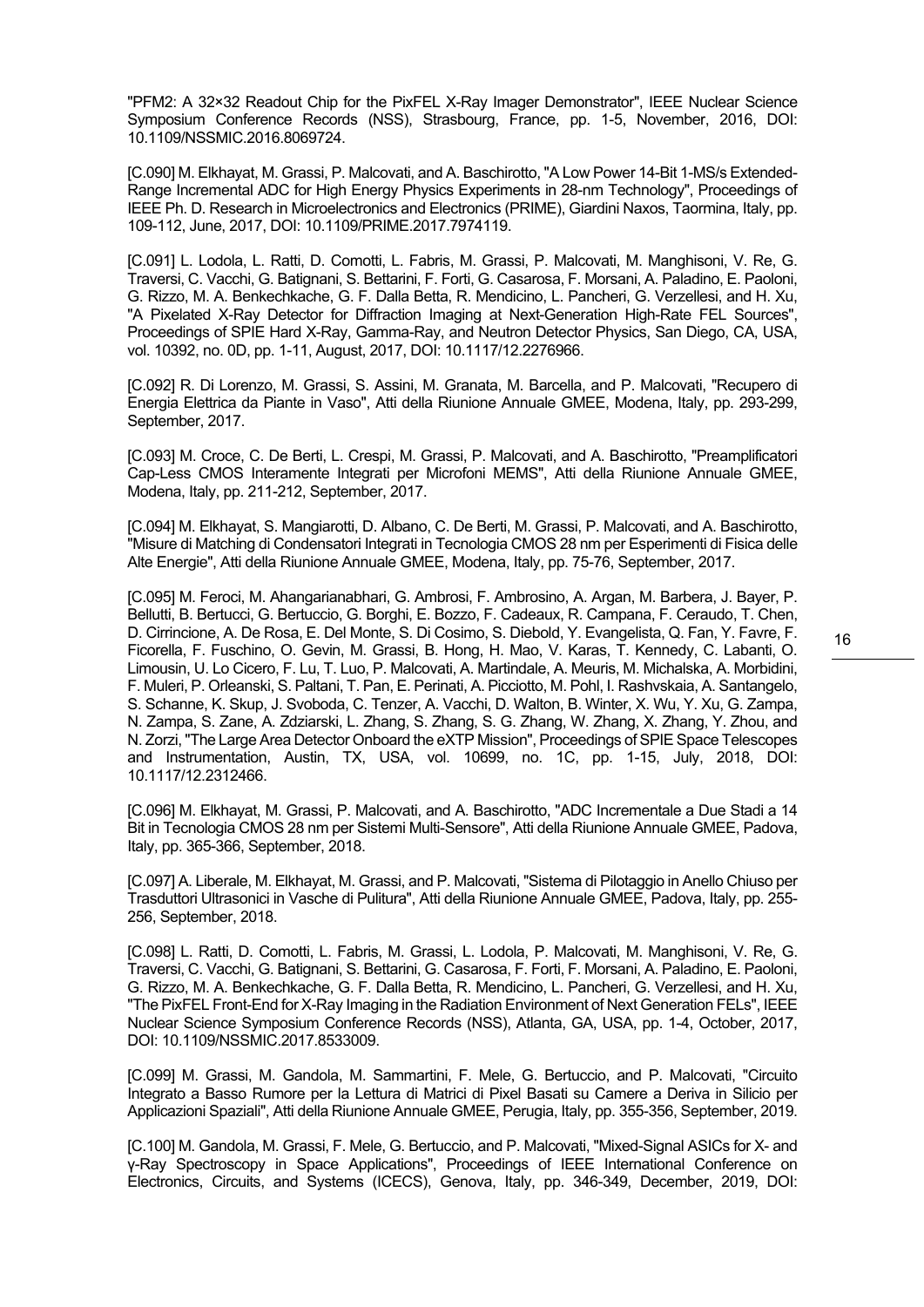10.1109/ICECS46596.2019.8964706.

[C.101] Z. C. Yin, W. Audoglio, M. Grassi, P. Malcovati, and E. Bonizzoni, "Performance Comparison of a Strong-Arm Latch in Different Ultra-Scaled Technologies", Proceedings of IEEE International Conference on Electronics, Circuits, and Systems (ICECS), Genova, Italy, pp. 274-277, December, 2019, DOI: 10.1109/ICECS46596.2019.8964769.

[C.102] M. Grassi, M. Gandola, F. Mele, G. Bertuccio, P. Malcovati, F. Fuschino, R. Campana, C. Labanti, M. Fiorini, Y. Evangelista, R. Piazzolla, M. Feroci, G. Zampa, N. Zampa, A. Rachevski, P. Bellutti, G. Borghi, E. Demenev, F. Ficorella, A. Picciotto, N. Zorzi, I. Rashevskaya, A. Vacchi, F. Fiore, and L. Burderi, "X-/γ-Ray Detection Instrument for the HERMES Nano-Satellites Based on SDDs Read-Out by the LYRA Mixed-Signal ASIC Chipset", Proceedings of IEEE International Instrumentation and Measurement Technology Conference (I2MTC), Dubrovnik, Croatia, pp. 1-6, June, 2020, DOI: 10.1109/I2MTC43012.2020.9129520.

[C.103] M. Gandola, M. Grassi, F. Mele, P. Malcovati, and G. Bertuccio, "LYRA: A Multi-Chip ASIC Designed for HERMES X and Gamma Ray Detector", IEEE Nuclear Science Symposium Conference Records (NSS), Manchester, England, UK, pp. 1-3, October, 2019, DOI: 10.1109/NSS/MIC42101.2019.9059616.

[C.104] M. Grassi, M. Gandola, F. Mele, F. Fuschino, C. Labanti, G. Bertuccio, and P. Malcovati, "Strumento per il Rilevamento di Raggi X e γ per i Nano-Satelliti della Missione HERMES", Atti della Riunione Annuale GMEE, Online, pp. 267-268, September, 2020.

[C.105] F. Fuschino, R. Campana, C. Labanti, Y. Evangelista, F. Fiore, M. Gandola, M. Grassi, F. Mele, F. Ambrosino, F. Ceraudo, E. Demenev, M. Fiorini, G. Morgante, R. Piazzolla, G. Bertuccio, P. Malcovati, P. Bellutti, G. Borghi, G. Dilillo, M. Feroci, F. Ficorella, G. La Rosa, P. Nogara, G. Pauletta, A. Picciotto, I. Rashevskaya, A. Rashevsky, G. Sottile, A. Vacchi, E. Virgilli, G. Zampa, N. Zampa, N. Zorzi, T. Chen, Y. Xu, N. Gao, J. Cao, and L. Wan, "An Innovative Architecture for Wide-Band Transient Monitor on Board HERMES Nano-Satellite Constellations", Proceedings of SPIE Space Telescopes and Instrumentation, Online, vol. 11444, no. 1S, pp. 1-12, December, 2020, DOI: 10.1117/12.2561037.

[C.106] F. Fuschino, R. Campana, C. Labanti, L. Amati, E. Virgilli, L. Terenzi, P. Bellutti, G. Bertuccio, G. Borghi, F. Ficorella, M. Gandola, M. Grassi, G. La Rosa, P. Lorenzi, P. Malcovati, F. Mele, P. Orleanski, A. Picciotto, A. Rachevski, I. Rashevskaya, A. Santangelo, P. Sarra, G. Sottile, C. Tenzer, A. Vacchi, G. Zampa, N. Zampa, N. Zorzi, P. Hedderman, M. Winkler, A. Gemelli, I. Kuvvetli, S. Møller Pedersen, D. Tcherniak, and L. C. Bune Jensen, "The XGIS Instrument On-Board THESEUS: The Detection Plane and On-Board Electronics", Proceedings of SPIE Space Telescopes and Instrumentation, Online, vol. 11444, no. 8R, pp. 1-14, December, 2020, DOI: 10.1117/12.2561002.

[C.107] Y. Evangelista, F. Fiore, F. Fuschino, R. Campana, F. Ceraudo, E. Demenev, A. Guzman, C. Labanti, G. La Rosa, M. Fiorini, M. Gandola, M. Grassi, F. Mele, G. Morgante, P. Nogara, R. Piazzolla, S. Pliego-Caballero, I. Rashevskaya, F. Russo, G. Sciarrone, G. Sottile, D. Milankovich, A. Pál, F. Ambrosino, N. Auricchio, M. Barbera, P. Bellutti, G. Bertuccio, G. Borghi, J. Cao, T. Chen, G. Dilillo, M. Feroci, F. Ficorella, U. Lo Cicero, P. Malcovati, A. Morbidini, G. Pauletta, A. Picciotto, A. Rachevski, A. Santangelo, C. Tenzer, A. Vacchi, L. Wang, Y. Xu, G. Zampa, N. Zampa, N. Zorzi, L. Burderi, M. Lavagna, R. Bertacin, P. Lunghi, A. Monge, B. Negri, S. Pirrotta, S. Puccetti, A. Sanna, F. Amarilli, G. Amelino-Camelia, M. Bechini, M. Citossi, A. Colagrossi, S. Curzel, G. Della Casa, M. Cinelli, M. Del Santo, T. Di Salvo, C. Feruglio, F. Ferrandi, M. Fiorito, D. Gacnik, G. Galgóczi, A. F. Gambino, G. Ghirlanda, A. Gomboc, M. Karlica, P. Efremov, U. Kostic, A. Clerici, B. Lopez-Fernandez, A. Maselli, L. Nava, M. Ohno, D. Ottolina, A. Pasquale, M. Perri, M. Piccinin, J. Prinetto, A. Riggio, J. Ripa, A. Papitto, S. Piranomonte, F. Scala, D. Selcan, S. Silvestrini, T. Rotovnik, E. Virgilli, I. Troisi, N. Werner, G. Zanotti, A. Anitra, A. Manca, and A. Clerici, "The Scientific Payload On-Board the HERMES-TP and HERMES-SP CubeSat Missions", Proceedings of SPIE Space Telescopes and Instrumentation, Online, vol. 11444, no. 1T, pp. 1-16, December, 2020, DOI: 10.1117/12.2561018.

[C.108] C. Labanti, L. Amati, F. Frontera, S. Mereghetti, J. L. Gasent-Blesa, C. Tenzer, P. Orleanski, I. Kuvvetli, R. Campana, F. Fuschino, L. Terenzi, E. Virgilli, G. Morgante, M. Orlandini, R. Butler, J. Stephen, N. Auricchio, A. De Rosa, V. Da Ronco, F. Evangelisti, M. Melchiorri, S. Squerzanti, M. Fiorini, G. Bertuccio, F. Mele, M. Gandola, P. Malcovati, M. Grassi, P. Bellutti, G. Borghi, F. Ficorella, A. Picciotto, V. Zanini, N. Zorzi, E. Demenev, I. Rashevskaya, A. Rachevski, G. Zampa, A. Vacchi, N. Zampa, G. Baldazzi, G. La Rosa, G. Sottile, A. Volpe, M. Winkler, V. Reglero, P. Connell, B. Pinazo-Herrero, J.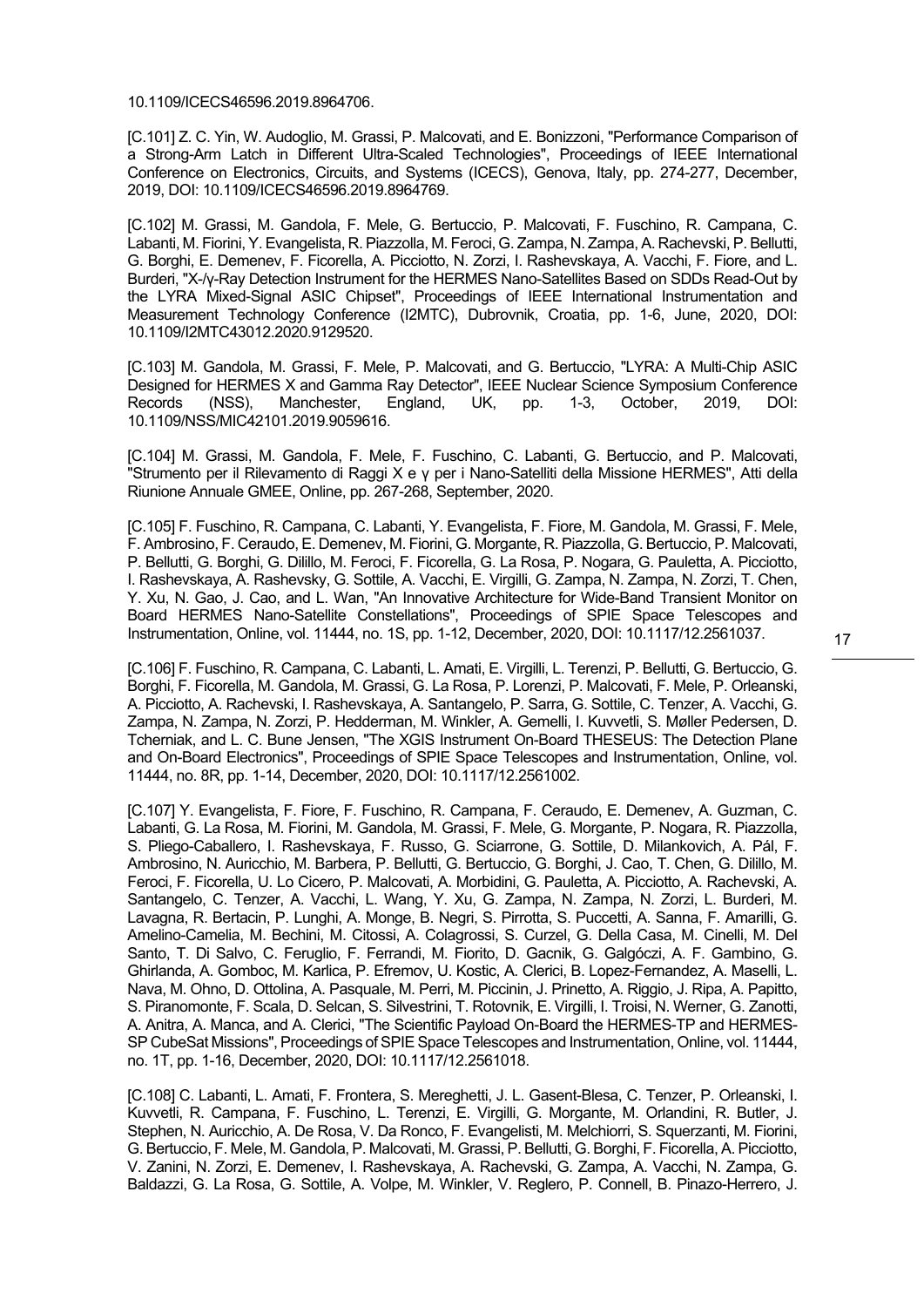Navarro-González, P. Rodríguez-Martínez, A. Castro-Tirado, A. Santangelo, P. Hedderman, P. Lorenzi, P. Sarra, S. Pedersen, D. Tcherniak, C. Guidorzi, P. Rosati, A. Trois, and R. Piazzolla, "The X/Gamma-Ray Imaging Spectrometer (XGIS) On-Board THESEUS: Design, Main Characteristics, and Concept of Operation", Proceedings of SPIE Space Telescopes and Instrumentation, Online, vol. 11444, no. 2K, pp. 1-19, December, 2020, DOI: 10.1117/12.2561012.

[C.109] F. Fiore, L. Burderi, M. Lavagna, R. Bertacin, Y. Evangelista, R. Campana, F. Fuschino, P. Lunghi, A. Monge, B. Negri, S. Pirrotta, S. Puccetti, A. Sanna, F. Amarilli, F. Ambrosino, G. Amelino-Camelia, A. Anitra, N. Auricchio, M. Barbera, M. Bechini, P. Bellutti, G. Bertuccio, J. Cao, F. Ceraudo, T. Chen, M. Cinelli, M. Citossi, A. Clerici, A. Colagrossi, S. Curzel, G. Della Casa, E. Demenev, M. Del Santo, G. Dilillo, T. Di Salvo, P. Efremov, M. Feroci, C. Feruglio, F. Ferrandi, M. Fiorini, M. Fiorito, F. Frontera, D. Gacnik, G. Galgóczi, N. Gao, A. F. Gambino, M. Gandola, G. Ghirlanda, A. Gomboc, M. Grassi, A. Guzman, M. Karlica, U. Kostic, C. Labanti, G. La Rosa, U. Lo Cicero, B. Lopez-Fernandez, P. Malcovati, A. Maselli, A. Manca, F. Mele, D. Milankovich, G. Morgante, L. Nava, P. Nogara, M. Ohno, D. Ottolina, A. Pasquale, A. Pál, M. Perri, R. Piazzolla, M. Piccinin, S. Pliego-Caballero, J. Prinetto, G. Pucacco, A. Rashevsky, I. Rashevskaya, A. Riggio, J. Ripa, F. Russo, A. Papitto, S. Piranomonte, A. Santangelo, F. Scala, G. Sciarrone, D. Selcan, S. Silvestrini, G. Sottile, T. Rotovnik, C. Tenzer, I. Troisi, A. Vacchi, E. Virgilli, N. Werner, L. Wang, Y. Xu, G. Zampa, N. Zampa, and G. Zanotti, "The HERMES Technologic and Scientific Pathfinder", Proceedings of SPIE Space Telescopes and Instrumentation, Online, vol. 11444, no. 1R, pp. 1-15, December, 2020, DOI: 10.1117/12.2560680.

[C.110] A. Sanna, L. Burderi, T. Di Salvo, F. Fiore, A. Riggio, A. F. Gambino, M. Lavagna, R. Bertacin, Y. Evangelista, R. Campana, F. Fuschino, P. Lunghi, A. Monge, B. Negri, S. Pirrotta, S. Puccetti, F. Amarilli, F. Ambrosino, G. Amelino-Camelia, A. Anitra, M. Barbera, M. Bechini, P. Bellutti, G. Bertuccio, J. Cao, F. Ceraudo, T. Chen, M. Cinelli, M. Citossi, A. Clerici, A. Colagrossi, S. Curzel, G. Della Casa, E. Demenev, M. Del Santo, G. Dilillo, P. Efremov, M. Feroci, C. Feruglio, F. Ferrandi, M. Fiorini, M. Fiorito, D. Gacnik, G. Galgóczi, N. Gao, M. Gandola, G. Ghirlanda, A. Gamboc, M. Grassi, C. Guidorzi, A. Guzman, R. Iaria, M. Karlica, U. Kostic, C. Labanti, G. La Rosa, U. Lo Cicero, B. Lopez-Fernandez, P. Malcovati, A. Maselli, A. Manca, F. Mele, D. Milankovich, G. Morgante, L. Nava, P. Nogara, M. Ohno, D. Ottolina, A. Pasquale, A. Pál, M. Perri, M. Piccinin, R. Piazzolla, S. Pliego-Caballero, J. Prinetto, G. Pucacco, I. Rashevskaya, A. Rashevsky, J. Ripa, F. Russo, A. Papitto, S. Piranomonte, A. Santangelo, F. Scala, G. Sciarrone, D. Selcan, S. Silvestrini, G. Sottile, T. Rotovnik, C. Tenzer, I. Troisi, A. Vacchi, E. Virgilli, N. Werner, L. Wang, Y. Xu, G. Zampa, N. Zampa, and G. Zanotti, "Timing Techniques Applied to Distributed Modular High-Energy Astronomy: The HERMES Project", Proceedings of SPIE Space Telescopes and Instrumentation, Online, vol. 11444, no. 4X, pp. 1-19, December, 2020, DOI: 10.1117/12.2561758

[C.111] Z. Hijazi, D. Caviglia, M. Valle, Grassi M (2017). 153dB Dynamic Range Calibration-Less Gas Sensor Interface Circuit with Quasi-Digital Output. In: 2017 First New Generation of CAS (NGCAS 2017). p. 109-112

## International Patents (7)

[P.1] M. H. Freeman, J. Weaver, M. C. Freeman, R. Dieter, A. Baschirotto, P. Malcovati, M. Grassi, G. Noufer, R. Sandusky, N. E. Farooqi, J. Devoy, S. Jaeckel, and M. H. Y. Freeman, "Electrical Circuit for Delivering Power to Consumer Electronic Devices", United States Patent, Number: US9602016, Date of Patent: 21/03/2017, Assignee: Advanced Charging Technologies, 2017.

[P.2] M. H. Freeman, J. Weaver, M. C. Freeman, R. Dieter, A. Baschirotto, P. Malcovati, M. Grassi, G. Noufer, R. Sandusky, N. E. Farooqi, J. Devoy, S. Jaeckel, and M. H. Y. Freeman, "Electrical Circuit for Delivering Power to Consumer Electronic Devices", United States Patent, Number: US9673717, Date of Patent: 06/06/2017, Assignee: Advanced Charging Technologies, 2017.

[P.3] M. H. Freeman, J. Weaver, M. C. Freeman, R. Dieter, A. Baschirotto, P. Malcovati, M. Grassi, G. Noufer, R. Sandusky, N. E. Farooqi, J. Devoy, S. Jaeckel, and M. H. Y. Freeman, "Electrical Circuit for Delivering Power to Consumer Electronic Devices", United States Patent, Number: US9748852, Date of Patent: 29/08/2017, Assignee: Advanced Charging Technologies, 2017.

[P.4] M. H. Freeman, J. Weaver, M. C. Freeman, R. Dieter, A. Baschirotto, P. Malcovati, M. Grassi, G. Noufer, R. Sandusky, N. E. Farooqi, J. Devoy, S. Jaeckel, and M. H. Y. Freeman, "Electrical Circuit for